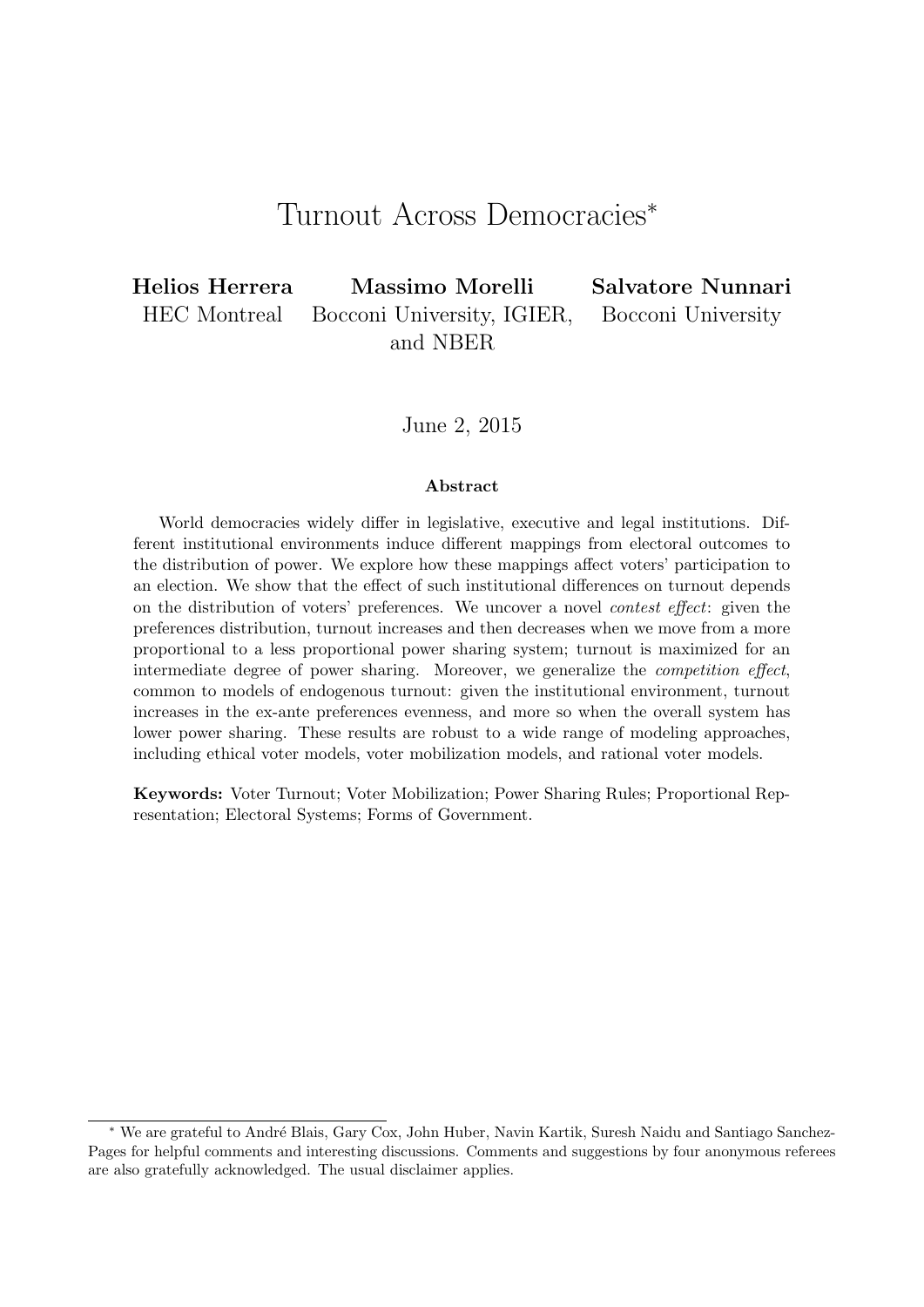## 1 Introduction

Electoral participation is considered as an indication of the health of a democracy (Rose 1980, Powell 1982) and a pillar of the democratic ideal of political equality (Lijphart 1997). The historical average turnout rate as a percentage of voting age population displays a large variance across world democracies: New Zealand, Portugal, Indonesia, Italy, and Albania have an average turnout rate above 85%, while Senegal, Colombia, Ecuador, Ghana, and the U.S. all have average turnout rates below  $50\%$ <sup>[1](#page-1-0)</sup>. A number of empirical papers have attempted to account for cross-national variations in turnout (Powell 1980, 1982, 1986; Crewe 1981; Jackman 1986; Jackman and Miller 1995; Blais and Carty 1990; Black 1991; Franklin 1996; Blais and Dobrzynska 1998; Selb 2009). These studies highlight that electoral rules and party systems are important factors affecting turnout but, by and large, do not focus on other political institutions and, more importantly, neglect their interaction in determining the influence votes have on policy outcomes.

Voters do not care about the distribution of seats per se, but rather about the overall power to change policies conferred by those seats. Any theory of turnout should focus on the incentives of voters and, thus, should consider the mapping from how seats are distributed to how power is shared, not only the mapping from votes to seats. This raises an important question: How do political institutions, that is, not only electoral rules, but also forms of government, bicameralism, judicial review, federalism, separation of powers, committee chair assignments, and all other institutions determining the power of majority and minorities for any given distribution of seats in a legislature, affect electoral participation in a democracy? This paper aims to provide a set of robust theoretical predictions about how turnout varies with the overall proportionality of the mapping from the distribution of votes to the distribution of power, hence skipping completely the intermediate step of the distribution of seats.

A recent theoretical literature in economics and political science has compared turnout in two extreme cases of power sharing: a winner take all benchmark where the winner of the majority of votes receives hundred percent of the power to decide on policies, and the opposite extreme benchmark of full proportionality of the mapping from votes to power shares (Herrera et al. 2014, Kartal, forthcoming, Faravelli and Sanchez-Pages, forthcoming). This is unsatisfactory, as most institutional systems in use around the world are de jure or de facto rather somewhere in between those two extremes. Not only do many countries adopt explicitly mixed electoral systems, where two electoral rules using different formulae run alongside each other,[2](#page-1-1) but formal and informal institutions in the legislative, executive or judicial branches induce different mappings from electoral outcomes to the distribution of power. Examples of

<span id="page-1-0"></span><sup>1</sup>Pintor et al. 2012, based on electoral data from all parliamentary elections since 1945.

<span id="page-1-1"></span><sup>2</sup>See, e.g., Moser and Scheiner (2004) for a comparative analysis of mixed electoral systems.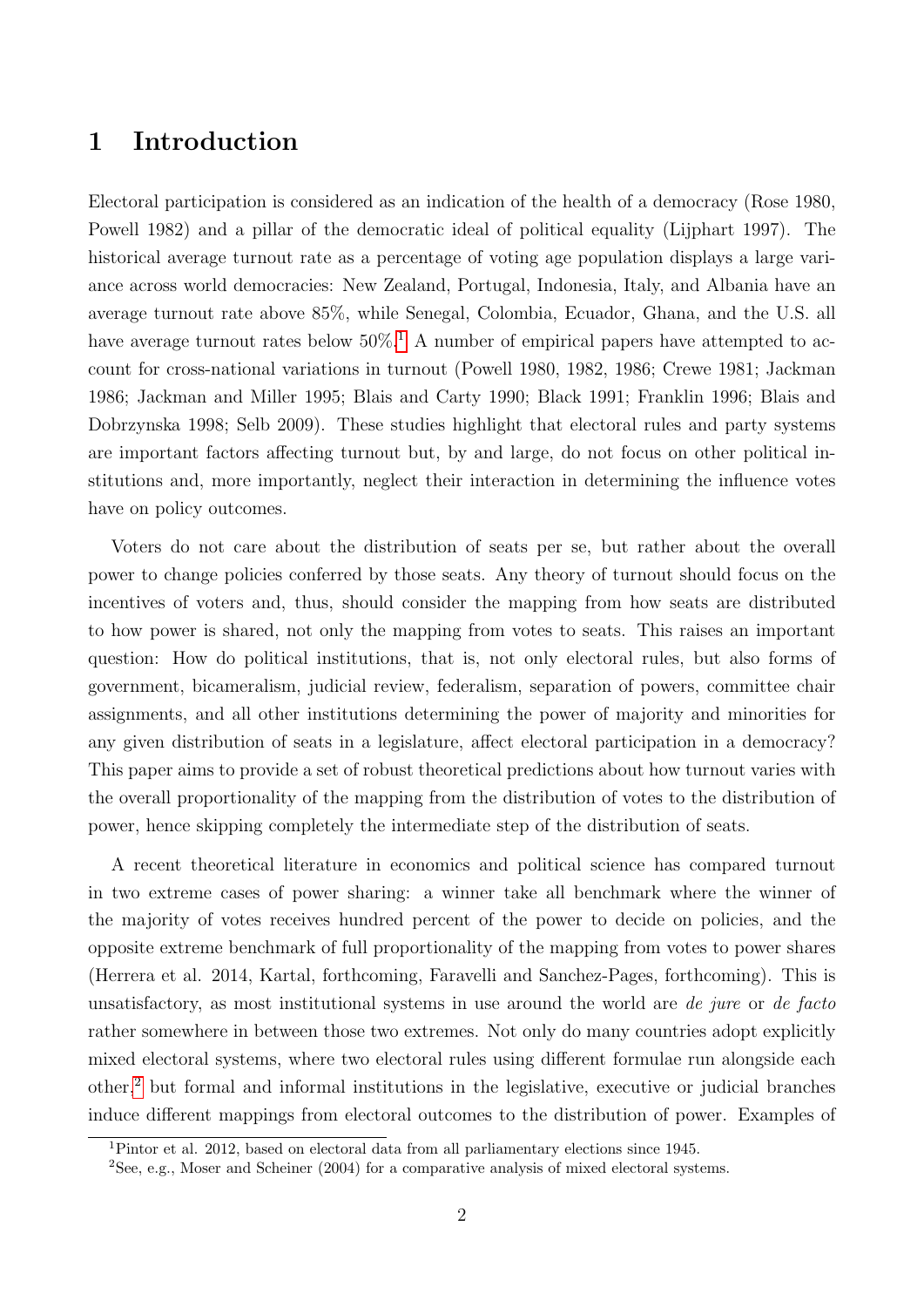such institutions include the veto power of a qualified minority in the U.S., the way margins of victory translate into committee assignments or guarantee a more powerful mandate, the division of powers between the legislature and the executive, federalism, the power to appoint constitutional judges, etc.

In this paper, we develop a formal approach in order to provide rigorous foundations for the study of the complex relationship between the proportionality of an overall institutional system and turnout. We present a theoretical analysis of the fundamental causes of the variation in turnout based on differences in institutions for political power sharing. Instead of exploring all the formal and informal political institutions mentioned above, we consider all possible determinants of the degree of power sharing in a reduced form, considering as equally important all the different institutional components affecting the mapping from vote shares to the relative weight of different parties in policy making (henceforth *power shares*). We use the "contest success function<sup>"[3](#page-2-0)</sup> and introduce a power sharing parameter,  $\gamma$ , that allows us to embed a wide array of institutional systems or power sharing regimes, ranging from a fully proportional power sharing system ( $\gamma = 1$ ) to a system with zero power sharing ( $\gamma = \infty$ ). This modeling innovation allows us to span continuously across all institutional systems and to analyze them. We study the role of these institutions on electoral participation by characterizing how the vote-shares-to-power-shares mapping affects voters' incentives to vote and parties' campaign efforts. We try to develop a theory that is as robust and general as possible. First, we take into account the distribution of political preferences in the population, a contextual factor that has proven to be crucial in models of endogenous turnout (see, for example, Herrera et al. 2014 and Kartal, forthcoming). Second, we allow for multiple alternative behavioral assumptions about the turnout mechanics, rather than limiting our analysis to one single approach.

We show that the effect of the institutional differences on turnout depends on the distribution of voters' preferences for the competing parties, or the ex-ante preference "evenness" of the election in a non obvious way.<sup>[4](#page-2-1)</sup> In particular, we uncover a novel *contest effect*: given any asymmetric distribution of preferences, as we move gradually from a relatively even power sharing system to one that gives more policymaking power to the majority party, turnout increases first and then decreases. Therefore, turnout is highest for intermediate levels of the overall institutional mapping from votes to power. The turnout maximizing degree of power sharing depends on the distribution of preferences, but it is always intermediate for any ex-

<span id="page-2-0"></span><sup>3</sup>See Tullock 1980. This function is extensively used in several economic contexts, especially in the contest literature (see among many others Skaperdas 2006) typically as a mapping from efforts or resources to the chance of victory.

<span id="page-2-1"></span><sup>4</sup>Cox (1999), as summary of the analysis of the elite mobilization section, says that "...the argument following Key (1949) says that closeness will (a) boost mobilizational effort and (b) correlate positively with turnout." Our model will qualify these statements for each degree of power sharing and hence comparatively. We do this not only for the mobilization logic but also from the instrumental and ethical voting perspectives.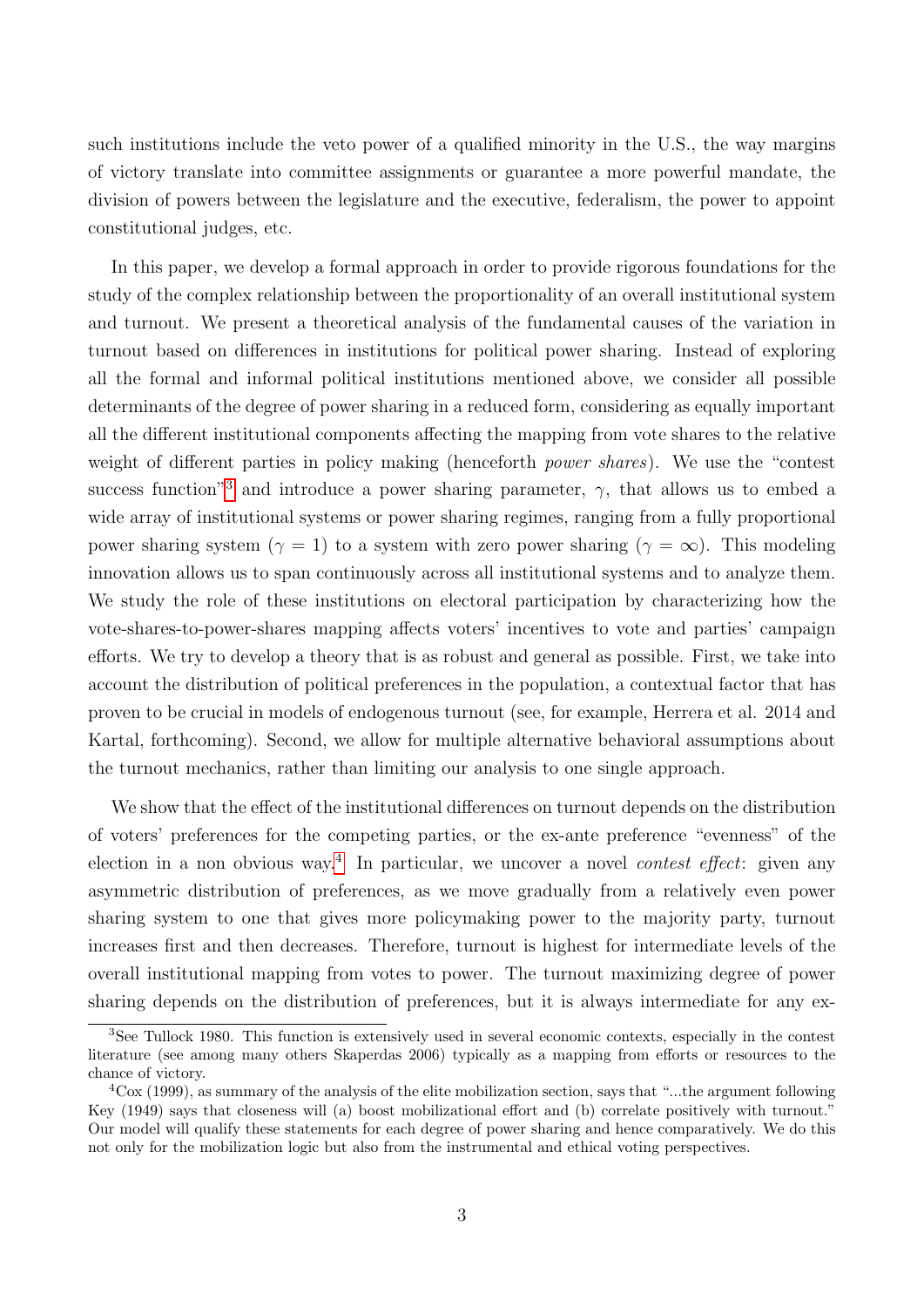ante uneven election. The intuition is as follows. As we move a away from an even power sharing system, the institutional system becomes more and more similar to a system where power is concentrated in the hands of the party that obtains a plurality of the votes. Hence, turnout drops for any lopsided preference distribution because the underdog side has no chance of obtaining the plurality of the votes which is all that matters in this case. A system with even power sharing will typically display moderate turnout for all preference distributions, as the incentives to turnout remain even in a very lopsided election: there is always a possible power gain for turning out more. Finally and crucially, for intermediate systems, i.e. between full power sharing and no power sharing, turnout is the highest. To understand the intuition for this result, imagine that the preference split is 40-60 and think which institutional system would grant the largest turnout in this case. Intuitively, such a system would be one that grants significant power gains around an election outcome close to 40-60. Namely, an intermediate system whose vote-shares-to-power-shares mapping is very steep around a qualified minority of 40%, so that the marginal gain from extra votes can make a significant difference in the powers granted de jure or de facto.

In addition to this, we generalize to all institutional environments the *competition effect*, already well-documented in several models of endogenous turnout: given the institutional environment, turnout increases in the ex-ante preference evenness of the election and peaks when the population is perfectly evenly split between the two parties.<sup>[5](#page-3-0)</sup> Even though such a competition effect is common to all institutional systems, the sensitivity of turnout to the level of competitiveness is higher the lower is the extent power sharing, at least when excluding situations with especially large expected margins of victory.

We derive our results for the ethical voter model and then show that these results are preserved in other costly voting models. These models are the voter mobilization model, which we fully characterize, and the rational voter model, for which we provide numerical simulations supporting the qualitative results of the previous two models. Unlike the rational voter model, the ethical voter model, for which we conduct the core of our analysis, assumes that voters on the two sides overcome the free-rider problem so that each side turns out at the optimal level. This guarantees that turnout remains large in a large election, a desirable property. On the technical side, the decreasing generalized reversed hazard rate (DGRHR) property of the cost function, a regularity condition on probability distributions, turns out to be the key sufficient condition to obtain all the results in all group models. The equilibria from all models feature another well documented property (see, among others, Castanheira 2003), the underdog effect. We show that, in all the models we present and for all institutional systems, the underdog effect is non-full, which means that the side which enjoys the majority of ex-ante support also obtains

<span id="page-3-0"></span><sup>5</sup>Several experimental works have confirmed this theoretical prediction (see Levine and Palfrey 2007, Kartal 2014, Herrera et al. 2014 ).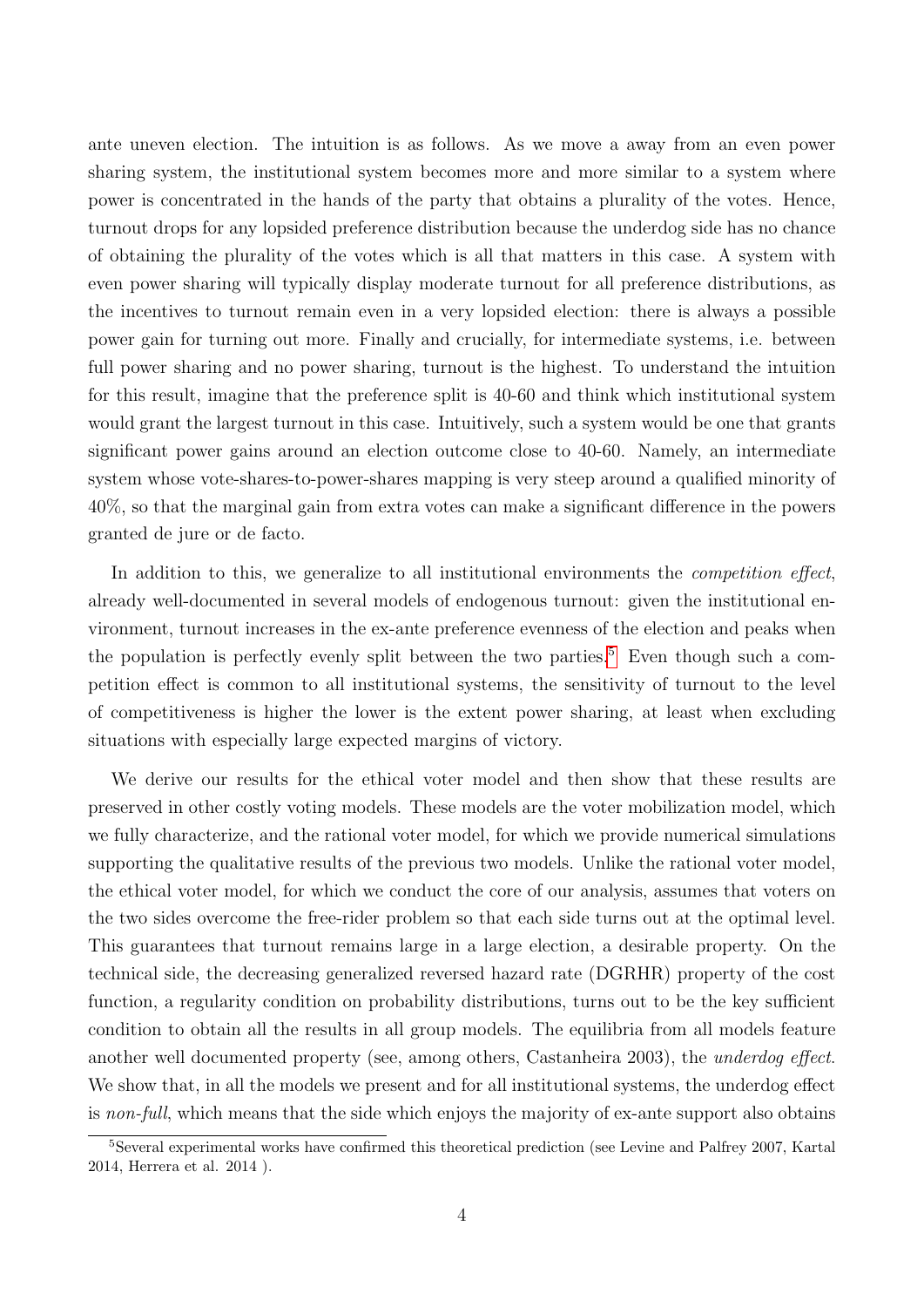the majority of the votes in equilibrium for all power sharing systems. This property drives all comparative statics results we obtain, namely, the competition effect and, most importantly, the contest effect described above.

### 1.1 Related Literature

Our modeling strategy is related to a body of literature that studies voters' turnout in large elections. Our main model is the ethical voting model (Coate and Conlin 2004, Feddersen and Sandroni 2006). We also show the same results hold for mobilization models (Morton 1987, 1991; Cox and Munger 1989, Uhlaner 1989, Shachar and Nalebuff 1999). Razin (2000) studies the effect of vote shares on policy platforms. He shows that vote shares communicate information to the candidates, who consequently have an incentive to moderate their policy when their margin of victory shrinks. Castanheira (2003) is, to our knowledge, the first paper to consider the effect of "mandates" on turnout in large elections. Its focus is not on comparing the size of mandates per se, but on showing that mandates have in general the effect of dramatically increasing turnout relative to political systems without a mandate effect.

A recent strand of literature—including, among others, Herrera et al. (2014) and Kartal (forthcoming, 2014)—studies strategic voting in a rational voter framework and analyzes how turnout varies in two extreme electoral systems (fully proportional power sharing and no power sharing) for all levels of preference splits. These papers cannot say much about intermediate electoral systems or, more importantly, about the overall level of power sharing of an institutional system. Kartal (forthcoming) focuses more on comparative welfare results than on comparing turnouts. As far as turnout is concerned, Kartal (see also Herrera et al. 2014) shows that full underdog compensation, and hence a close high-turnout election, can occur when the distribution of voting costs is degenerate (see also Goeree and Grosser 2007, Taylor and Yildirim 2010), or is bounded below by a strictly positive minimum voting cost (see also Krasa and Polborn 2009), but not otherwise. Faravelli and Sanchez-Pages (2014) is the first paper comparing turnout and welfare across a wider range of power sharing rules, in the same spirit as we do here. They obtain results in a neighborhood of elections with preferences which ex-ante perfectly even or perfectly biased, the only tractable cases in a rational voter model. Ours is the first paper that studies a continuum of institutional systems for a general distribution of preferences in the population. Faravelli, Man and Walsch (2014) study the effect of mandate together with "paternalism". They show, under very general conditions, that the combination of these two factors guarantees positive turnout even in a large elections and in a rational voter framework. In addition, they provide evidence of a mandate effect from U.S. congress elections.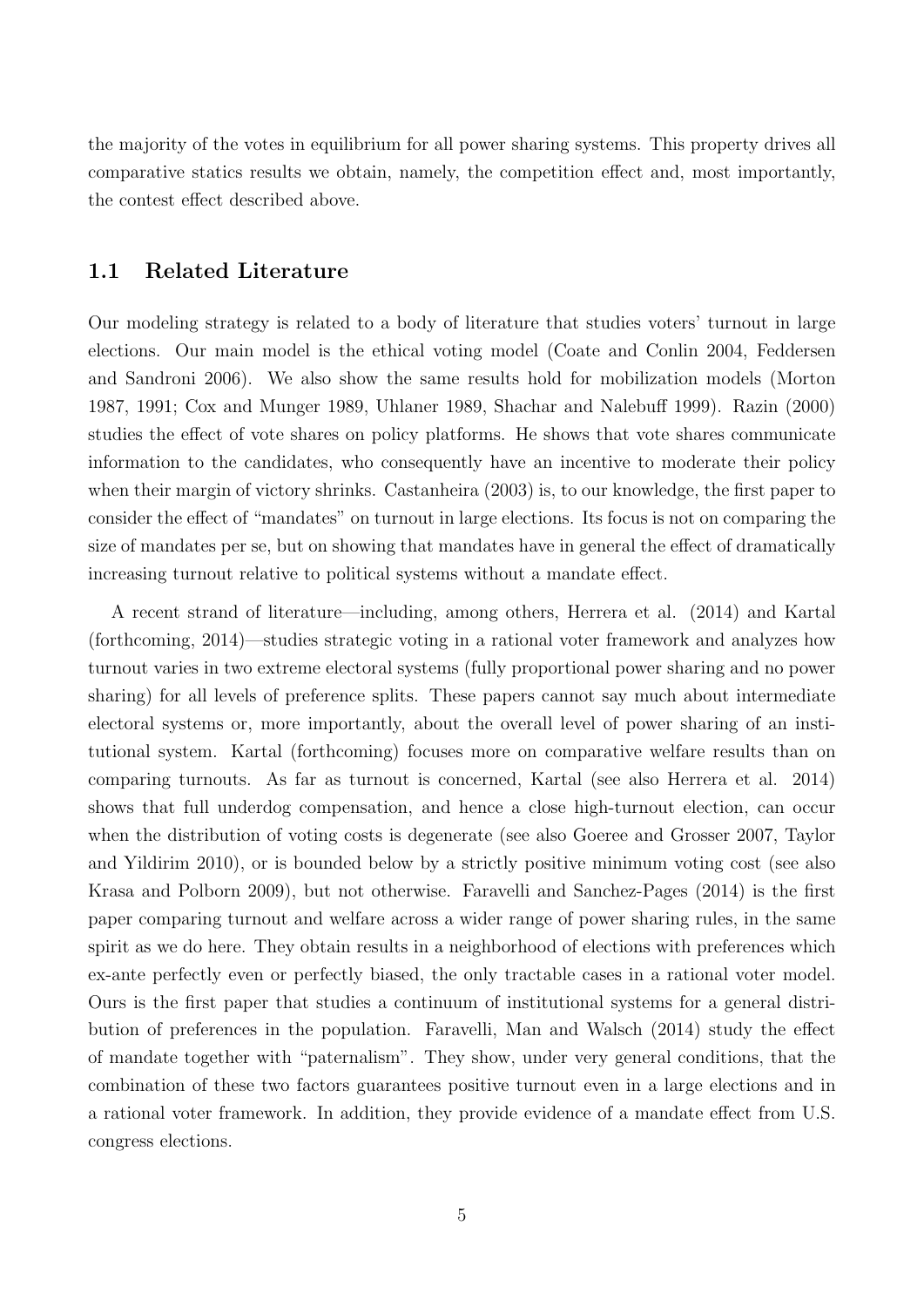Finally, the paper speaks to the empirical literature which studies cross-national variations in turnout (Powell 1980, 1982, 1986; Crewe 1981; Jackman 1986; Jackman and Miller 1995; Blais and Carty 1990; Black 1991; Franklin 1996; Blais and Dobrzynska 1998; Selb 2009). The theoretical results we obtain from all models, from instrumental voting to mobilization models, depend on a key variable, namely, the expected winning margin or the closeness of the election. While there is some empirical evidence about the relationship between ex ante closeness and turnout (Blais 2000, Cox and Munger 1989, Selb 2009), the interaction effect of the expected closeness and the degree of power sharing of the institutional system has not been studied in the way we propose, that is, taking into account the important mapping from the distribution of seats to the distribution of power. The paper is theoretical but, in the Appendix, we provide indications and examples about how future empirical research could properly take into account the message and methodological points of this paper. In particular, if what matters for voters' participation is the overall mapping from votes to power (not the intermediate mapping from votes to seats), a theoretical prediction on how turnout depends on the proportionality of the whole political system can be tested using the proportionality indices for the electoral rules only across countries with similar mappings from seats to power, for example with similar division of power between the legislature and the executive.

The article is organized as follows. Section 2 presents the general model setup. Section 3 contains the analysis of group voting models—that is, the ethical voter model (Section 3.1) and the mobilization voter model (Section 3.3)— and compares turnout across different institutional environments and preferences distribution. Section 4 shows that similar results hold if we consider, instead, a rational voter framework. Section 5 offers some concluding remarks and describes potential paths of future research.

## 2 General Setup

We introduce here a setup common to all models we consider. Consider two parties, A and B, competing for power.[6](#page-5-0) Citizens have strict political preferences for one or the other. We denote by  $q \in (0,1)$  the preference split, that is, the chance that any citizen is assigned (by Nature) a preference for party A (thus,  $1 - q$  is the expected fraction of citizens that prefer party B). Beside partisan preferences, the second dimension along which citizens differ from one another is their cost of voting: each citizen's cost of voting,  $c$ , is drawn from a distribution with twice differentiable cumulative distribution function  $F(c)$  over the support  $c \in [0,\overline{c}]$ , with  $\overline{c} > 0$ .

<span id="page-5-0"></span> $6$ We assume two parties with fixed platforms. It would be interesting to study voters' turnout decisions when the level of power sharing of the systems also affects political platforms and the endogenous entry of parties. For a recent paper linking electoral rule disproportionality to platform polarization see Matakos, Troumpounis and Xefteris (2014).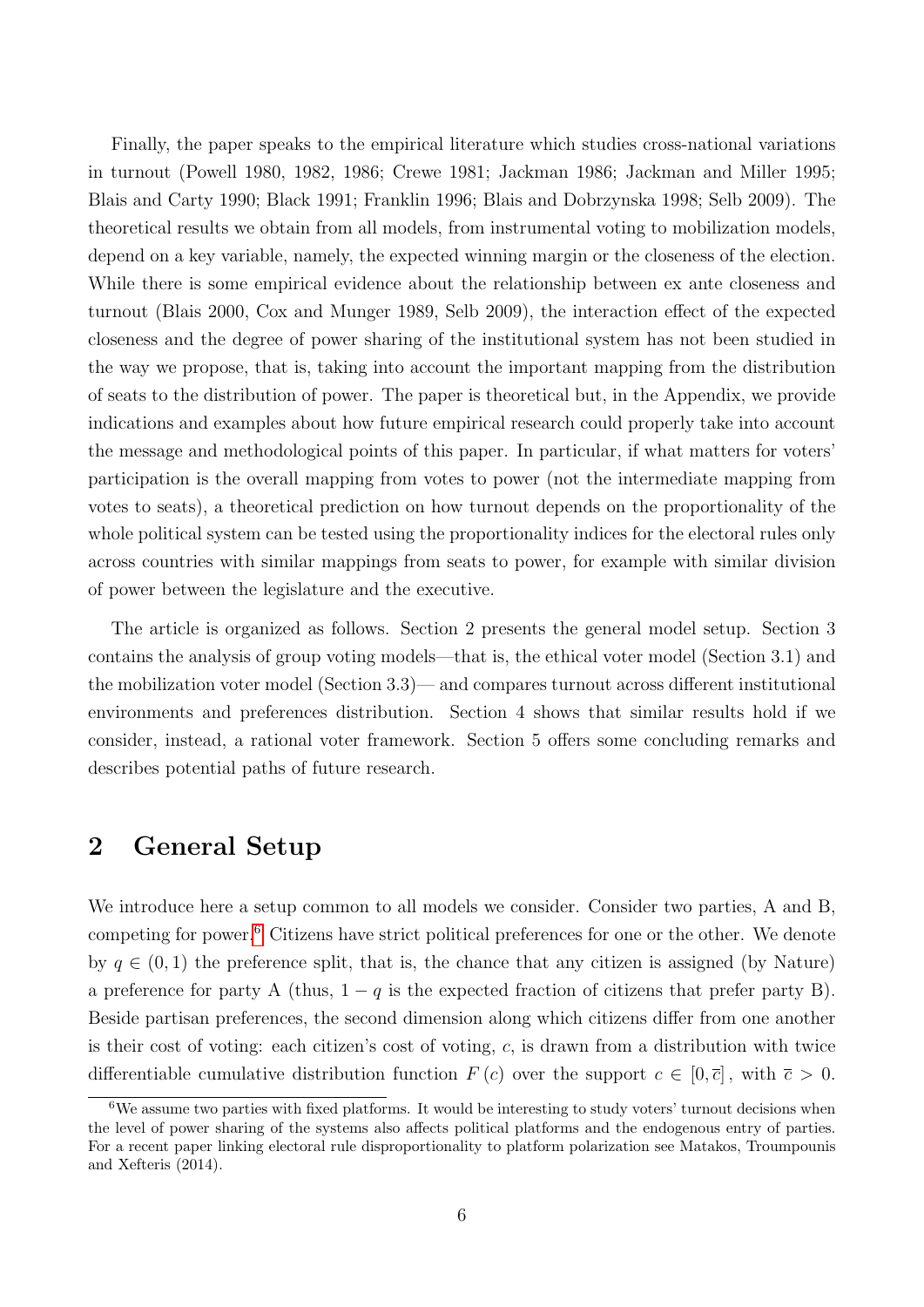The cost of voting and the partisan preferences are two independent dimensions that determine the type of a voter.

For any vote share V obtained by party A, an institutional system  $\gamma$  determines the mapping to the respective power shares  $P^A_\gamma(V) \in [0,1]$  and  $P^B_\gamma(V) = 1 - P^A_\gamma(V)$ . For normalization purposes, we let the utility from "full power to party  $i$ " equal 1 for type i citizens and 0 for the remaining citizens.<sup>[7](#page-6-0)</sup>. Hence the power shares are the reduced form "benefit" components of parties' (respectively, voters') utility functions that will determine the incentives to campaign (respectively, vote) in a given institutional system  $\gamma$ . In a  $\gamma$ -system, payoffs as a function of the vote share are represented by a standard "contest success function"<sup>[8](#page-6-1)</sup>, where  $\gamma$  ranges from 1 to  $\infty$ :

<span id="page-6-5"></span>
$$
P_{\gamma}^{A}(V) = \frac{V^{\gamma}}{V^{\gamma} + (1 - V)^{\gamma}} , \quad P_{\gamma}^{B}(V) = \frac{(1 - V)^{\gamma}}{V^{\gamma} + (1 - V)^{\gamma}}
$$
(1)

This representation can accommodate a wide range of intermediate power sharing rules between pure proportional power sharing systems (P) and systems entirely without power sharing (M), using a single parameter in the payoff function. The two extreme cases correspond to  $\gamma = 1$  (P) and  $\gamma = \infty$  (M), and for instance the intermediate case  $\gamma = 3$  represents the so-called "cube law".<sup>[9](#page-6-2)</sup>

As we discussed in the Introduction, intermediate systems which are a mixture of proportional power sharing and no power sharing systems are very common and have plenty of institutional details we do not model.<sup>[10](#page-6-3)</sup> Intuitively, we just want to capture the fact that the larger  $\gamma$  is the lower the extent of power sharing in the system.

Even in a winner-take-all electoral system like the U.S. Presidential race, a large winning margin carries with it added benefits to the winner due to a "mandate" effect, and larger winning margins for the President can carry over to a larger majority in one or both houses of Congress, via "coattails" effect.<sup>[11](#page-6-4)</sup> Also, the fact that the legislative branch in a M system has leverage over the executive branch and the presidency will tend to smooth out the winner-take-

<span id="page-6-0"></span><sup>7</sup>This normalization will allow us to match party utility and voters' utilities in a simple way under all the models that will be considered.

<span id="page-6-2"></span><span id="page-6-1"></span><sup>&</sup>lt;sup>8</sup>See, for instance, Hirshleifer (1989). When nobody votes ( $\alpha = \beta = 0$ ) assume equal shares ( $V = 1/2$ ).

<sup>9</sup>There are other ways to introduce a power sharing level parameter. Faravelli and Sanchez-Pages (2014) model it as a linear combination of the payoffs in two systems, P and M. For a recent paper linking electoral rule disproportionality to platform polarization see Matakos, Troumpounis and Xefteris (2014).

<span id="page-6-3"></span><sup>10</sup>For example, in Germany, voters express two preferences, one for a candidate and one for a party: 299 members of parliament's lower house are directly elected in single member districts; another 299 members are elected from candidate lists until each party's seat share matches the proportion of party votes that it won.

<span id="page-6-4"></span><sup>11</sup>For an empirical analysis of such effects, see Ferejohn and Calvert (1984) and Calvert and Ferejohn (1983). See also Golder (2006).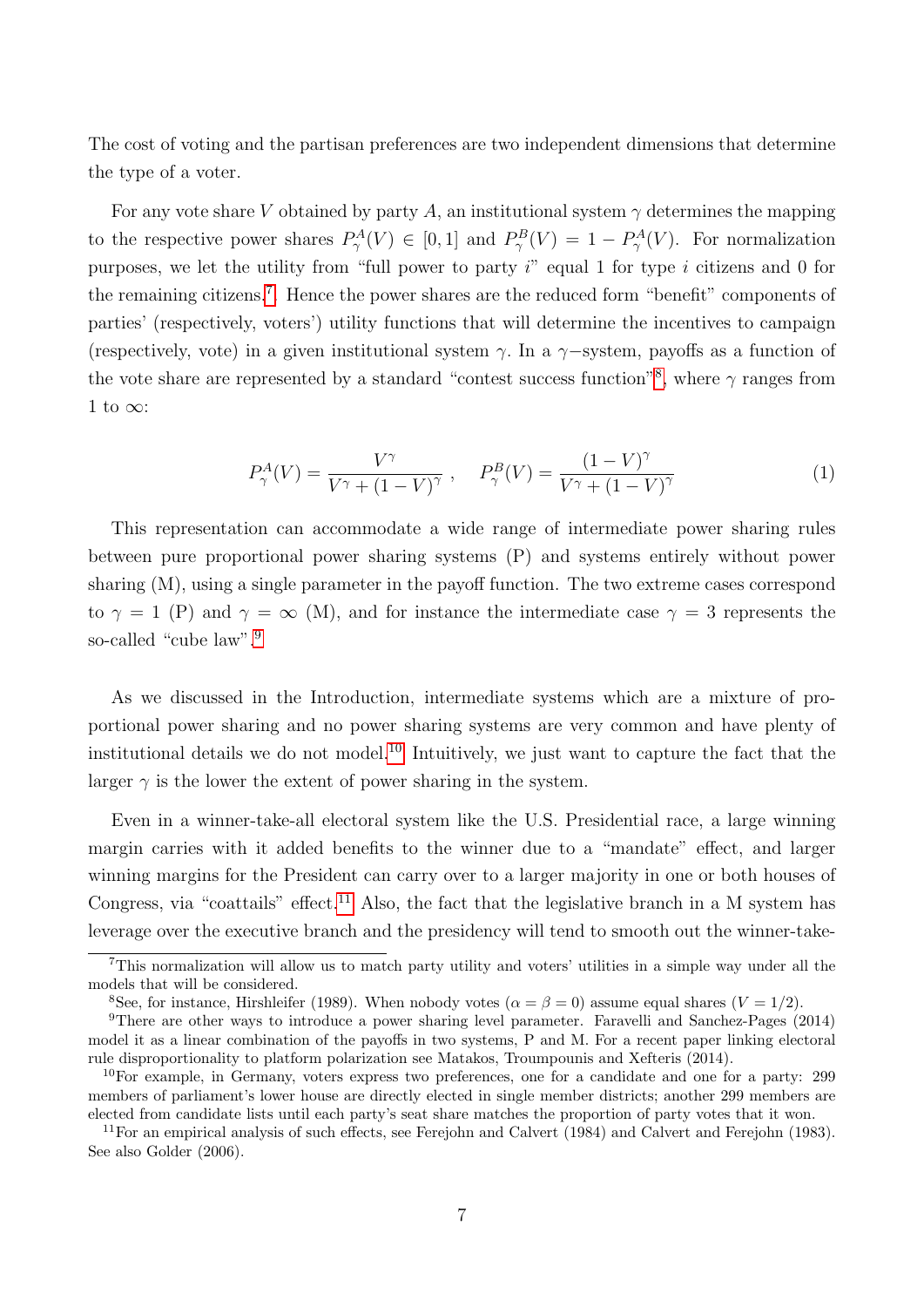all discontinuous payoff function in the direction of a more proportional power sharing scheme. Similarly, an increase in vote shares might have a disproportional impact on payoffs also in electoral systems with proportional representation. For example, in parliamentary systems that require the formation of a coalition government, a party that is fortunate to win a clear majority of seats outright has much less incentive (or in some cases none at all) to compromise with other parties in order to govern effectively.

Figure 1 illustrates the power share payoff  $P_{\gamma}^{A}$  as a function of the vote share V for three power sharing parameters  $\gamma$ , namely:  $\gamma = 1$  (i.e. the P system, dashed line),  $\gamma = 5$  (i.e. an intermediate power sharing system, continuous line), and  $\gamma \to \infty$  (i.e. a pure M system, dotted line).



Figure 1: Power sharing function for different values of  $\gamma$ .

Citizens choose whether to vote for party A, party B, or abstain. If a share  $\alpha$  of A types vote for A and a share  $\beta$  of B types vote for B, the expected turnout for party A and B and total turnout are, respectively:

$$
T_A := q\alpha, \quad T_B := (1-q)\beta, \quad T := T_A + T_B
$$

while the expected vote shares for party A and B are respectively:

$$
V = \frac{q\alpha}{T}, \quad 1 - V = \frac{(1 - q)\beta}{T}
$$

Without loss of generality, in the remainder we assume party A is the ex-ante *underdog*, namely,  $q \in [0, 1/2]$  where applicable. We also define the preference ratio Q and the turnout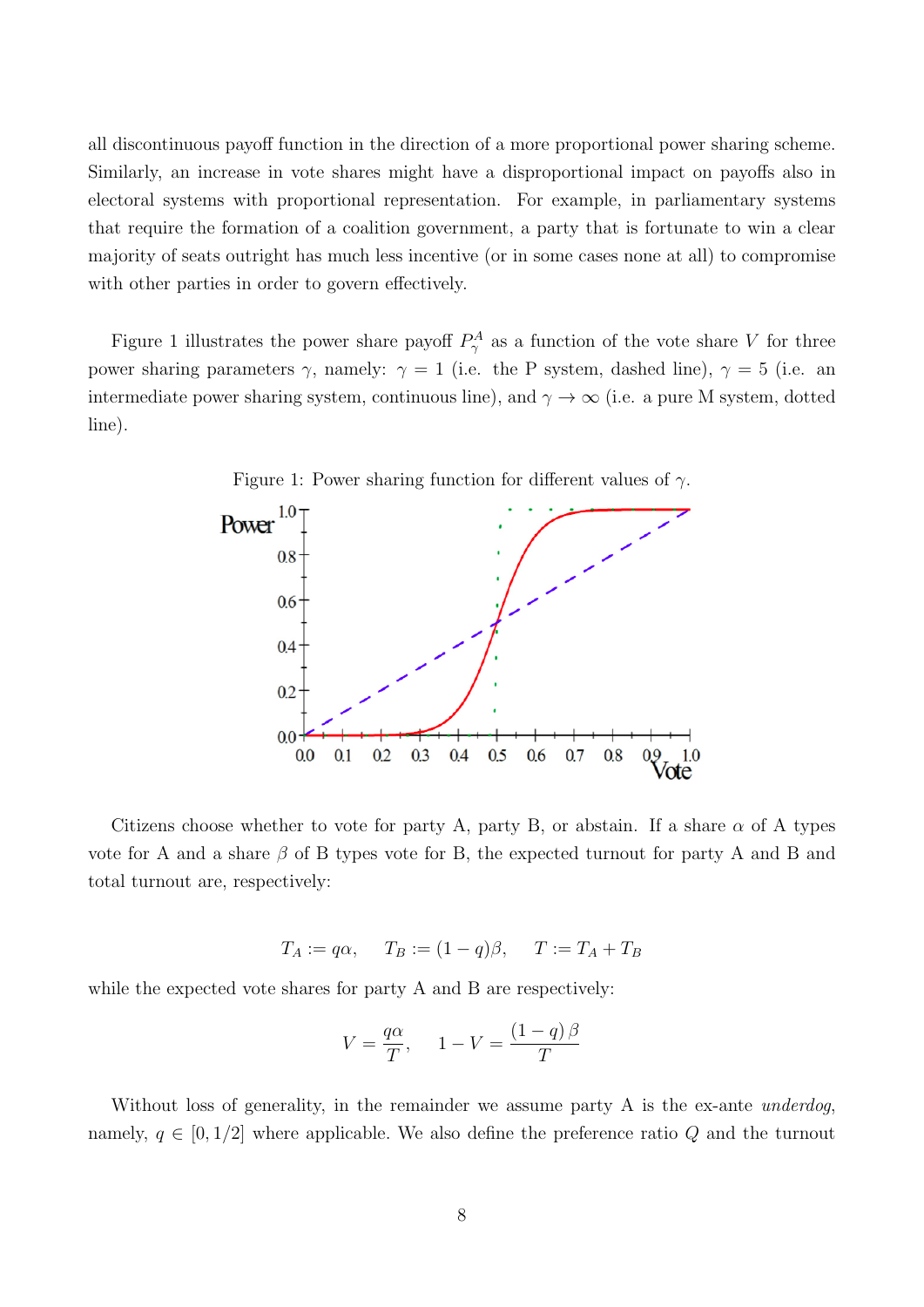ratio  $R$  as:

$$
Q := \frac{q}{1-q}, \qquad R := \frac{T_A}{T_B}
$$

We look for symmetric equilibria. These equilibria can be characterized by a voting cost threshold for each side  $(c_{\alpha}, c_{\beta})$  below which supporters turn out and above which they abstain, hence the share of A (B) supporters that turn out can be expressed by  $\alpha = F(c_{\alpha}) (\beta = F(c_{\beta}))$ . Henceforth, we denote as  $f(c) = F'(c)$  the probability density function of the cumulative cost distribution function  $F(c)$ , and we call G its inverse, namely  $G(\alpha) := F^{-1}(\alpha) = c_{\alpha}$ . Moreover, we denote partial derivatives of any function Z with respect to q or  $\gamma$  (our main comparative statics parameters) with the compact notation:  $Z_q := \frac{\partial Z}{\partial q}$ .

# 3 Group Voting Models

The basic idea behind these models is that the positive externality of voting among supporters of the same party is internalized, leading to higher turnout. The rationale behind the solution to this collective action problem may differ across group voting models, but the end result is that, contrary to the instrumental voting model (discussed in Section 4 below), the share of voters turning out is high regardless of the size of the population. In group voter models, the two sides compete in an election by turning out their supporters, which have a voting cost to turn out. The population is a continuum of measure one, divided into  $q$  A supporters and  $(1 - q)$  B supporters. In a γ−power sharing system, the marginal group benefits to the two sides, with respect to  $(c_{\alpha}, c_{\beta})$ , can be derived from [\(1\)](#page-6-5) and are, respectively:

<span id="page-8-0"></span>
$$
\frac{dP_{\gamma}^{A}}{dc_{\alpha}} = \frac{dP_{\gamma}^{A}}{dV} \left( \frac{(1-q)\beta}{T^{2}} \right) q f(c_{\alpha}), \quad \frac{dP_{\gamma}^{B}}{dc_{\beta}} = -\frac{dP_{\gamma}^{A}}{dV} \left( \frac{q\alpha}{T^{2}} \right) (1-q) f(c_{\beta}) \tag{2}
$$

where:

$$
\frac{dP_{\gamma}^{A}}{dV}=-\frac{dP_{\gamma}^{B}}{dV}=\frac{\gamma}{V\left(1-V\right)}\frac{\left(\frac{V}{1-V}\right)^{\gamma}}{\left[1+\left(\frac{V}{1-V}\right)^{\gamma}\right]^{2}}
$$

### 3.1 Ethical Voter Model

Our main approach to study turnout in elections, which is grounded in group-oriented behavior, is the ethical voter model (Coate and Conlin 2004, Feddersen and Sandroni 2006). This model assumes that citizens are "rule utilitarian" which means that they overcome the free-riding problem and manage to act as one cohesive group. Since the ethical voter model assumes that citizens are "rule utilitarian" all citizens of one group act as one agent. Namely, we assume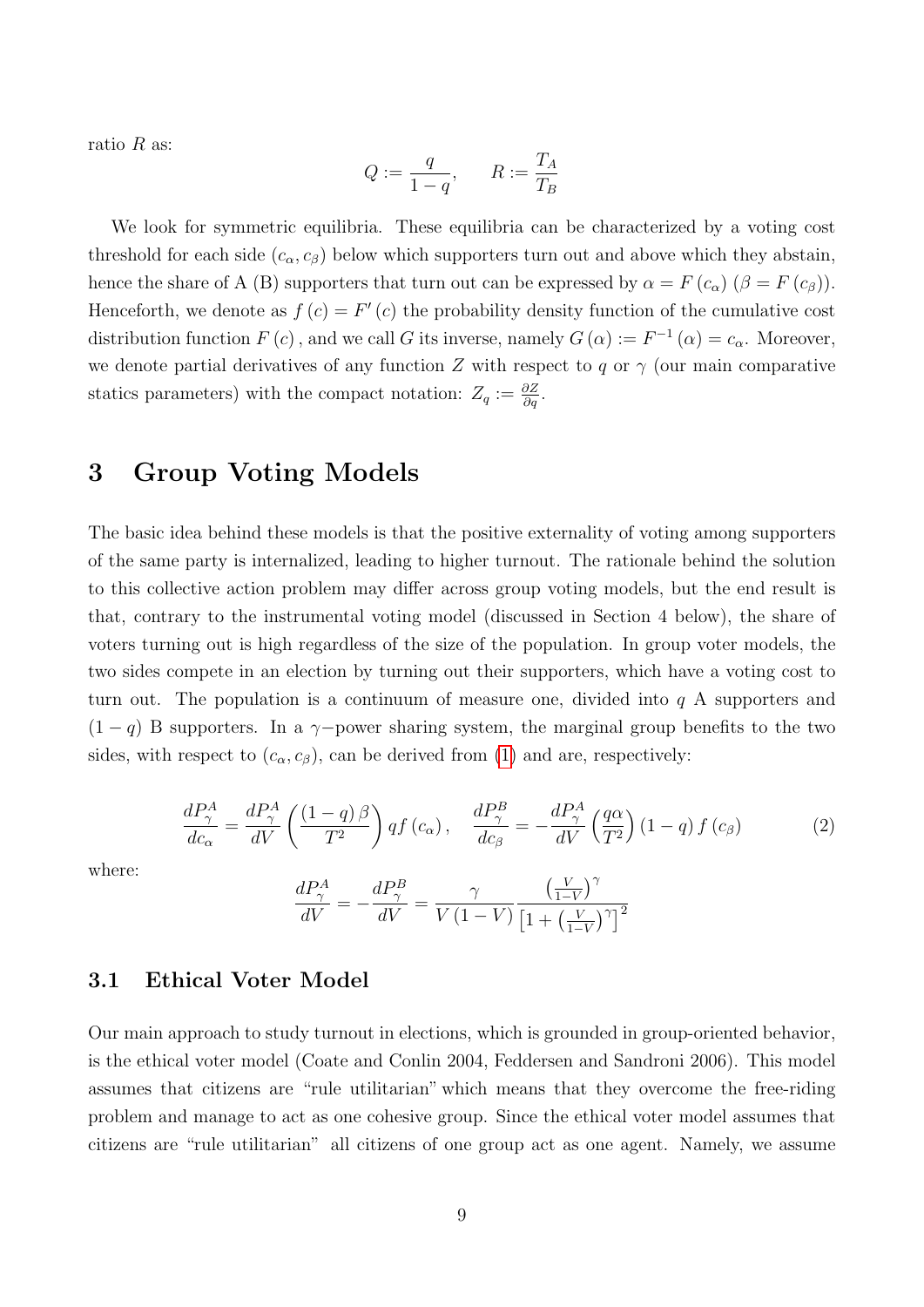citizens follow the voting rule that, if followed by everyone else on their side, would maximize the benefit  $P^j_\gamma$  of their side from the outcome of the election minus the aggregate cost C incurred by their side. As a consequence, this model involves an equilibrium between two party-planners, or representative agents, on each side, A and B. In the solution, each planner looks at the total electoral benefit net of the total cost of voting incurred by his supporters, taking the other planner's turnout strategy as given.<sup>[12](#page-9-0)</sup> The cost of turning out the voters for the social planner on side A is the total cost suffered by all the citizens on side A that vote, namely,

$$
C\left(c_{\alpha}\right):=q\int_{0}^{c_{\alpha}}cf\left(c\right)dc
$$

Each side's optimal voting rule specifies a critical cost level below which an individual should vote. The citizens with cost below the planner-chosen cost threshold,  $c_{\alpha}$ , vote because ethical voter models assume citizens get an exogenous benefit D (larger than their private voting cost  $c \leq c_{\alpha}$ ) for "doing their part" in following the optimal rule established by the planner.

Defining the *generalized reversed hazard rate* as  $\frac{cf(c)}{F(c)}$  $\frac{cf(c)}{F(c)}$ , we introduce the following definition: a distribution satisfies the *decreasing generalized reversed hazard rate* (DGRHR) property if and only if  $\frac{cf(c)}{F(c)}$  is decreasing. We call it DGRHR by analogy with the known increasing generalized failure rate (IGFR, see, for instance, Lariviere 2006), which refers to the function  $\frac{cf}{1-F}$ .<sup>[13](#page-9-1)</sup> If the cost distribution satisfies the DGRHR property, we have the following result for all  $q \in [0, 1/2]$ .

Proposition 1 The equilibrium exists and it is unique and has the following properties:

(1) Partial Underdog Compensation: for  $q < 1/2$ , we have  $\alpha > \beta$ ,  $q\alpha < (1 - q)\beta$ , namely, underdog supporters turn out at a higher rate than leader supporters,  $R < 1$ .

(2) Competition Effect: given an institutional system  $\gamma$ , turnout, T, and turnout ratio, R, increase in the evenness of the preference split, q.

(3) Contest Effect: given the preference split, q, turnout increases and then decreases with the unevenness of the power sharing  $\gamma$ ; it achieves its maximum for intermediate  $\gamma$ .

(4) As  $\gamma$  goes to infinity (no power sharing), turnout goes to one when the election is ex-ante even,  $q = 1/2$ , and goes to zero otherwise.

#### **Proof.** See Appendix. ■

<span id="page-9-0"></span><sup>&</sup>lt;sup>12</sup>We assume "collectivism", so the planner on each side, A and B, only looks at the total cost of voting of the voters on his side. The results would not change if we assumed "altruism" as in Feddersen and Sandroni (2006): each planner takes into account the cost of voting of all citizens that vote regardless of their side.

<span id="page-9-1"></span><sup>&</sup>lt;sup>13</sup>The DGRHR is also a key regularity condition in strategic models of turnout such as Faravelli, Man and Walsh (2013). Che, Dessein and Kartik (2013) in their Appendix G verify that a variety of familiar classes of distributions, including Pareto distributions, power function distributions (which subsume uniform distributions), Weibull distributions (which subsume exponential distributions), and gamma distributions, satisfy this condition.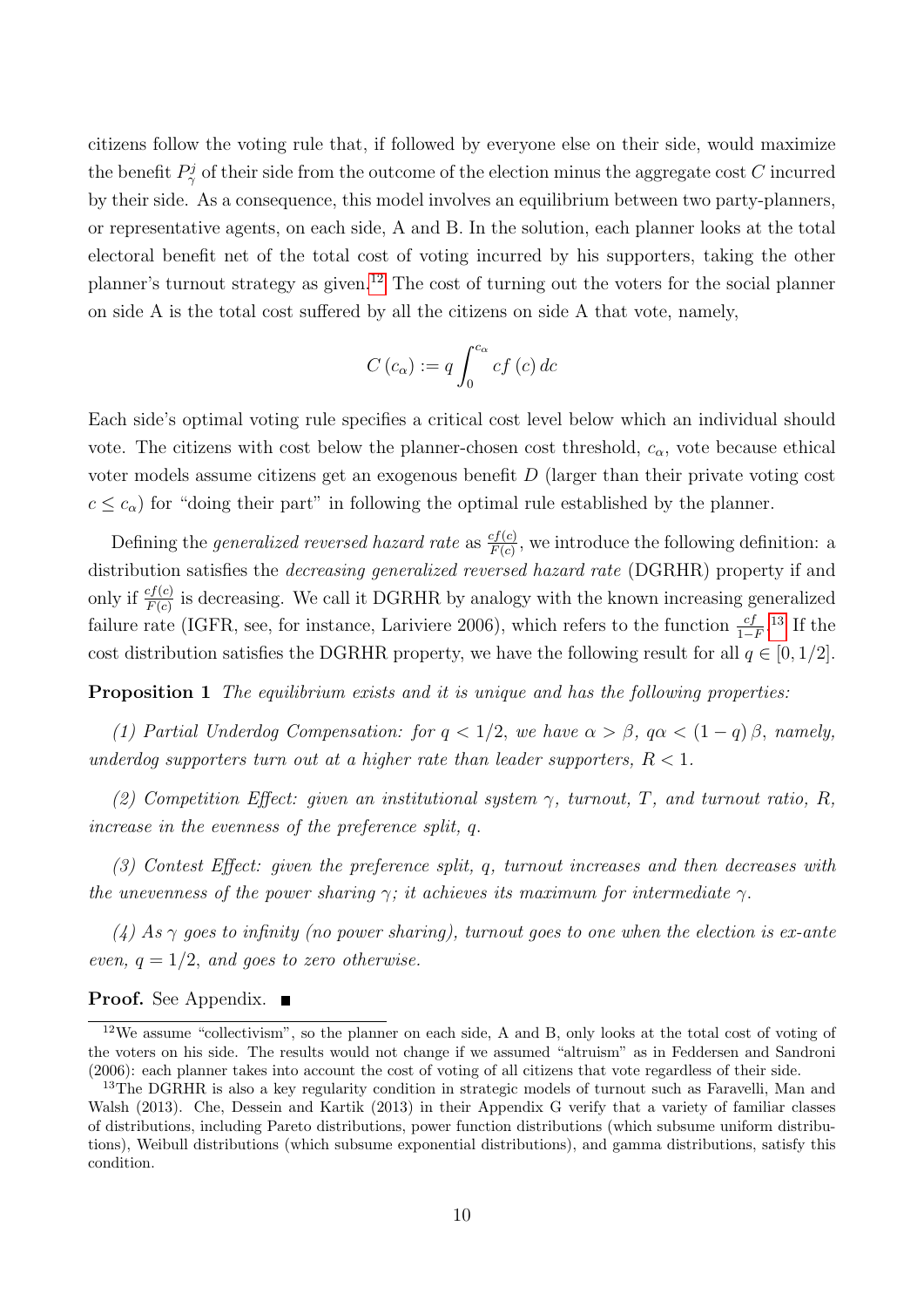The solution for the ethical voter model for a general  $\gamma$  is not straightforward to derive, because the underdog compensation is strictly partial (rather than zero), so  $\alpha \neq \beta$ , and the two equations of the system of FOCs do not decouple. It is convenient for the analysis to rewrite the two FOCs compactly as:

$$
W = q\alpha G\left(\alpha\right) = \left(1 - q\right)\beta G\left(\beta\right)
$$

where:

$$
W := \gamma \frac{R^{\gamma}}{\left[1 + R^{\gamma}\right]^2}
$$

The DGRHR property turns out to be key for several reasons, not only to guarantee existence, but also for the competition effect and for the contest effect. It is easy to show non existence if DGRHR is violated, at least in certain parameter ranges. Even when existence is granted, a violation of DGRHR can cause the competition effect to fail, that is, higher equilibrium turnout in more lopsided elections, as we show later in an example. The DGRHR property guarantees some regularity in the cost distribution function, so that, for instance, if the ratio of the proportion of voters turning out from each side— $\alpha/\beta$ —increases as parameters change, then also the cost threshold ratio— $c_{\alpha}/c_{\beta}$ —increases. The latter implies, among other things, that there is monotonicity between the relative support ex-ante and the relative support ex-post: if q, the relative ex-ante support for A, increases, then the relative turnout for  $A$ ,  $R = T_A/T_B$ , does too in equilibrium. For instance if 1 out of 4 citizens prefer A and 1 out of 3 voters actually voted for A (see the partial underdog effect described below), then it cannot be that increasing the former reduces the latter, under DGRHR. We now discuss the properties we derived in order.

(1) What seems to be a common feature across several costly voting models is the underdog effect (see Castanheira 2003 and Levine and Palfrey 2007, among others). Namely, voting models have the general property that the supporters for the underdog side have higher incentive to turn out than leader's supporters. Hence, in equilibrium they vote disproportionally more than the leader's supporters. We call this feature "compensation" as it reduces the leader's initial advantage. Moreover, we call this compensation "partial" when the larger turnout of the underdog supporters is not enough to overturn the leader's initial advantage in preferences. In rational voter models, partial compensation seems to be a general feature when voting costs are heterogenous (see also Herrera et al. 2014 and Kartal Forthcoming), the reason being that while the underdog side has higher benefits from turning out, it also bears higher costs, as it needs to turn out more supporters, and hence will only find more supporters with higher costs. In the ethical model analyzed here, though, the compensation effect comes from the cost side not from the benefit side, as in rational voter models. More specifically, the benefit side is in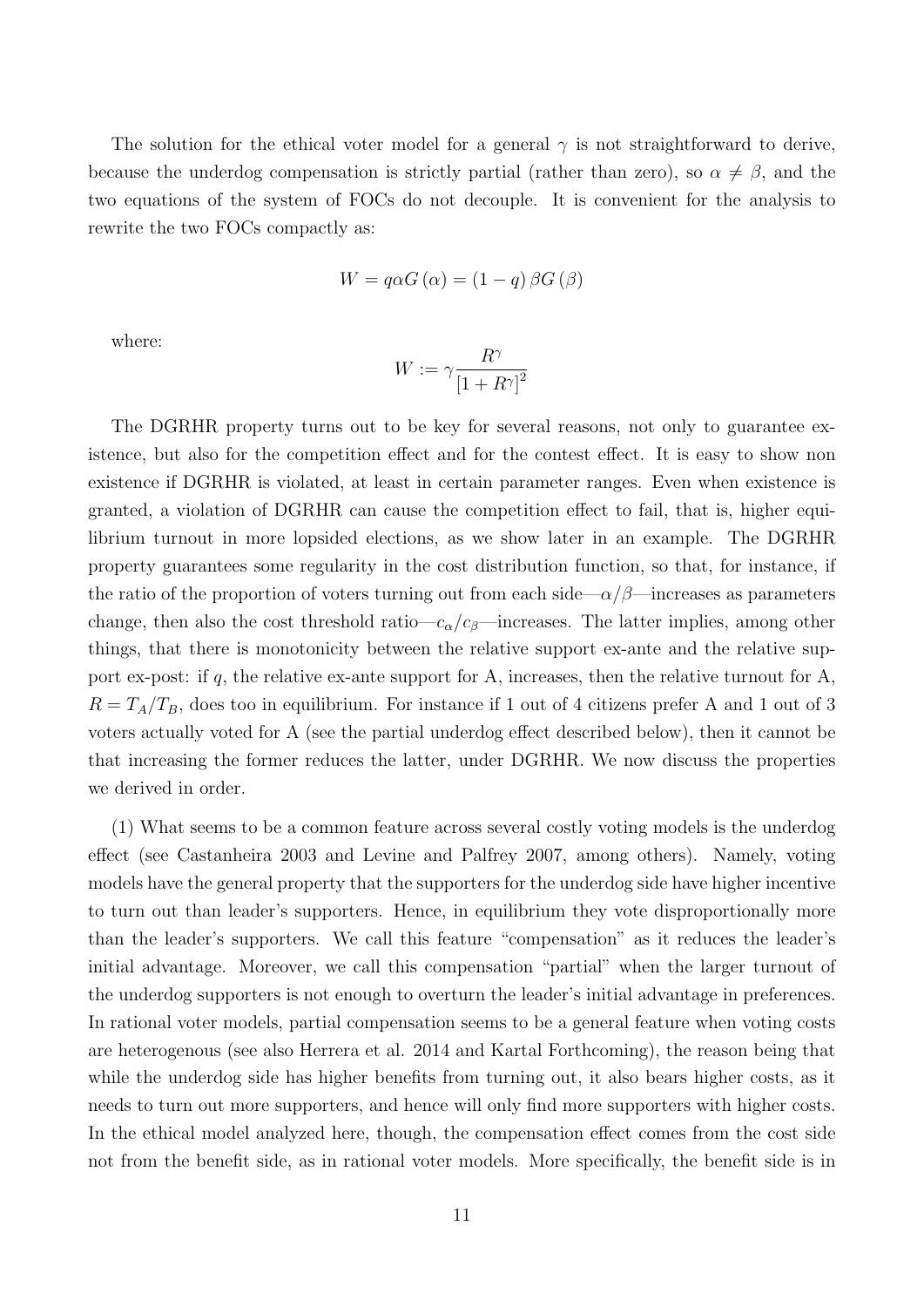fact identical for the two competing sides. First, because it is a zero sum game so there is a symmetry between the incentives of one side and the incentives of the other. Second, because the left and right derivatives are identical in a continuous model. This means that, from any starting turnout profile, increasing marginally the turnout of one side increases the benefit to that side as much as increasing marginally turnout for the opposite side increases the benefit to the opposite side. Hence, the difference lies on the costs sides alone, namely, for any given cost threshold  $c_{\alpha}$  the underdog party has lower additional cost to turn out those additional voters. In other words, the marginal cost is

$$
qc_{\alpha}f\left(c_{\alpha}\right)
$$

and it is lower for the underdog  $(q < 1/2)$ . This compensation, however, is partial so the ex-ante leader remains the ex-post leader, albeit by a lower margin. This happens because of the term  $c_{\alpha}$  in the marginal cost, which means that it costs more to turn out additional agents. This is the same logic described above for the rational voter model.

(2) We show that the competition effect is general for the ethical voter model regardless of the electoral or institutional system: the closer the ex-ante preference split, the larger the turnout. While the competition effect seems like a very intuitive property, it is in fact not generally true in rational voter models even with a system without power sharing.

(3) We believe the contest effect is novel: previous work has not compared turnout across different institutional systems for all preference splits  $q$  (for extreme values of  $q$ , see Faravelli and Sanchez-Pages 2014). The intuition is as follows: take any value of the preference split, say for instance a 40-60 preference split ( $q = 40\%$ ). When  $\gamma$  is large the system becomes similar to a system without power sharing. Hence, turnout should be low because, despite the underdog compensation, the underdog side has a very small chance of winning. When  $\gamma$  is low, the system becomes similar to a proportional power sharing system with moderate turnout for all preference splits. For intermediate  $\gamma$ , the marginal gain from extra votes can make the most difference and this is where turnout is highest. For instance, an intermediate  $\gamma$  could model in reduced form an electoral system (and possibly several other institutional details) where extra votes for the underdog around a 40-60 outcome could mean leadership in more committees and/or obtaining veto or filibuster powers for some decisions. Having partial (rather than full) underdog effect is crucial for the contest effect: an election that is not a toss up ex-ante needs to remain such ex-post. If, in equilibrium, we had a 50-50 electoral outcome, then turnout would always be increasing in  $\gamma$ . This is because the slope of the power function is steepest around a 50-50 outcome in all institutional systems (for all  $\gamma > 1$ ).

(4) Lastly, in a system with no power sharing turnout is high and positive only in a very close election, because due to the partial underdog compensation, the underdog side has no chance of winning an ex-ante lopsided election. Hence, the underdog supporters will not turn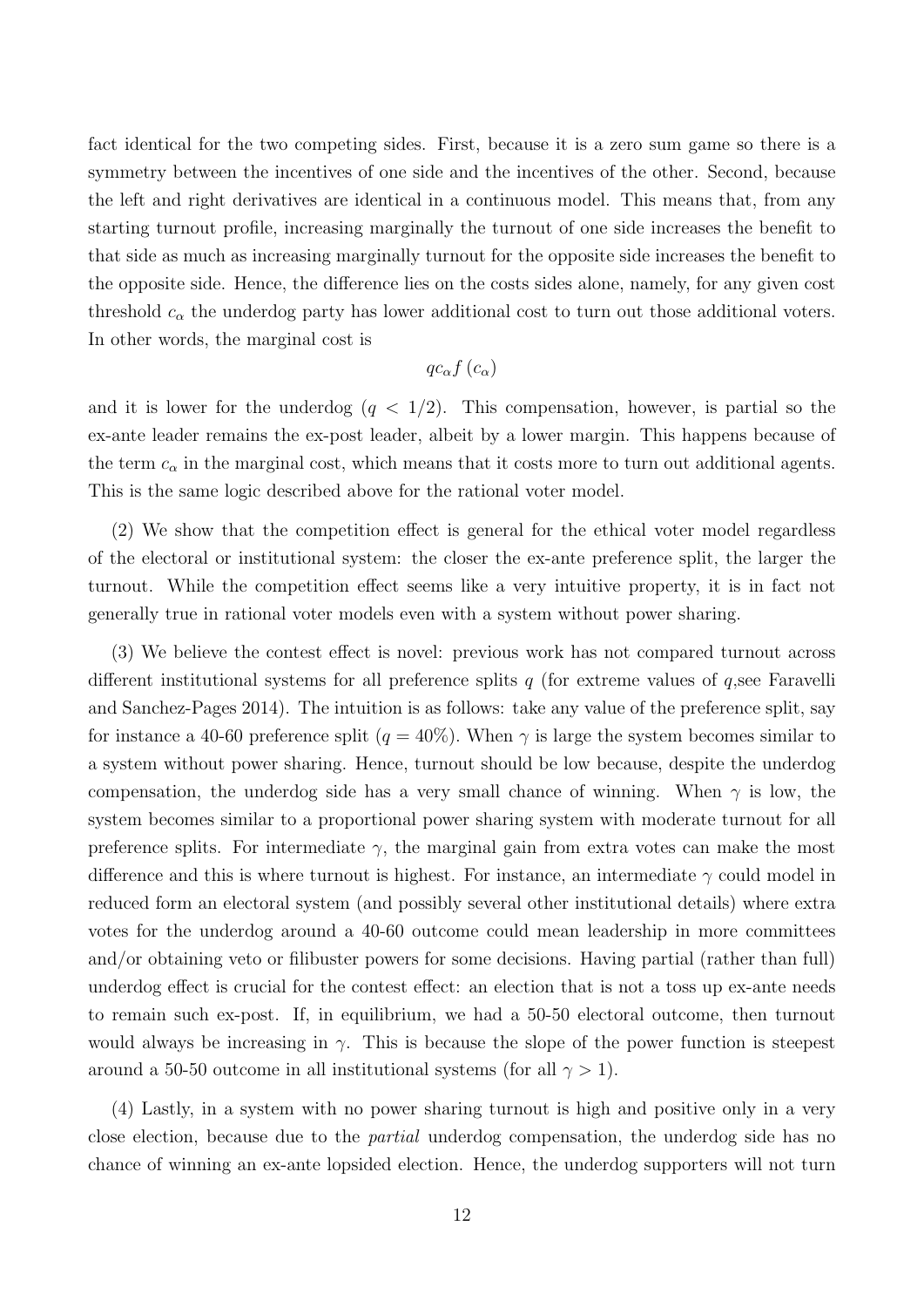out significantly in such an election.

#### 3.1.1 Examples

We provide first a simple example which satisfies DGRHR. Second, to show that DGRHR is a tight condition we provide an example that violates it and violates the competition effect.

Closed Form Example Assume the cdf comes from the family (which satisfies weakly DGRHR):

$$
F(c) = \left(\frac{c}{\bar{c}}\right)^{1/k}, \quad c \in [0, \bar{c}], \quad k > 0 \quad \Longleftrightarrow \quad G(\alpha) = \bar{c}\alpha^k
$$

The FOCs are

$$
q\overline{c}\alpha^{1+k} = (1-q)\,\overline{c}\beta^{1+k} = W
$$

where:

$$
R = Q^{\frac{k}{1+k}}, \quad W = \left(\gamma \frac{Q^{\gamma \frac{k}{1+k}}}{\left(1 + Q^{\gamma \frac{k}{1+k}}\right)^2}\right)
$$

Hence turnouts for each side are:

$$
\alpha = \left(\frac{\gamma}{q\overline{c}} \frac{Q^{\gamma \frac{k}{1+k}}}{\left(1+Q^{\gamma \frac{k}{1+k}}\right)^2}\right)^{\frac{1}{1+k}}, \quad \beta = \left(\frac{\gamma}{\left(1-q\right)\overline{c}} \frac{Q^{\gamma \frac{k}{1+k}}}{\left(1+Q^{\gamma \frac{k}{1+k}}\right)^2}\right)^{\frac{1}{1+k}}
$$

Figure 2 shows T as a function of both q and  $\gamma$  for the uniform distribution case  $(k = 1)$ with  $\bar{c} = 5$ .

This picture summarizes the main insights. For any electoral/institutional system  $\gamma$ , the competition effect is apparent: turnout increases the closer the ex-ante preference split becomes. Fixing the preference split q, turnout is non-monotonic in the electoral/institutional system  $\gamma$ , first increasing and then decreasing. For any  $q < 1/2$ , the turnout maximizing  $\hat{\gamma}$  is increasing in the competition  $q$ : the closer the election, the more uneven the power sharing in the institutional system has to be in order to achieve its highest turnout. In other words, if ex-ante preference splits are uneven, then more proportional power sharing systems maximize turnout; on the other hand, if ex ante preference splits are even, systems with less power sharing achieve the highest turnout. In sum, the electoral/institutional system that delivers the highest turnout crucially depends on the initial preference split and in a non trivial way. This questions the validity of all cross-country empirical comparisons of turnout which, to the best of our knowledge, lump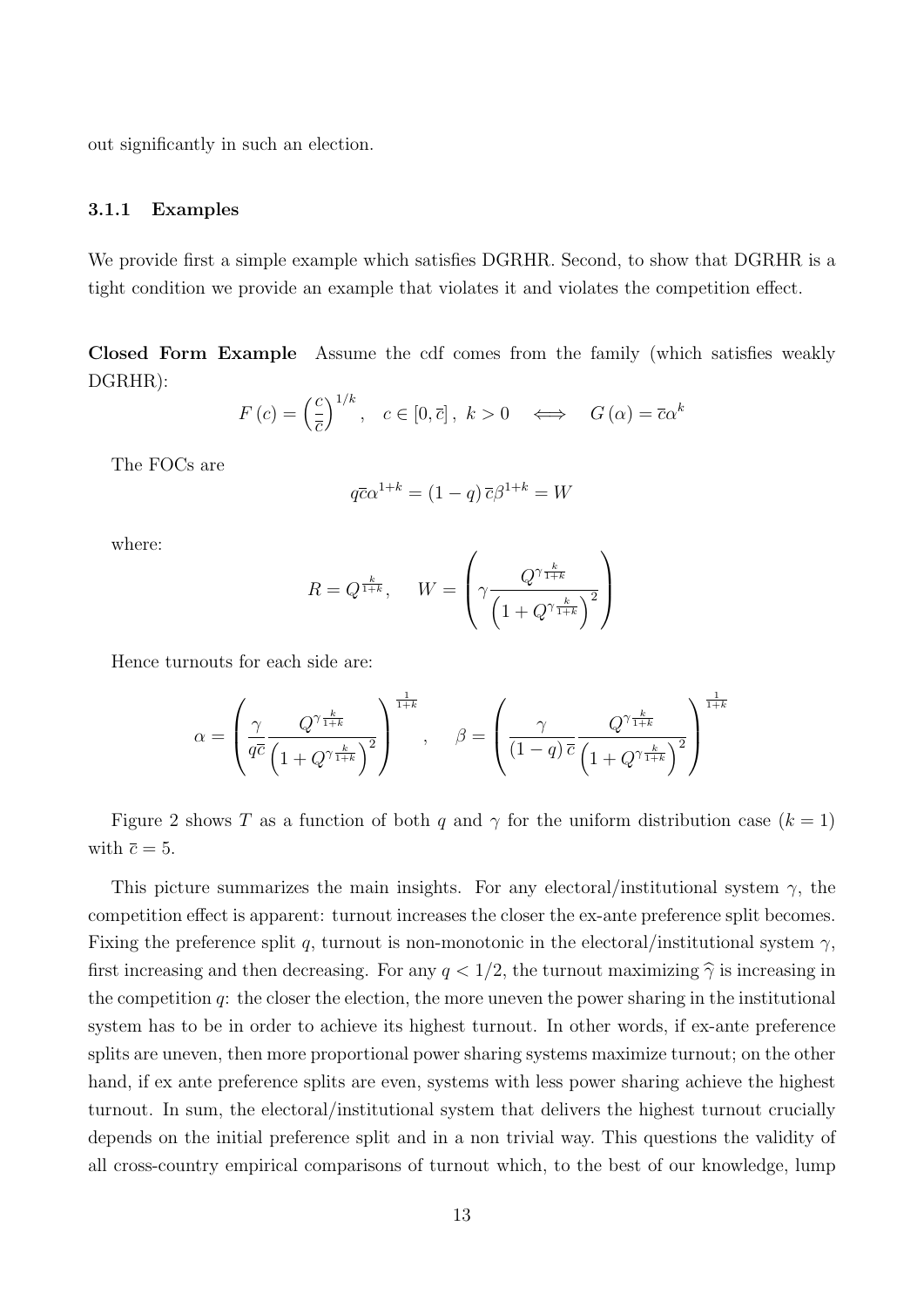Figure 2: T as a function of  $\gamma$  and  $q$ , ethical voter model.



together electoral turnout results over time in each country, never controlling for the value of  $q$  in each election.<sup>[14](#page-13-0)</sup>

Counterexample In general, from the FOCs we obtain turnout

$$
T = \gamma (G(\alpha) G(\beta))^{\gamma - 1} \frac{G(\alpha) + G(\beta)}{\left( (G(\alpha))^{\gamma} + (G(\beta))^{\gamma} \right)^2}
$$

For  $\gamma = 1$  we have:

$$
T=\frac{1}{G\left(\alpha\right)+G\left(\beta\right)}
$$

The cdf family

$$
F(c) = 1 - (1 - c)^{1/m} \iff G(\alpha) = 1 - (1 - \alpha)^m
$$
  

$$
c \in [0, 1], \quad m > 0
$$

<span id="page-13-0"></span><sup>14</sup>See for instance the papers mentioned in the first paragraph of the introduction.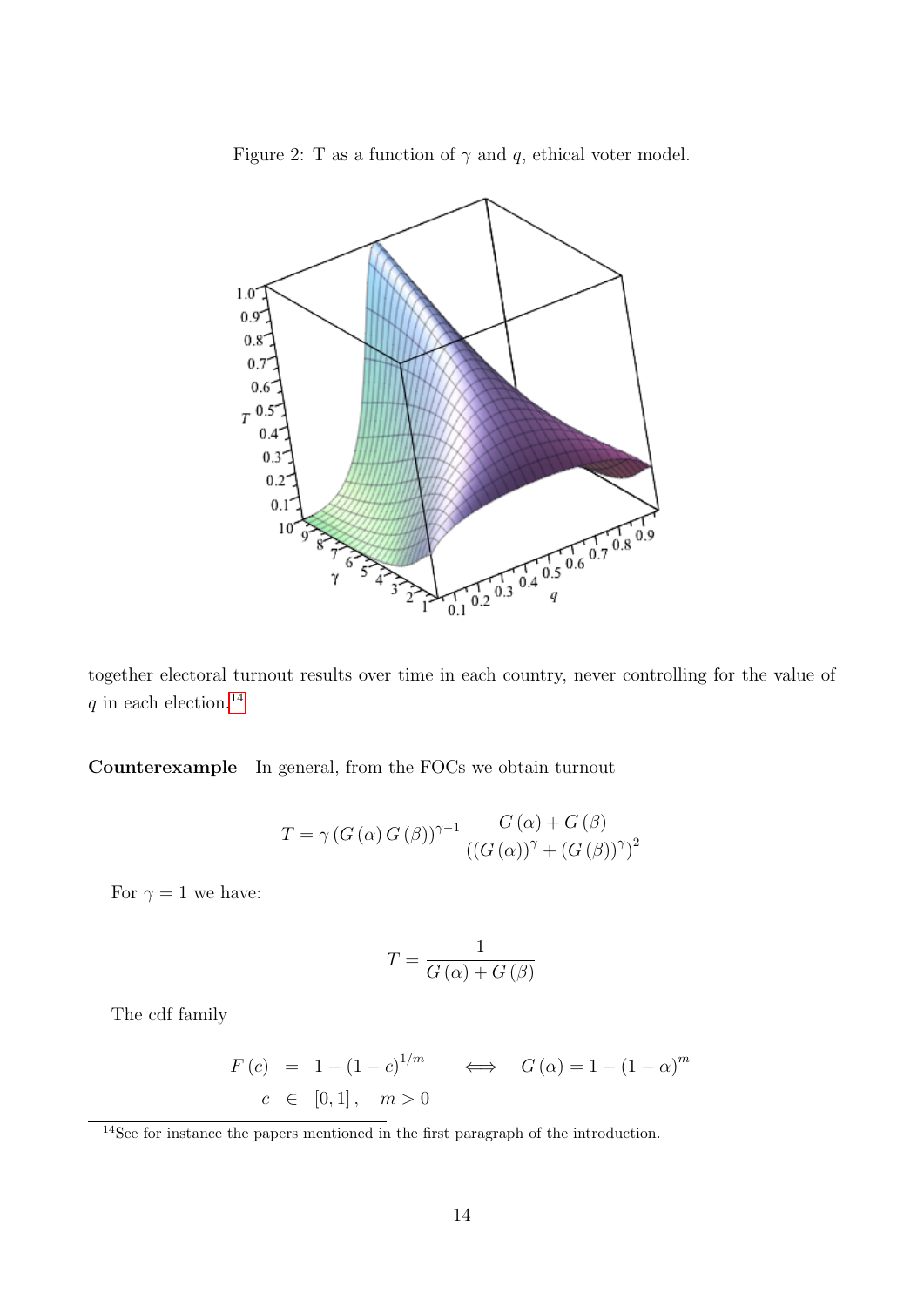violates the DGRHR property, as the GRHR of the inverse  $G(\alpha)$  (see Lemma 1 in Appendix A) is decreasing:

$$
h(\alpha) = \frac{m\alpha (1 - \alpha)^{m-1}}{1 - (1 - \alpha \alpha)^m}
$$

Take for instance  $m = 2$ . For  $\gamma = 1$  the FOCs are:

$$
q\alpha^{2}(2-\alpha) = (1-q)\beta^{2}(2-\beta) = W
$$

where:

$$
R = \frac{\beta (2 - \beta)}{\alpha (2 - \alpha)}, \quad W = \frac{\alpha (2 - \alpha) \beta (2 - \beta)}{(\alpha (2 - \alpha) + \beta (2 - \beta))^2}
$$

and turnout is:

$$
T = \frac{1}{\alpha (2 - \alpha) + \beta (2 - \beta)}
$$

Figure 3 shows a violation of the competition effect. Namely, despite the presence of the underdog effect, total turnout is not always increasing for  $q \in [0, 1/2]$ .

Figure 3: T,  $\alpha$ , and  $\beta$  as a function of q, ethical voter model.

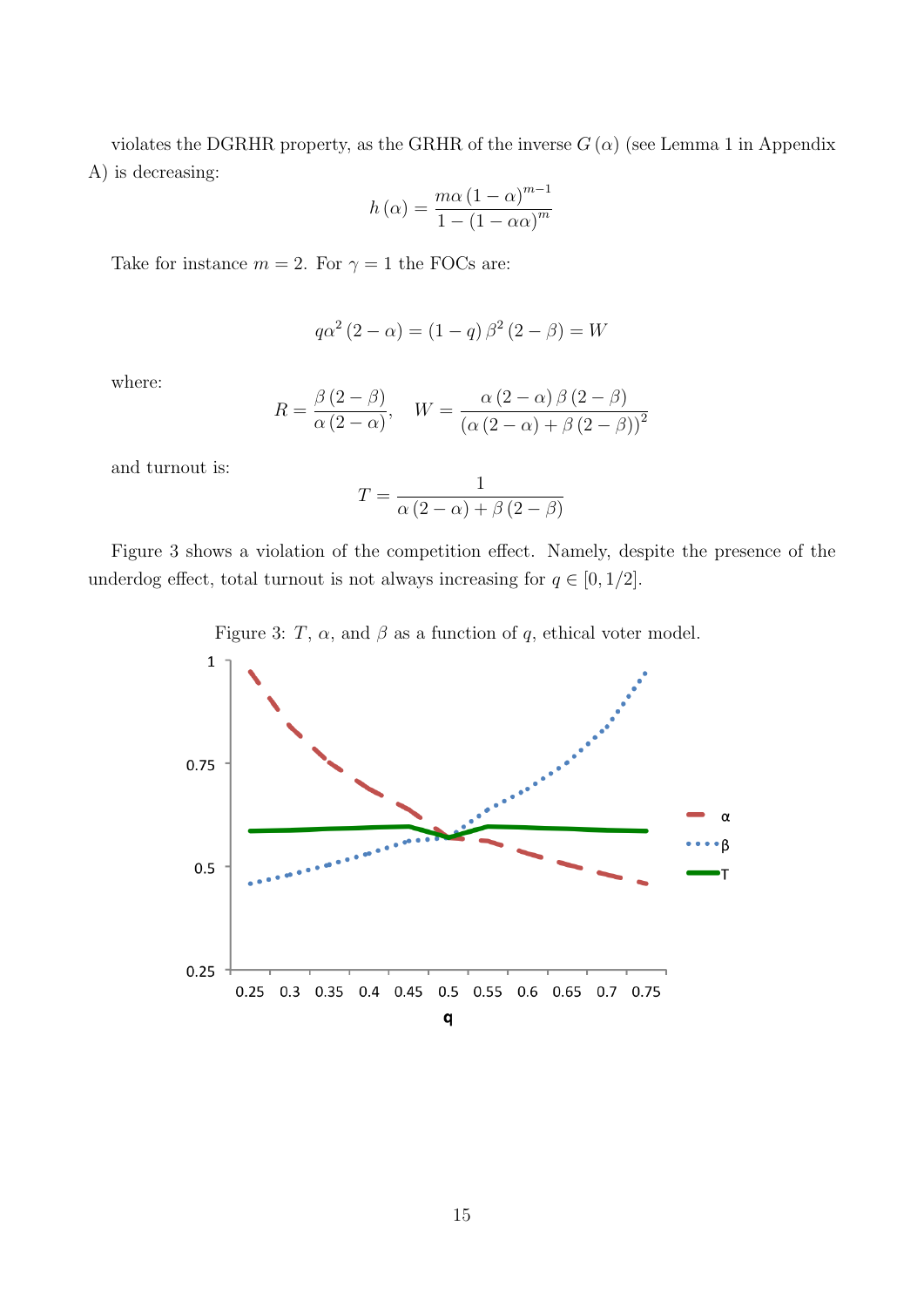### 3.2 Mobilization Model

The main message of this paper is to document the robustness of our comparative statics results of turnout across several well known turnout models. Morton (1987, 1991), Cox and Munger (1989), Shachar and Nalebuff (1999) and others have proposed models based on group mobilization, where parties can mobilize and coordinate citizens to go vote. In major elections, candidates and parties engage in hugely expensive get-out-the-vote drives. Empirical evidence suggests that these drives are effective (Bochel and Denver 1971, Gerber and Green 2000). There is also evidence that mobilization efforts can explain turnout variation across elections and across electoral systems (Patterson and Caldeira 1983, Gray and Caul 2000). We adopt here a group mobilization model a la Shachar and Nalebuff (1999) where parties' campaign efforts and spending are able to mobilize and coordinate citizens to go vote. In this model, each group can "purchase" turnout of its party members by engaging in costly get-out-the-vote efforts. Thus, parties trade off mobilization costs for higher expected vote shares, taking as given the mobilization choice of the other party.

A mobilization model assumes that more campaign spending by a party brings more votes for the party according to an exogenous technology. We consider a very simple version of group mobilization. We assume that the cost a party incurs in order to bring to the polls, i.e. mobilize, all its supporters with voting cost below c is  $l(c)$ , where  $c \in [0, \bar{c}]$  and l is an increasing, convex and twice differentiable function. We also assume that it is infinitely costly for a party to turn out all its supporters:  $l(\bar{c}) = \infty$ . In addition to twice differentiability, we assume the distribution of citizens' voting costs  $F(c)$  satisfies a (weakly) decreasing reversed hazard rate (DRHR, or log-concavity of  $F$ ) property.<sup>[15](#page-15-0)</sup>

Under the above conditions, we have the following result, without loss of generality, for all  $q \in [0, 1/2].$ 

Proposition 2 In the mobilization model, an equilibrium exists, it is unique and it has the following properties:

(1) Zero Underdog Compensation: regardless of the preference split, both sides turn out the same proportion of supporters,  $\alpha = \beta$ ; hence,  $R = Q$  and turnout equals this proportion,  $T = \alpha = \beta$ .

(2) Competition Effect: given an institutional system  $\gamma$ , turnout increases in the evenness of the preference split,  $q < 1/2$ , and peaks for an ex-ante even election,  $q = 1/2$ .

(3) Contest Effect: given a preference split q, turnout increases and then decreases as the

<span id="page-15-0"></span><sup>&</sup>lt;sup>15</sup>Note that the DRHR (also known as log-concavity of  $F$ ) is weaker than the DGRHR used in the ethical voter model. Hence, the DGRHR property is sufficient for all the results obtained in both models.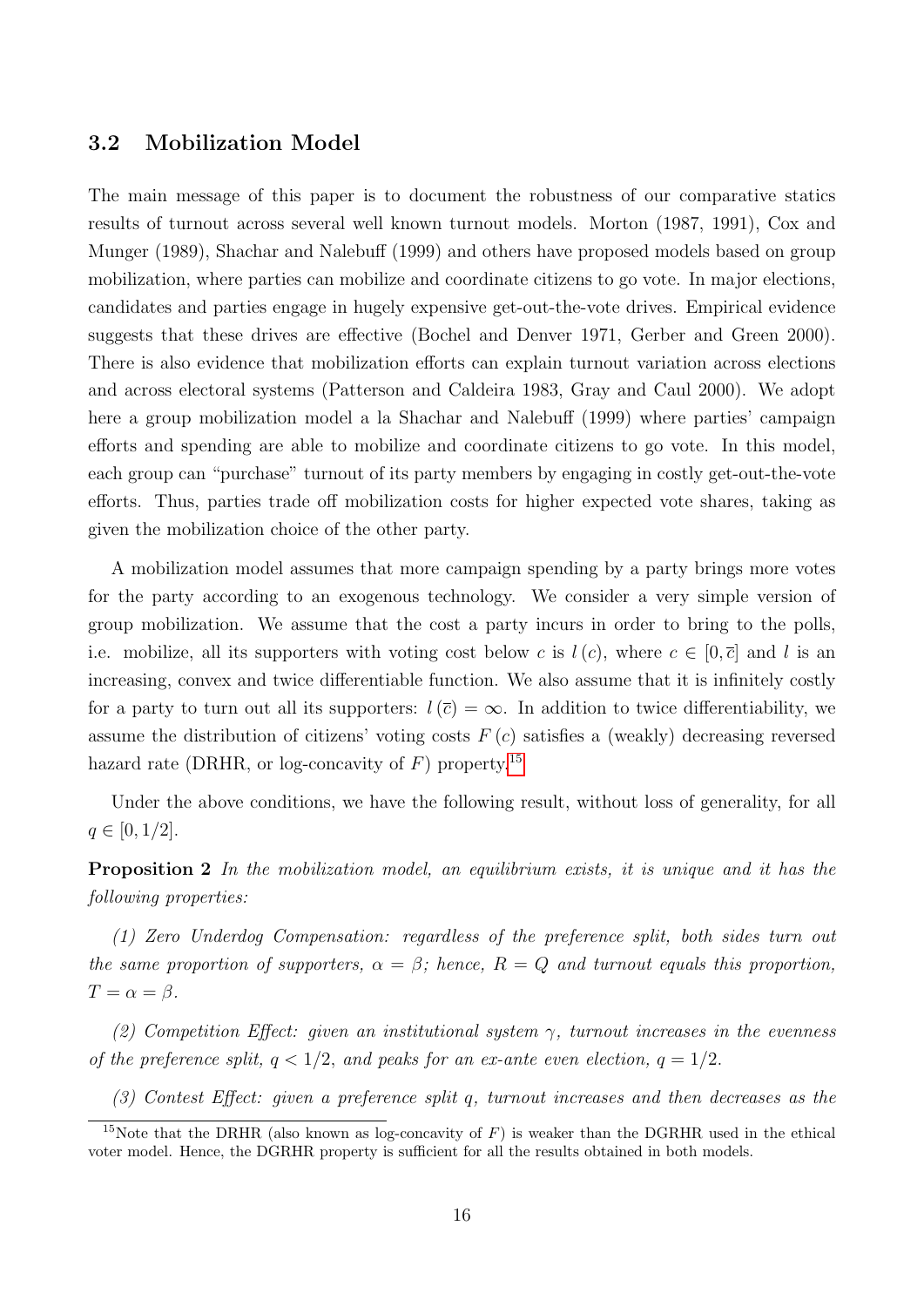extent of power sharing drops, that is as  $\gamma$  increases; it achieves its maximum for intermediate power sharing systems.

(4) As the system becomes a system with no power sharing,  $\gamma$  goes to infinity, turnout goes to one when the preference split is even,  $q = 1/2$ , and goes to zero otherwise.

#### **Proof.** See Appendix. ■

The weak DRHR property of the cost distribution roughly means that the relative variation in the number of agent-types does not increase as we span the support of the distribution. In other words, as we increase the cost we do not suddenly find many more agents with a given cost. This guarantees monotonicity and it is essential for a unique interior solution: the cost-benefit ratio of turning agents with marginally higher costs is increasing.

The results for this model and their intuition are very similar to the ethical voter model, with one caveat. The zero underdog compensation obtained in the mobilization model means that, regardless of the electoral system and of the preference split, either side turns out the same proportion of its supporters. The zero underdog compensation is due to the non-rival structure of the campaign spending costs in mobilization models (see, e.g., Morton 1987, 1991, or Schachar and Nalebuff 1999). Namely, it costs the same for either side to mobilize all their supporters below a given voting cost threshold. In particular, it does not cost less to turn out the same share of supporters of the smaller group than of the larger group. This is, for example, the case if one thinks of campaigning as advertising through media, which is in its nature non-rival, but not for other forms of campaigning such as door to door persuasion, which are clearly rival. If the latter were the case, then compensation would be partial and the results would be similar to the ethical voter model.

#### 3.2.1 Example: Uniform Distribution

Assume that voting costs are uniformly distributed on the unit interval, i.e.,  $F(c) = c \in [0, 1]$ , which satisfies DRHR, and that the cost of mobilizing voters is

$$
l\left( c\right) =\frac{c}{1-c},
$$

which is convex on  $[0, 1]$ . Then, the FOC becomes:

$$
\left(MB := \gamma \frac{Q^{\gamma}}{\left[1 + Q^{\gamma}\right]^2}\right) = \left(\frac{l'(c)}{f(c)/F(c)} = \frac{c}{\left(1 - c\right)^2}\right)
$$

Hence the solution is: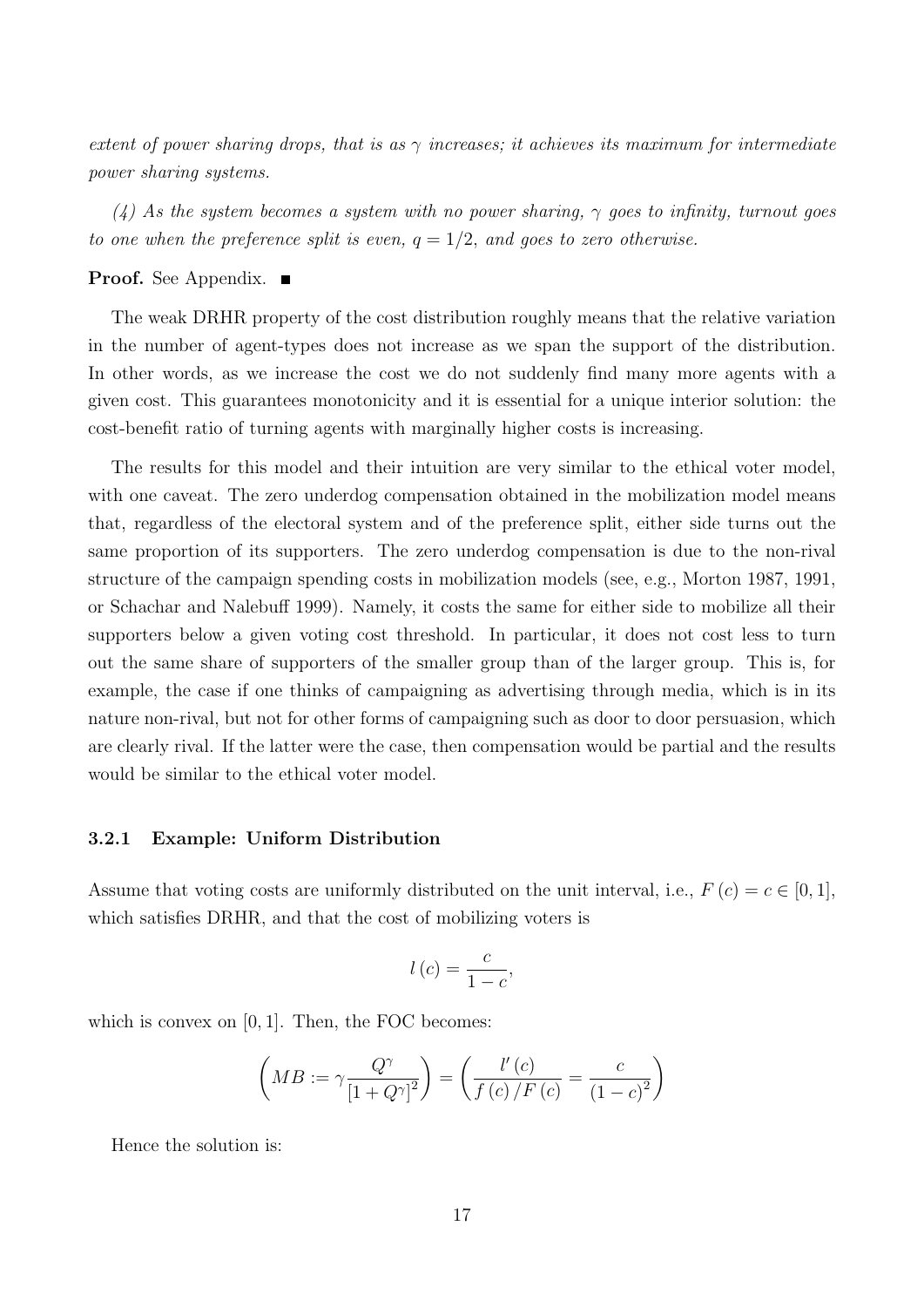Figure 4: T as a function of  $\gamma$  and q, mobilization model.



$$
T = \alpha = \beta = F(c^*) = c^* = \frac{2(MB) + 1 - \sqrt{4(MB) + 1}}{2(MB)}
$$

Figure 4 shows T as a function of both q and  $\gamma$ . The similarity with Figure 2 is apparent. Also, for any electoral/institutional system  $\gamma$  the competition effect is clear, as well as the non-monotonic contest effect for any preference split  $q$ .

# 4 Rational Voter Model

Another workhorse model for studying turnout in elections is the rational voter model (Palfrey and Rosenthal 1985). Some scholars consider the rational voter model non-satisfactory, as it predicts very low levels of turnout in large electorates. Far from contributing to this debate, our goal here is rather to show that, regardless of the turnout levels predicted, the comparative statics we obtain in the rational voter model across institutional systems and across preference splits is consistent with what we obtained in the, high turnout yielding, group models of turnout we discussed above.

Let N denote the total number of voters. As usual, the symmetric equilibrium is character-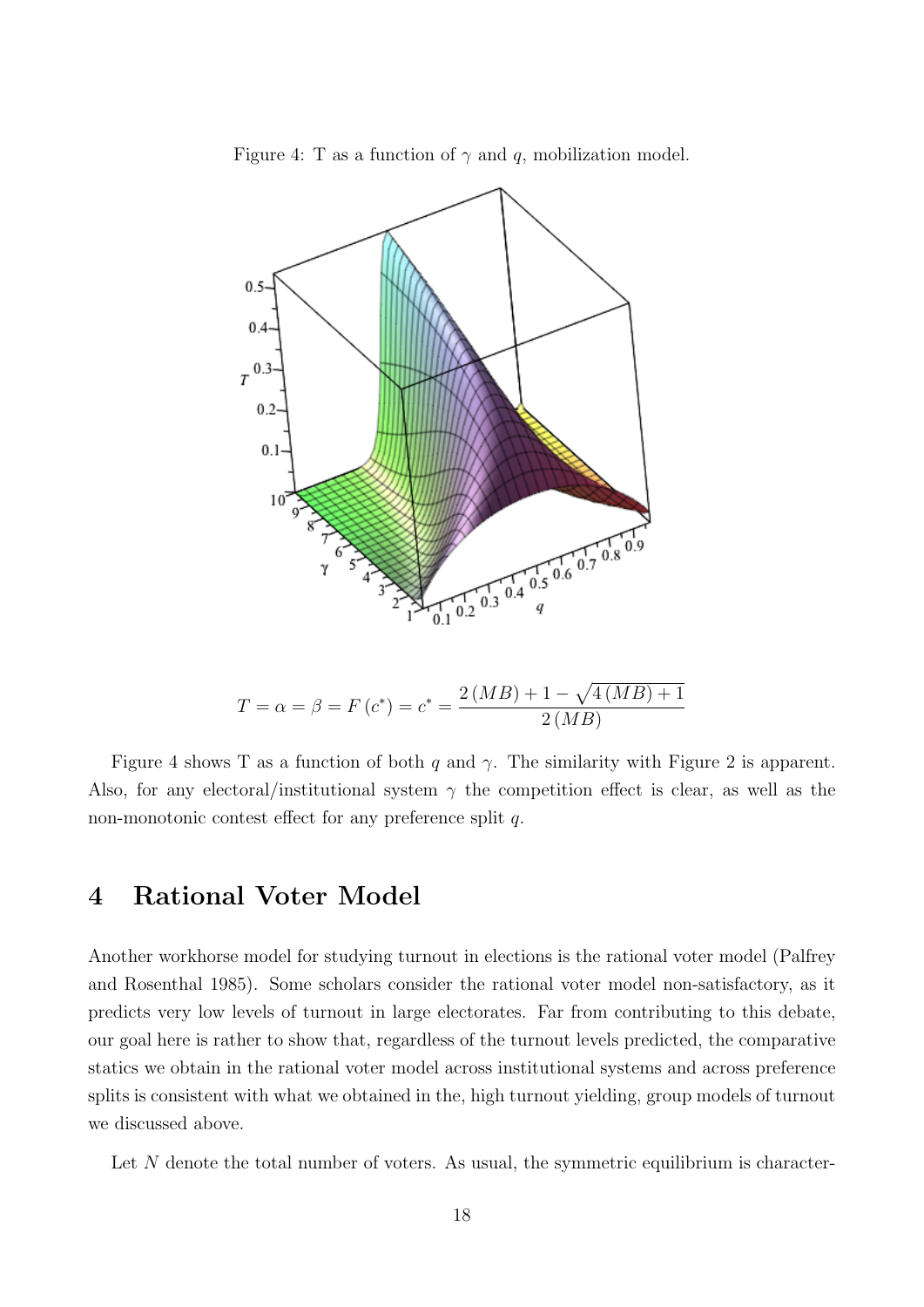ized by two cutoff levels, with  $\alpha = F(c_{\alpha})$  and  $\beta = F(c_{\beta})$  which solve:

$$
MB_A = G(\alpha), \quad MB_B = G(\beta)
$$

where  $MB_A$  and  $MB_B$  are the marginal benefits from voting for an individual of, respectively, group A and group B. Given expected turnout rates in the two parties,  $\alpha$  and  $\beta$ , the expected marginal benefit of voting for a party A and party B citizen are equal to, respectively:

$$
\sum_{b=0}^{N} \sum_{a=0}^{N-b} \left[ V\left( a+1, b\right) - V\left( a, b\right) \right] \frac{N!}{a!b! \left( N - a - b\right)!} T_A^a T_B^b (1 - T_A - T_B)^{N - a - b} \tag{3}
$$

$$
\sum_{b=0}^{N} \sum_{a=0}^{N-b} \left[ V\left( b+1, a \right) - V\left( b, a \right) \right] \frac{N!}{a!b! \left( N - a - b \right)!} T_A^a T_B^b (1 - T_A - T_B)^{N - a - b} \tag{4}
$$

where:

$$
V\left(a,b\right) := \frac{a^{\gamma}}{a^{\gamma} + b^{\gamma}}
$$

In equations (3) and (4), the first term in brackets in the summation is the increase in power share as a consequence of an increase in vote shares. The remaining terms represent the probability of the vote share being equal to  $\frac{a}{a+b}$  without your vote, given turnout rates  $\alpha$  and  $\beta$ <sup>[16](#page-18-0)</sup> For this model, we can offer analytical proofs for two results, existence of an equilibrium and the presence of a partial underdog effect. To show that the comparative statics discussed for the previous models hold also under these alternative modeling assumptions, we recur to numerical computations.

**Existence.** Fix N,  $\gamma$  and q. The pair of equilibrium conditions can be written in terms of cost thresholds as:

$$
MB_A(c_A, c_B) = c_A, \quad MB_B(c_A, c_B) = c_B
$$

Because  $\bar{c} > 1/2$ ,  $MB_A$  and  $MB_B$  are continuous functions of  $c_A, c_B$  from  $[0, \bar{c}]^2$  into itself, and  $[0,\bar{c}]^2$  is a compact convex subset of  $R^2$ .<sup>[17](#page-18-1)</sup> Therefore, by Brouwer's theorem there exists a fixed point  $(c_A^*, c_B^*)$ , which satisfies both equations and is an equilibrium.

Underdog Effects. This proof is contained in Kartal (Forthcoming) and Herrera et al. (2014). As pointed out there, in general, the partial underdog effect holds whenever a symmetric

<span id="page-18-1"></span><span id="page-18-0"></span><sup>&</sup>lt;sup>16</sup>By convention, we denote  $\frac{j}{j+k} = .5$  if  $j = k = 0$ .

<sup>&</sup>lt;sup>17</sup>The assumption  $\bar{c} > 1/2$  guarantees that the range of these functions is contained in  $[0,\bar{c}]^2$ . Existence also holds more generally for any  $\bar{c} > 0$ , with only minor changes in the proof to account for the possibility that  $\bar{c}$ is the cutpoint (i.e., 100% turnout) for one or both parties.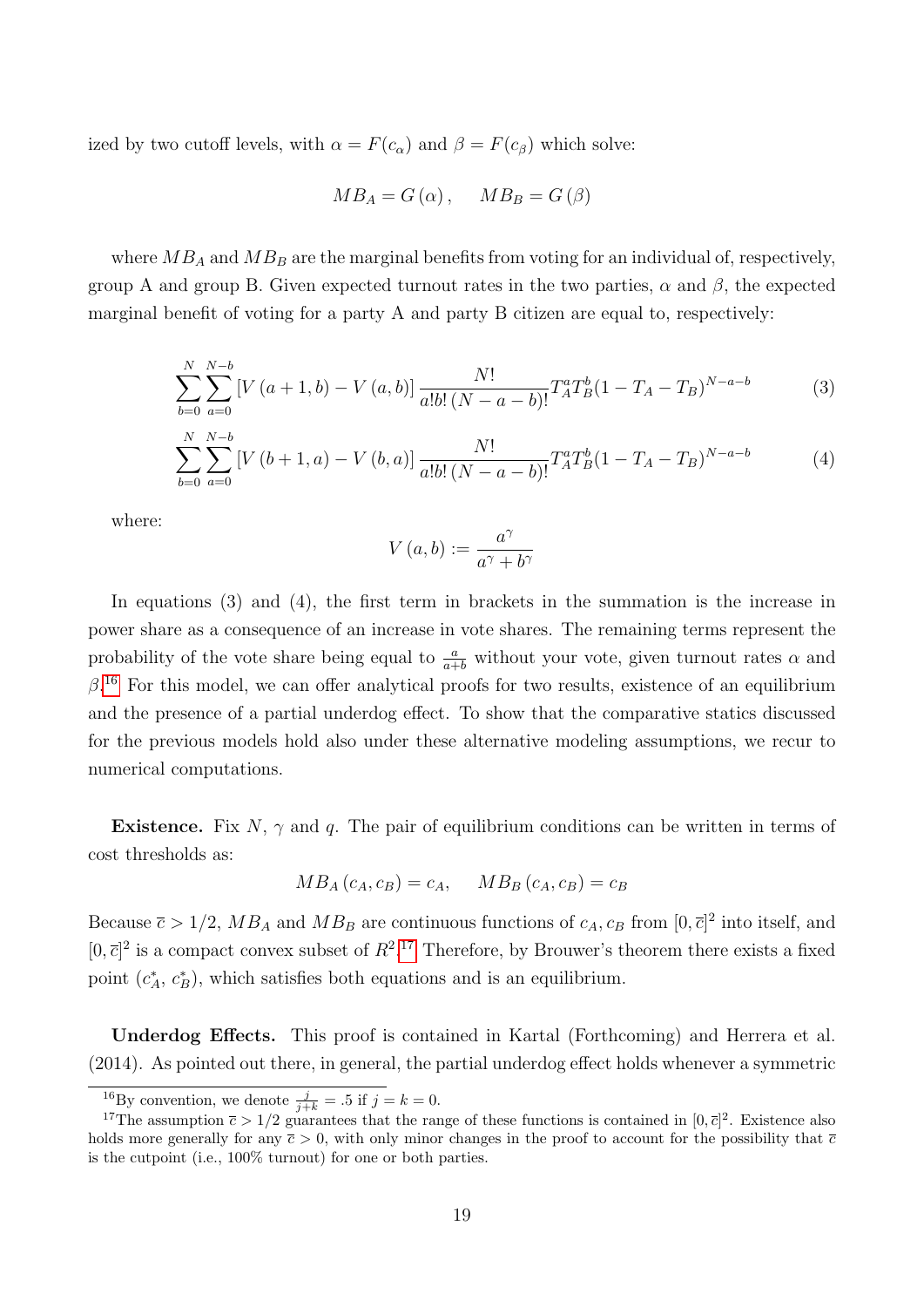power sharing function  $V(a, b)$  (as, for instance, the purely proportional one with  $\gamma = 1$  in our model:  $V = \frac{a}{a+}$  $\frac{a}{a+b}$ ) has the property that an additional vote for the underdog has a higher marginal impact for the underdog than an additional vote for the leader has for the leader. In other words, the proof just hinges on following two properties of  $W(a, b)$ :

$$
W(a,b) = -W(b,a), \text{ and } W(a,b) > 0 \text{ if } a < b
$$

where

$$
W (a, b) := (V (a + 1, b) - V (a, b)) - (V (b + 1, a) - V (b, a))
$$

While closed form analytical expressions of the equilibria do not exist, they are easily computed numerically. Figure 5 below shows the equilibrium overall turnout as a function of the institutional environment,  $\gamma$ , and the ex-ante preference split, q, for  $N = 30$ ,  $c \sim U[0, 1]$ , and a benefit from winning the election of 10. This figure is qualitatively similar to the ones we presented for the mobilization and the ethical voter models. Table 1 shows the overall turnout as a function of  $\gamma$  and q for the same parameters. From these numerical computations, we can conclude that comparative statics similar to the one discussed for the other two models hold.

#### Figure 5: T as a function of  $\gamma$  and q, rational voter model with  $N = 30$ .

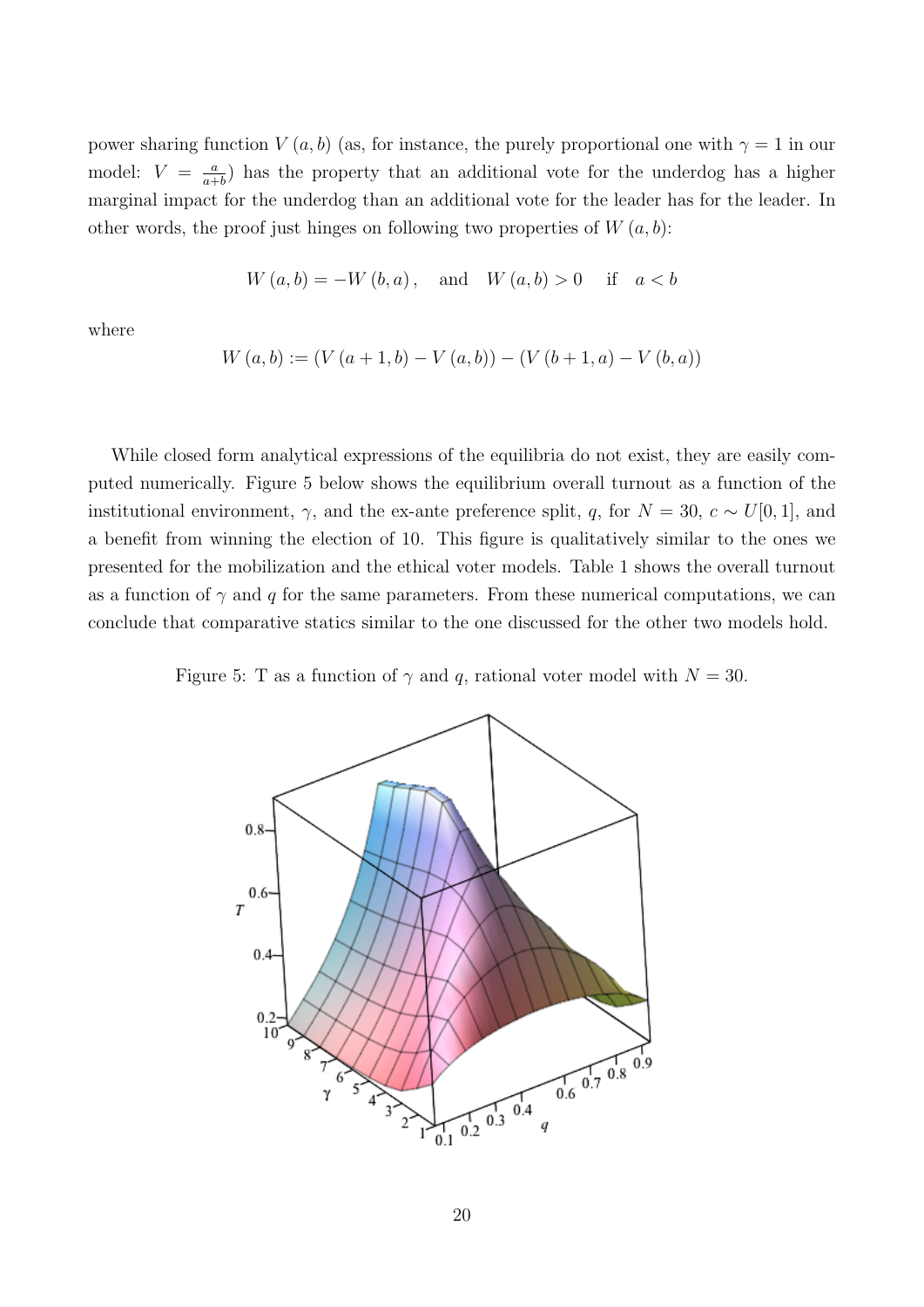|              | $\gamma$ |                  |       |                         |                 |       |                |       |       |       |
|--------------|----------|------------------|-------|-------------------------|-----------------|-------|----------------|-------|-------|-------|
| $\mathbf{q}$ | 1        | $\boldsymbol{2}$ | 3     | $\overline{\mathbf{4}}$ | $5\overline{)}$ | 6     | $\overline{7}$ | 8     | 9     | 10    |
| 0.07         | 0.311    | 0.262            | 0.218 | 0.199                   | 0.189           | 0.184 | 0.181          | 0.179 | 0.178 | 0.178 |
| 0.10         | 0.333    | 0.318            | 0.269 | 0.241                   | 0.223           | 0.219 | 0.214          | 0.211 | 0.209 | 0.208 |
| 0.13         | 0.351    | 0.364            | 0.318 | 0.285                   | 0.266           | 0.255 | 0.249          | 0.244 | 0.241 | 0.239 |
| 0.17         | 0.365    | 0.404            | 0.367 | 0.331                   | 0.308           | 0.294 | 0.285          | 0.279 | 0.275 | 0.272 |
| 0.20         | 0.376    | 0.437            | 0.415 | 0.379                   | 0.352           | 0.336 | 0.324          | 0.316 | 0.311 | 0.307 |
| 0.23         | 0.385    | 0.466            | 0.462 | 0.429                   | 0.401           | 0.381 | 0.367          | 0.358 | 0.351 | 0.346 |
| 0.27         | 0.393    | 0.490            | 0.501 | 0.482                   | 0.453           | 0.431 | 0.415          | 0.403 | 0.395 | 0.389 |
| 0.30         | 0.399    | 0.510            | 0.546 | 0.536                   | 0.511           | 0.487 | 0.469          | 0.455 | 0.445 | 0.437 |
| 0.33         | 0.404    | 0.527            | 0.583 | 0.591                   | 0.573           | 0.550 | 0.529          | 0.514 | 0.502 | 0.492 |
| 0.37         | 0.408    | 0.541            | 0.615 | 0.644                   | 0.640           | 0.621 | 0.600          | 0.582 | 0.567 | 0.556 |
| 0.40         | 0.411    | 0.551            | 0.641 | 0.694                   | 0.711           | 0.702 | 0.682          | 0.662 | 0.645 | 0.631 |
| 0.43         | 0.414    | 0.558            | 0.660 | 0.736                   | 0.783           | 0.795 | 0.781          | 0.759 | 0.738 | 0.720 |
| 0.47         | 0.415    | 0.563            | 0.672 | 0.765                   | 0.847           | 0.905 | 0.906          | 0.878 | 0.849 | 0.823 |

Table 1: T as a function of  $\gamma$  and q, rational voter model with  $N = 30$  and  $c \sim U[0, 1]$ .

First, given  $\gamma$ , turnout increases in the size of the underdog group and peaks when the preference split is even. This is an analogue of the competition effect we discussed in the previous two models. Second, turnout increases and then decreases as we approach a system with no power sharing (that is, as  $\gamma$  grows). In the large majority case, i.e., an uneven preference split (for example,  $N_A = 4$  when  $N = 30$ ), turnout is maximized for  $\gamma = 1$  and decreases as we increase  $\gamma$ . When preferences are closer (for example,  $N_A = 10$  when  $N = 30$ ), turnout initially increases as we increase  $\gamma$ . As the power sharing of the system becomes less proportional, winning the election becomes paramount so competition becomes fiercer. On the other hand, the  $\gamma$  that maximizes turnout is still finite (that is, does not coincide with pure first-past-thepost) . As we approach a system without power sharing, the incentive to vote is reduced: winning becomes all that matters and the underdog, which has a smaller chance of winning (especially when preferences are uneven) turns out less. This is an analogue of the contest effect we discussed in the previous two models. Finally, we see in both cases the presence of a partial underdog effect. The underdog effect in this model comes from the benefit side, not from the cost side. The underdog has a larger benefit to turn out as an additional vote for the underdog brings the election closer to a tie hence raising the stakes, namely the benefit function becomes steeper as we approach a tie. The fact that the underdog effect is partial thought is entirely due to cost heterogeneity, as in the ethical voter model.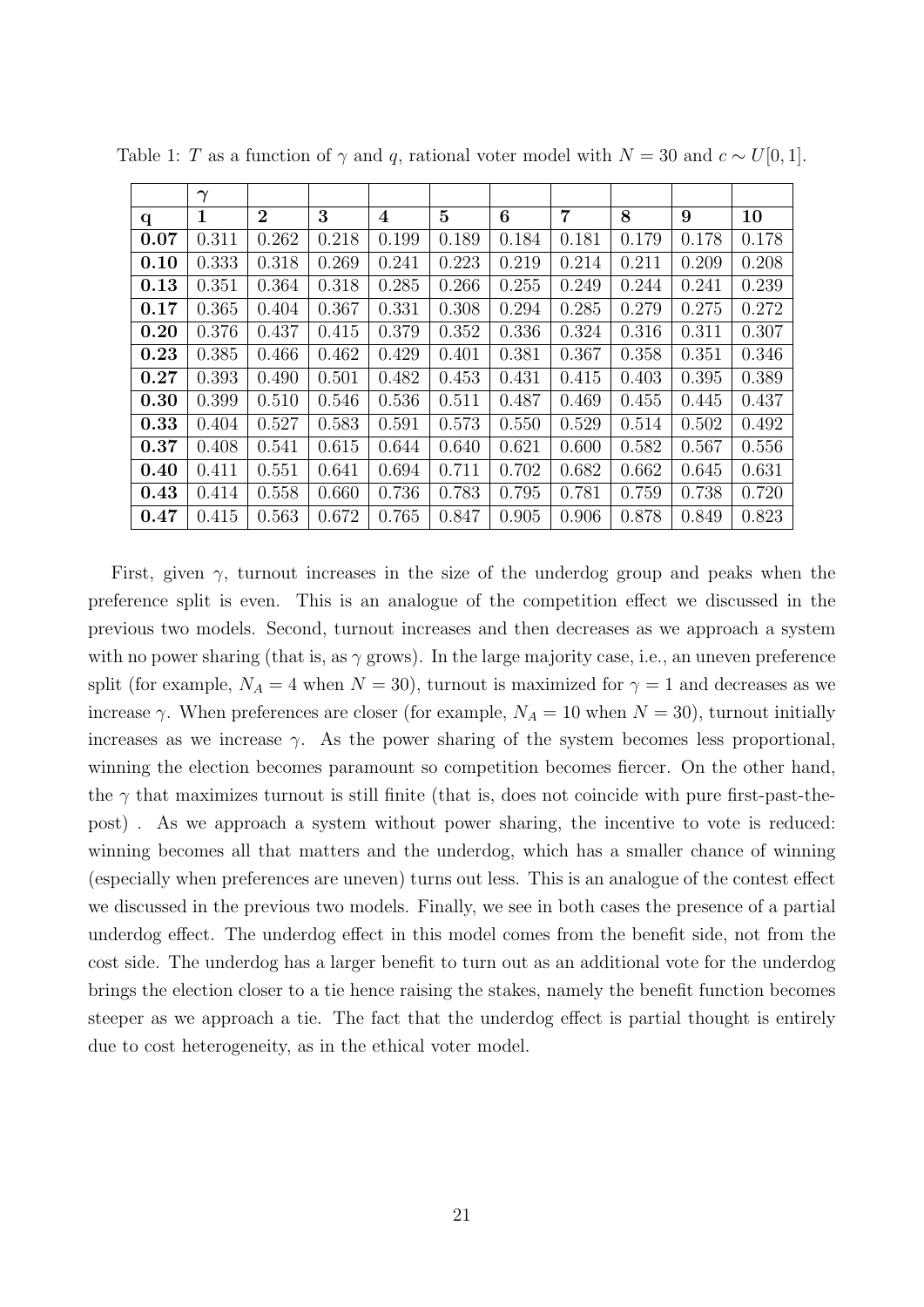## 5 Concluding Remarks

This article investigated how the endogenous decisions of voters to participate to an election is affected by the degree of power sharing of the political system. We introduce a novel modeling instrument, a generalized context success function, in order to measure the sensitivity of power sharing to vote shares. Contrary to previous theoretical studies linking turnout to political institutions, this allows us to consider a wide array of both electoral systems—ranging from a perfectly proportional system to a pure winner-take-all system—and also, independently, of power sharing regimes.

We show that turnout depends on the degree of proportionality of influence in the institutional system in a subtle way, and that it is important to control for the interaction of political institutions and the relative strength of parties in the electorate. With the exception of the knife-edged case of a perfectly even split of preferences, turnout is highest for an intermediate degree of power sharing. When the distribution of preferences is lopsided, turnout is maximized with a relatively more proportional power sharing system; when the distribution of preferences is close to even, turnout is maximized with a relatively more uneven power sharing system. The fact that, with low power sharing, the underdog is unlikely to win a large election when partisan preferences are lopsided strongly discourages turnout. On the other hand, with high power sharing, some competition remains even when preferences are uneven, and therefore the effect of relative party support on turnout is small. These theoretical results are robust to a wide range of alternative assumptions about the role of parties and about the rationality of voters.

There are many possible directions for the next steps in this research. In this paper, we identify theoretically how the overall proportionality of influence and turnout interact with the distribution of preferences in the elecotrate, and find that these interaction effects are important, yet quite subtle. A direct empirical test of the theory is not readily available because there are no good measures of the overall degree of power sharing of a political system. There are well established indices only for the mapping from votes to seats, which is just one component of the broader mapping from votes to power, which is what ultimately matters for the decision of voters to participate in an election. However, as suggested in the Appendix, a researcher interested in evaluating our theory can usefully compare how turnout varies with the level of competitiveness when varying only one of the two mappings and keeping the other constant (e.g., varying the degree of power to the legislature while keeping the electoral rule constant, or varying the electoral rule within classes of countries with similarly powerful legislatures). The preliminary tests discussed in the Appendix are broadly supportive of our theoretical predictions. In particular, turnout increases significantly more with competitiveness in FPTP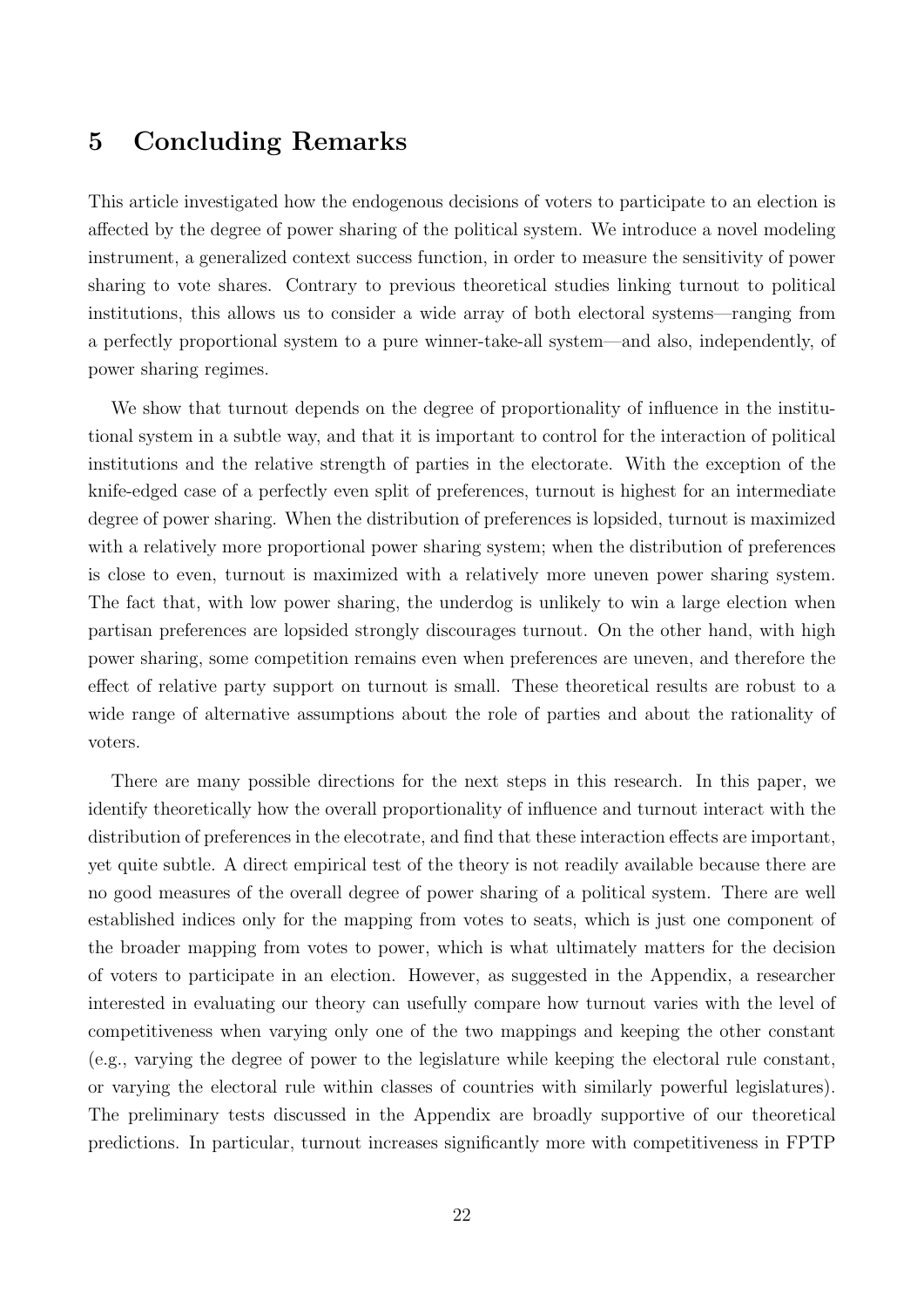systems with respect to PR systems when keeping one component of the mapping from seats to power constant, and the degree of power conferred to the legislature (which we assume being positively correlated with  $\gamma$ ) increases the sensitivity of turnout to competitiveness when focusing exclusively on countries with the same electoral rule. There is a large scope for better empirical tests of this theory and we believe this offers a fruitful avenue for future research in comparative politics. Finally, on the theoretical side, it would be interesting to study voters' turnout decisions when elections have a common value dimension and how the extent of power sharing in the system affects political platforms and the endogenous entry of parties.

# Appendix A: Proofs

The lemma below is used in the proof of Proposition 1 which follows.

Lemma 1 If a distribution function satisfies the decreasing generalized reversed hazard rate (DGRHR) property, then its inverse satisfies the increasing generalized reversed hazard rate (IGRHR) property, and vice versa.

## Proof of Lemma 1

Omitting the arguments of the functions in our notation, the derivative of the inverse function is well-known to be:

$$
G' = \frac{1}{F'} \quad \iff \quad g = \frac{1}{f}
$$

using the chain rule of the above expression we can obtain the second derivative of the inverse function, i.e.:

$$
G'' = -\frac{F''}{(F')^2}G' = -\frac{F''}{(F')^3} \iff g' = -\frac{f'}{(f)^3}
$$

The IGRHR property for G, namely

$$
\left(\frac{\alpha g}{G}\right)' > 0 \quad \iff \quad 1 + \frac{\alpha g'}{g} > \frac{\alpha g}{G}
$$

translates, substituting the above expressions, to:

$$
-\frac{f'}{(f)^3}Ff + 1 > \frac{F}{cf} \quad \iff \quad \frac{cf}{F} > 1 + \frac{cf'}{f}
$$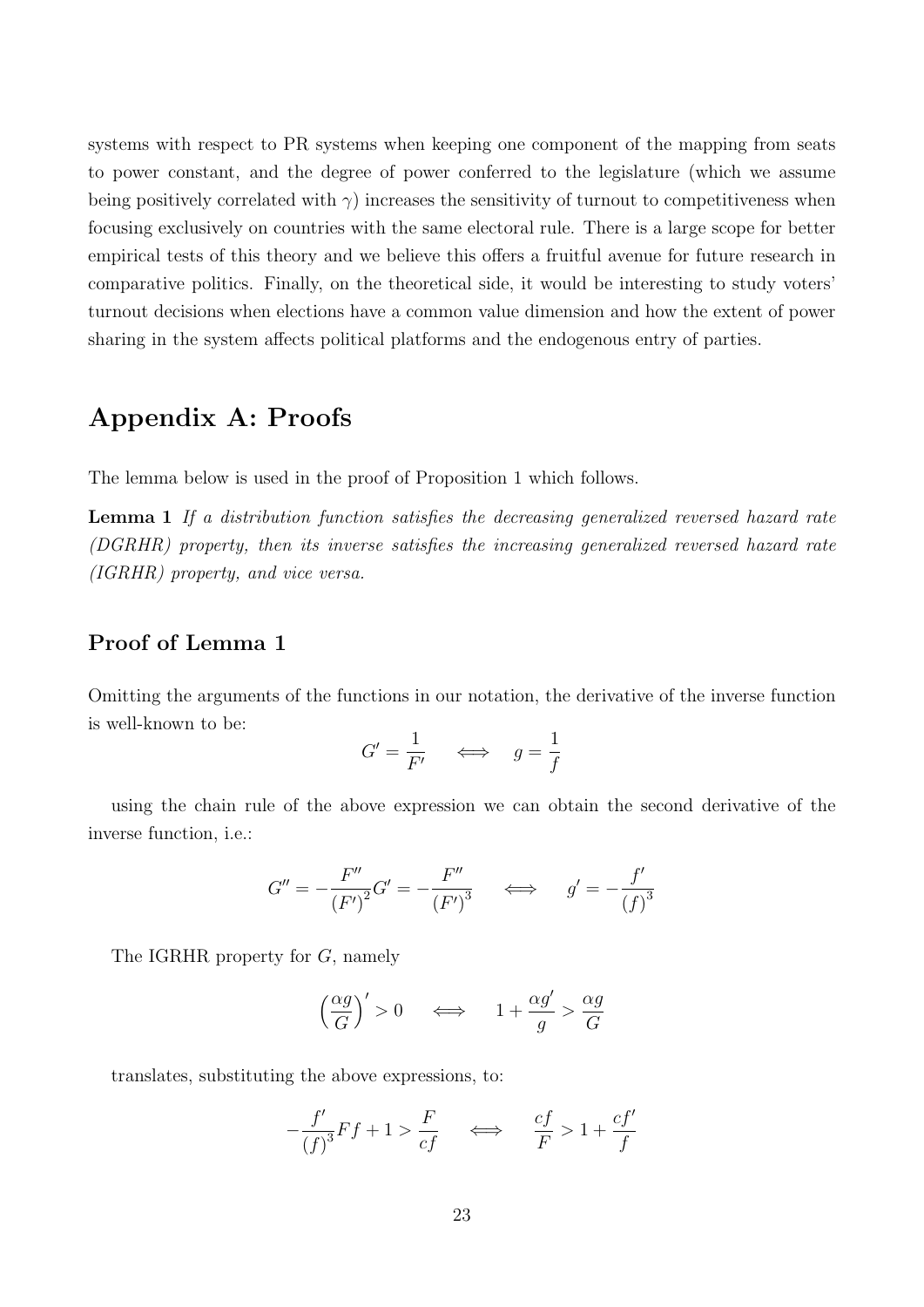which is precisely the DGRHR property for  $F$ , and vice versa.

## Proof of Proposition 1

Partial Underdog Compensation Before proving existence and uniqueness (below), we show that any solution must satisfy the partial underdog effect property.

The marginal group benefits to the two parties, with respect to  $(c_{\alpha}, c_{\beta})$ , are given by [\(2\)](#page-8-0). The first order conditions are:

$$
\frac{dP_{\gamma}^{A}}{dV} \left( \frac{(1-q)\beta}{T^2} \right) qf(c_{\alpha}) = qc_{\alpha}f(c_{\alpha})
$$
  

$$
\frac{dP_{\gamma}^{A}}{dV} \left( \frac{q\alpha}{T^2} \right) (1-q) f(c_{\beta}) = (1-q)c_{\beta}f(c_{\beta})
$$

which gives the condition

$$
q\alpha G\left(\alpha\right) = \left(1 - q\right)\beta G\left(\beta\right)
$$

If a solution exists, the above condition implies partial underdog compensation, namely:

$$
q < 1/2 \quad \Longrightarrow \quad a > \beta, \quad q\alpha < (1 - q)\beta
$$

The preference group that is smaller in expectation (that is, the underdog) turns out a larger fraction of its members than the larger group, that is,  $\alpha > \beta$ . However, this is not enough to compensate the initial disadvantage in the population, that is,  $q\alpha < (1 - q)\beta$ .

Existence and Uniqueness We can write:

$$
R = \frac{G(\beta)}{G(\alpha)}, \quad W = \gamma \frac{\left(G(\alpha)\right)^{\gamma} \left(G(\beta)\right)^{\gamma}}{\left(\left(G(\alpha)\right)^{\gamma} + \left(G(\beta)\right)^{\gamma}\right)^{2}}
$$

and the two FOCs compactly as:

$$
(1-q)\,\beta G\left(\beta\right) = q\alpha G\left(\alpha\right) = W
$$

The first equality above implicitly defines the increasing function  $\beta(\alpha)$ . Taking derivatives,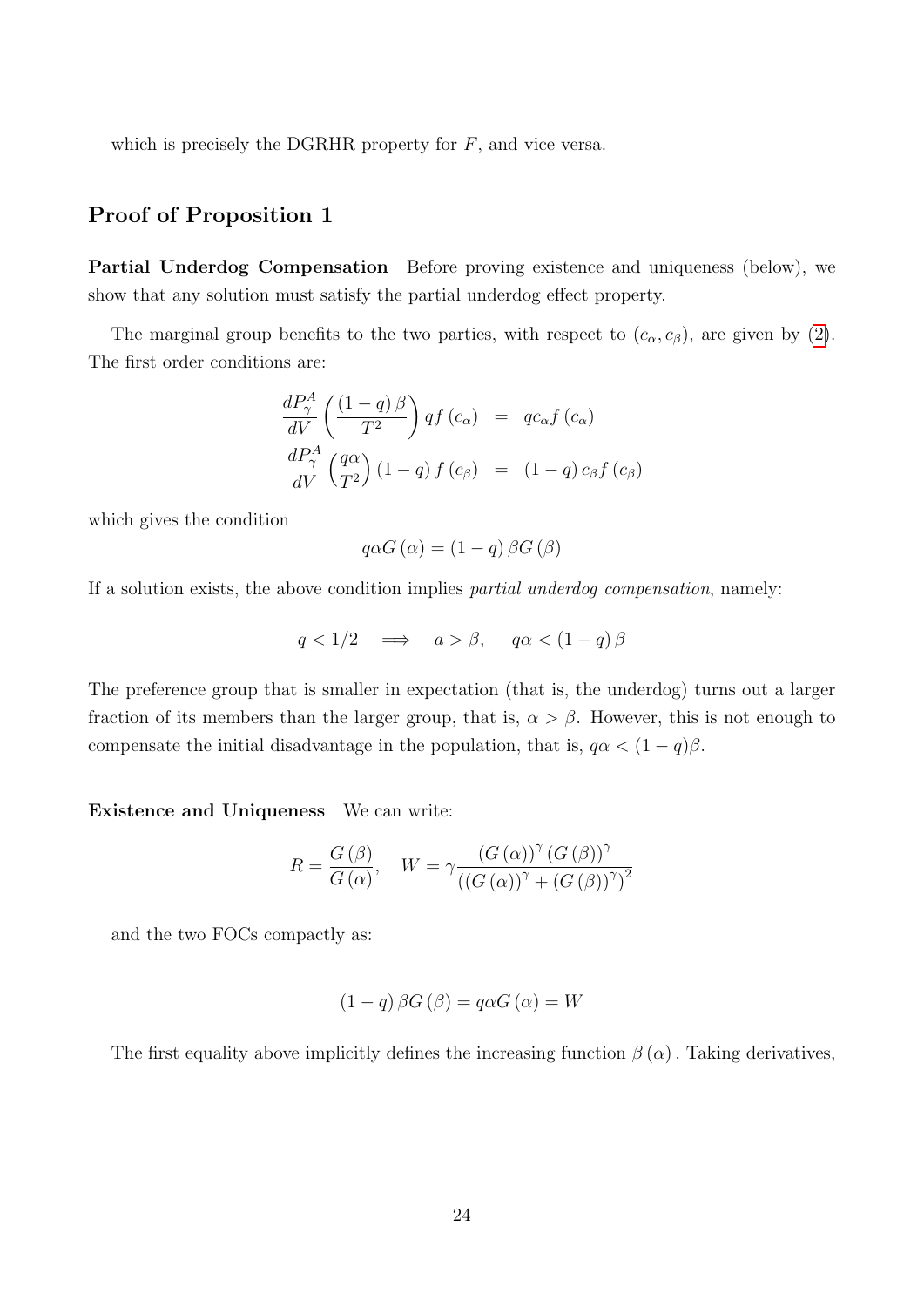the relative variation of both expressions in the first equality gives:

$$
\frac{d\beta}{\beta} + \frac{dG(\beta)}{G(\beta)} = \frac{d\alpha}{\alpha} + \frac{dG(\alpha)}{G(\alpha)}
$$

$$
\left(1 + \frac{\beta g(\beta)}{G(\beta)}\right)\frac{d\beta}{\beta} = \left(1 + \frac{\alpha g(\alpha)}{G(\alpha)}\right)\frac{d\alpha}{\alpha}
$$

since for  $q < 1/2$  we have  $\alpha > \beta$ , the above implies  $\frac{d\beta}{\beta} > \frac{d\alpha}{\alpha}$  $\frac{d\alpha}{\alpha}$  under IGRHR. Hence, the function  $\frac{G(\alpha)}{G(\beta)}$  is increasing in  $\alpha$  as its relative variation is:

$$
\frac{d\left(\frac{G(\alpha)}{G(\beta)}\right)}{\frac{G(\alpha)}{G(\beta)}} = \frac{dG(\alpha)}{G(\alpha)} - \frac{dG(\beta)}{G(\beta)} = \frac{d\beta}{\beta} - \frac{d\alpha}{\alpha} > 0
$$

The second equality in the FOCs above can be written as:

$$
q\alpha G\left(\alpha\right) = \gamma \frac{\left(\frac{G\left(\alpha\right)}{G\left(\beta\right)}\right)^{\gamma}}{\left(\left(\frac{G\left(\alpha\right)}{G\left(\beta\right)}\right)^{\gamma} + 1\right)^{2}}
$$

To show uniqueness, note that the LHS is strictly increasing in  $\alpha$  while the RHS is strictly decreasing because for all  $\gamma\geq 1$  :

$$
\frac{d}{dx}\left(\gamma \frac{x^{\gamma}}{\left(x^{\gamma}+1\right)^2}\right) < 0 \quad \text{for} \quad x > 1
$$

To show existence, note that for  $\alpha = 0$  the LHS is zero while the RHS is bounded by 1 as

$$
\frac{G(\alpha)}{G(\beta)} > 1 \quad \Longrightarrow \quad \lim_{\alpha \to 0} \frac{G(\alpha)}{G(\beta)} \ge 1
$$

On the other hand, for  $\alpha = 1$ , the LHS is equal to q while, given that  $\frac{G(\alpha)}{G(\beta)} = \frac{(1-q)\beta}{q}$  $\frac{q}{q}$ , the RHS is bounded by:

$$
\gamma \frac{\left(\frac{G(\alpha)}{G(\beta)}\right)^{\gamma}}{\left(\left(\frac{G(\alpha)}{G(\beta)}\right)^{\gamma}+1\right)^2} = \gamma \frac{q^{\gamma}}{\left(1+\left(\frac{q}{(1-q)\beta}\right)^{\gamma}\right)^2} < \gamma \frac{q^{\gamma}}{\left(1+\left(\frac{q}{(1-q)}\right)^{\gamma}\right)^2} \le q
$$

where the latter inequality is true for all  $\gamma \geq 1$ .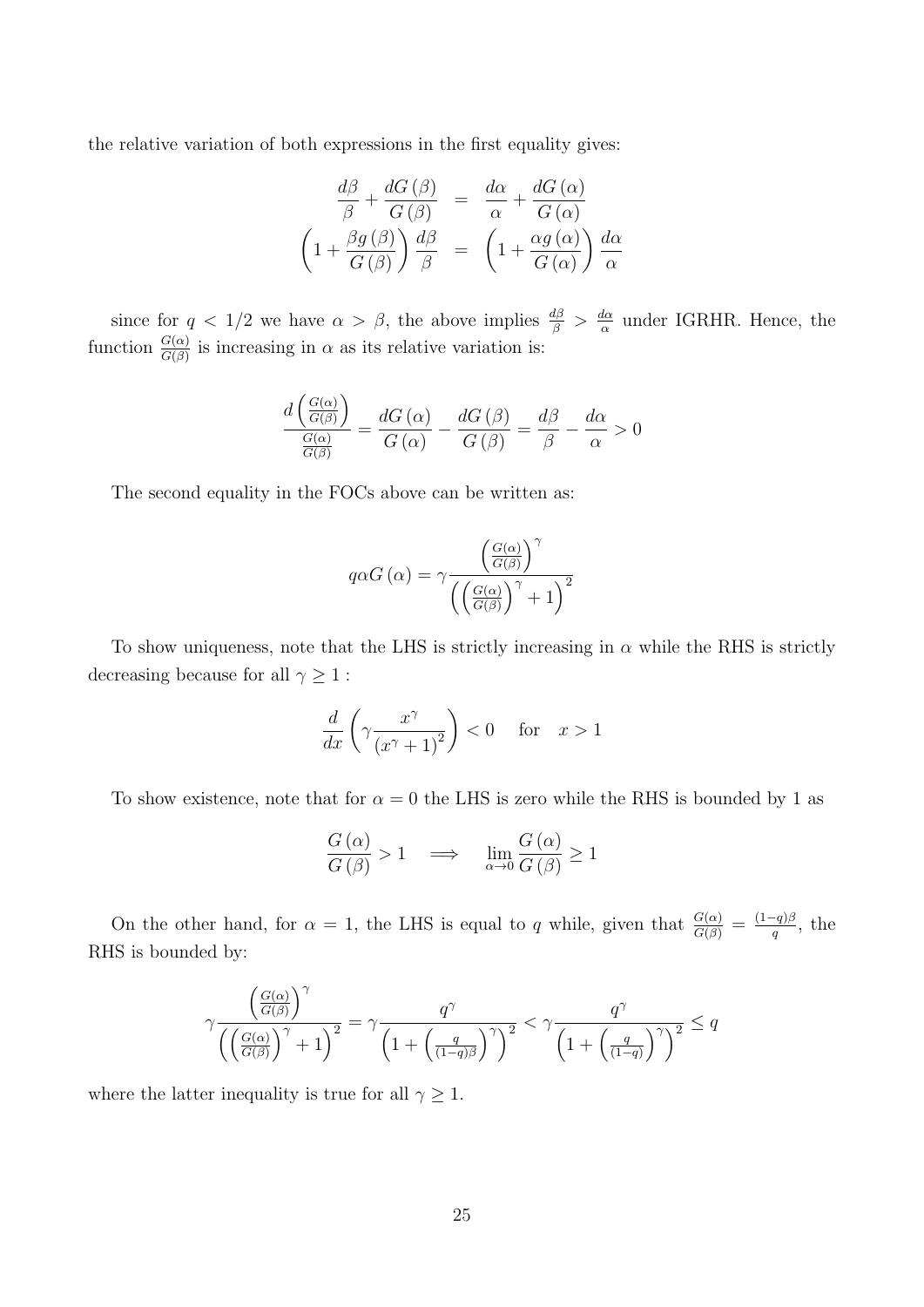**Competition Effect** Take wlog  $q < 1/2$ , hence  $\alpha > \beta$  and  $R < 1$ . We now show that under IGRHR, if  $q$  increases then both  $R$  and  $T$  increase in the equilibrium solution.

Fixing  $\gamma$ , W increases with R as for the partial derivative of W we have:

$$
W_R = R^{\gamma - 1} \gamma^2 \frac{1 - R^{\gamma}}{(R^{\gamma} + 1)^3} > 0 \quad \text{for} \quad R < 1
$$

Suppose by contradiction that if q increases R decreases in equilibrium, then  $W = q\alpha G(\alpha)$  $(1-q)\,\beta G(\beta)$  decreases which implies that  $\alpha$  decreases. Hence,  $\beta$  decreases too as  $R=\frac{G(\beta)}{G(\alpha)}=$ qα  $\frac{q\alpha}{(1-q)\beta}$ , which in turn implies that  $\frac{\alpha}{\beta}$  is decreasing and  $\frac{G(\alpha)}{G(\beta)}$  increasing, a contradiction under IGRHR. In fact, the IGRHR property guarantees or  $\alpha > \beta$ , that:

$$
d\left(\frac{\alpha}{\beta}\right) > 0 \iff \frac{d\alpha}{\alpha} > \frac{d\beta}{\beta}
$$

$$
d\left(\frac{G(\alpha)}{G(\beta)}\right) > 0 \iff h(\alpha)\left(\frac{d\alpha}{\alpha}\right) > h(\beta)\left(\frac{d\beta}{\beta}\right)
$$

which implies the two ratios (the turnout ratio  $\alpha/\beta$  and the cost threshold ratio  $c_{\alpha}/c_{\beta}$ ) must move in the same direction, namely:

$$
d\left(\frac{\alpha}{\beta}\right) > 0 \implies d\left(\frac{G(\alpha)}{G(\beta)}\right) > 0
$$

$$
d\left(\frac{G(\alpha)}{G(\beta)}\right) < 0 \implies d\left(\frac{\alpha}{\beta}\right) < 0
$$

We have shown that R cannot decrease when q increases. As a consequence  $W = q\alpha G(\alpha)$  $(1-q)\beta G(\beta)$  increases (which means that  $\beta$  increases, that is, the front-runner group turns out more when his ex-ante lead shrinks). In formulas this implies that:

$$
0 < \frac{d(q\alpha G(\alpha))}{dq} = \alpha G(\alpha) + q(G(\alpha) + \alpha g(\alpha)) \alpha_q
$$
  

$$
\iff q\alpha_q > -\frac{\alpha}{1 + h(\alpha)}
$$

and

$$
0 < \frac{d((1-q)\beta G(\beta))}{dq} = -\beta G(\beta) + (1-q) (G(\beta) + \beta g(\beta)) \beta_q
$$
  

$$
\iff (1-q)\beta_q > \frac{\beta}{1+h(\beta)}
$$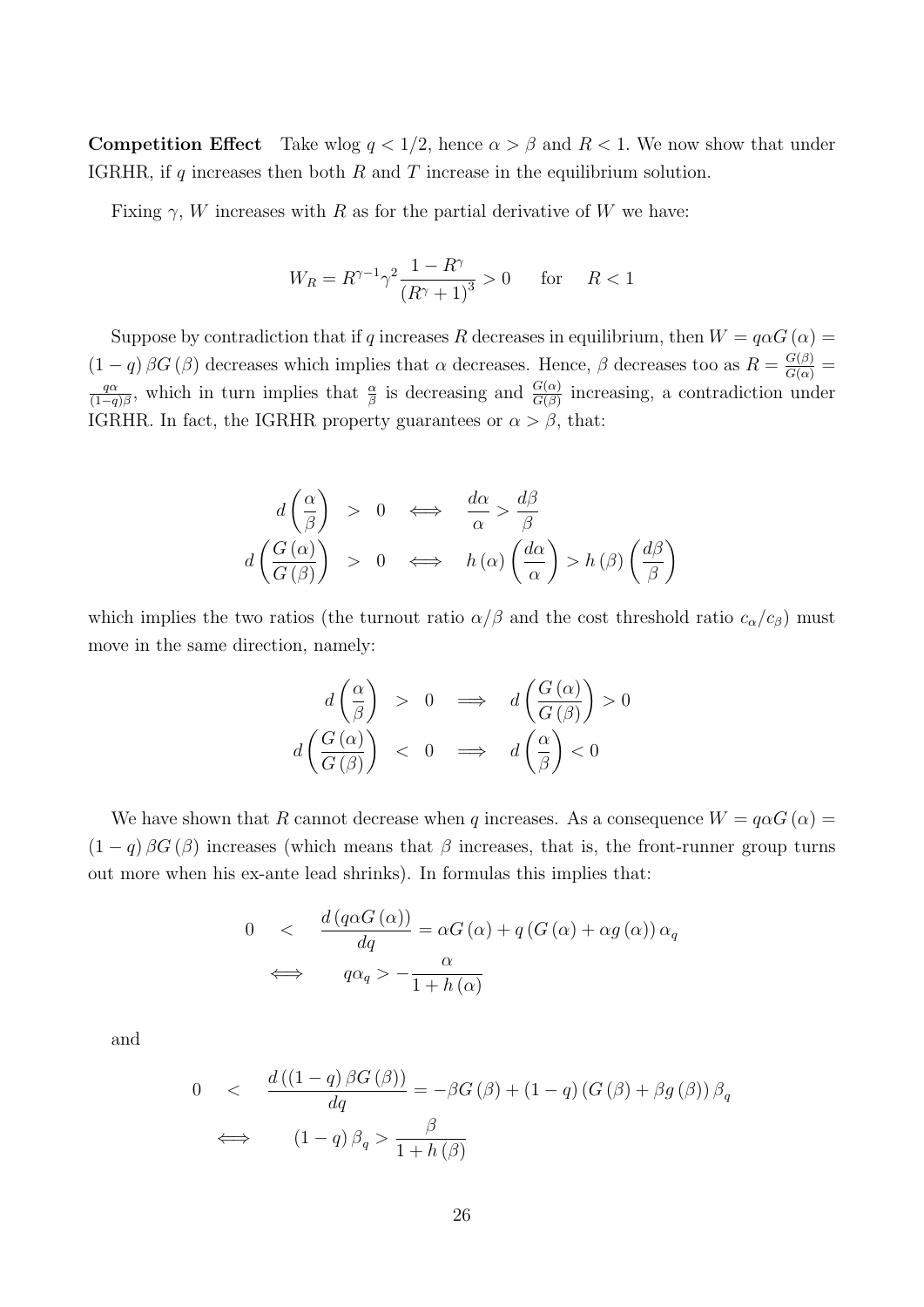Hence the variation of turnout with competition is:

$$
T_q = \left(\alpha + q\alpha_q - \beta + (1 - q)\beta_q\right) > \alpha \left(1 - \frac{1}{1 + h\left(\alpha\right)}\right) - \beta \left(1 - \frac{1}{1 + h\left(\beta\right)}\right)
$$

So turnout is increasing if the function h is increasing. In sum under IGRHR for  $q \in [0, 1/2]$ we have:

$$
T_q > 0, \qquad R_q > 0
$$

**Contest Effect** Fixing the preference split  $q < 1/2$ , we study turnout as the contest becomes more competitive, namely increasing  $\gamma$  from 1 (proportional power sharing) to infinity (no power sharing).

Taking the total derivative with respect to  $\gamma$  of the first order conditions, we have:

$$
W_{\gamma} = q(G(\alpha) + \alpha g(\alpha)) \alpha_{\gamma} = (1 - q)(G(\beta) + \beta g(\beta)) \beta_{\gamma}
$$

This implies that  $W_{\gamma}$ ,  $\alpha_{\gamma}$  and  $\beta_{\gamma}$  and hence also the variation of turnout

$$
T_{\gamma} = q\alpha_{\gamma} + (1 - q)\beta_{\gamma}
$$

always have the same sign and (if applicable) are maximized for the same value  $\hat{\gamma}(q)$ . In sum, T,  $\alpha$  and  $\beta$  are increasing in  $\gamma$  if and only if  $W_{\gamma} > 0$ , so it suffices to study when the latter is the case. Defining

$$
z : = R^{\gamma} \in [0, 1]
$$
  

$$
z_{\gamma} = (\ln R) R^{\gamma} R_{\gamma} = (-\ln R) R^{\gamma} \left( R \left( \frac{\beta_{\gamma}}{\beta} - \frac{\alpha_{\gamma}}{\alpha} \right) \right)
$$

Taking the total derivative of W with respect to  $\gamma$  we have

$$
W_{\gamma} = z \frac{(\ln z) (1 - z) + 1 + z}{(1 + z)^{3}} z_{\gamma}
$$
  
= 
$$
\left( z^{2} \frac{(\ln z) (1 - z) + 1 + z}{(1 + z)^{3}} \right) \left( (-\ln R) R \left( \frac{\beta_{\gamma}}{\beta} - \frac{\alpha_{\gamma}}{\alpha} \right) \right)
$$

The second bracket on the RHS is positive because  $R < 1$  and under the IGRHR we have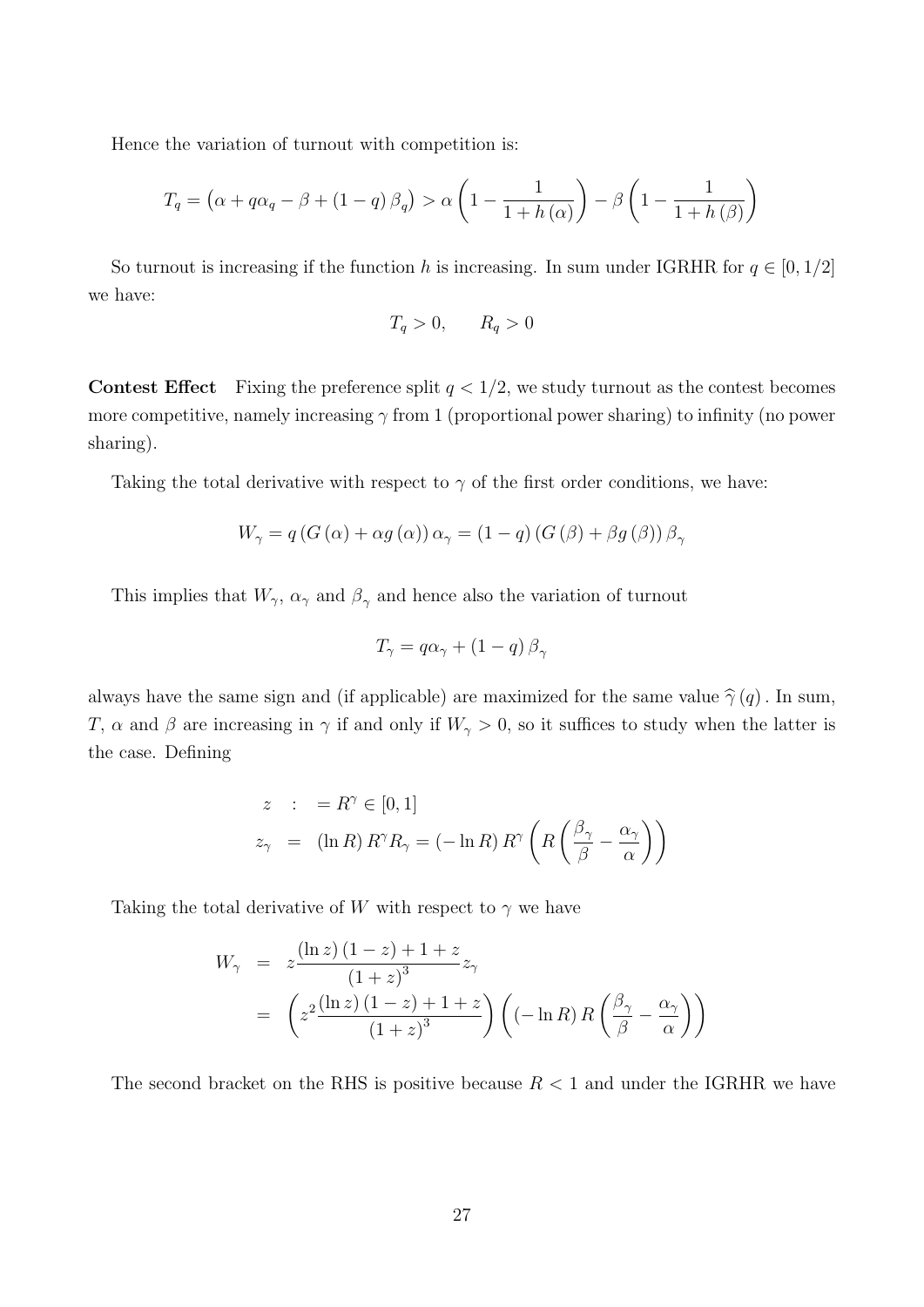$\beta_{\gamma}/\beta > \alpha_{\gamma}/\alpha$ . Namely, manipulating the total derivative of the first order conditions we obtain:

$$
q\left(\alpha G\left(\alpha\right) + \alpha^2 g\left(\alpha\right)\right) \frac{\alpha_\gamma}{\alpha} = (1-q)\left(\beta G\left(\beta\right) + \beta^2 g\left(\beta\right)\right) \frac{\beta_\gamma}{\beta}
$$

$$
\frac{\beta_\gamma}{\beta} / \frac{\alpha_\gamma}{\alpha} = \frac{q\alpha G\left(\alpha\right)}{(1-q)\beta G\left(\beta\right)} \frac{1 + \frac{\alpha g\left(\alpha\right)}{G\left(\alpha\right)}}{1 + \frac{\beta g\left(\beta\right)}{G\left(\beta\right)}} = \frac{1 + \frac{\alpha g\left(\alpha\right)}{G\left(\alpha\right)}}{1 + \frac{\beta g\left(\beta\right)}{G\left(\beta\right)}} > 1
$$

Hence the sign of  $W_{\gamma}$  depends on the first factor:

$$
W_{\gamma} > 0 \quad \Longleftrightarrow \quad \left( z^2 \frac{(\ln z)(1-z) + 1 + z}{(1+z)^3} = 0 \right) > 0 \quad \Longleftrightarrow \quad z > z^* \simeq 0.21
$$

Hence it suffices to study when the function  $z$  is above the threshold  $z^*$ . Namely, turnout is increasing for all values  $(q, \gamma)$  for which

$$
z = R^{\gamma} = \left(\frac{q\alpha}{(1-q)\beta}\right)^{\gamma} > z^*
$$

We can equivalently define the function

$$
Z(\gamma, q) := \ln R^{\gamma} = -\gamma \left( \ln \frac{(1 - q) \beta}{q \alpha} \right)
$$

and explore when:

$$
Z\left(\gamma, q\right) > \ln z^* \simeq -1.5
$$

The function Z has the following properties

$$
Z(1,0) = -\infty < \ln z^* < -1 = Z(1,1/2), \qquad Z(\infty, q) = -\infty < \ln z^*
$$
\n
$$
Z_{\gamma}(\gamma, q) = -\ln \frac{(1-q)\beta}{q\alpha} - \gamma \left(\frac{\beta_{\gamma}}{\beta} - \frac{\alpha_{\gamma}}{\alpha}\right) < 0, \qquad Z_q(\gamma, q) > 0
$$

Namely, Z decreases in  $\gamma \in [1, +\infty)$  for all  $q \in [0, 1/2]$  and, given  $\gamma$ , increases in q (as  $R_q > 0$ ). Hence, for low enough  $q \in (0, 1/2)$  we have  $Z < \ln z^*$  and turnout decreases for all  $\gamma \in [1, +\infty)$ . As q increases eventually we have  $Z < \ln z^*$  and turnout increases in  $\gamma$ , is highest for intermediate system  $\hat{\gamma}(q)$  and then drops as  $Z(\infty, q) < \ln z^*$ . Lastly, for  $q = 1/2$ , we have  $z = 1 > z^*$ , so turnout is always increasing in  $\gamma$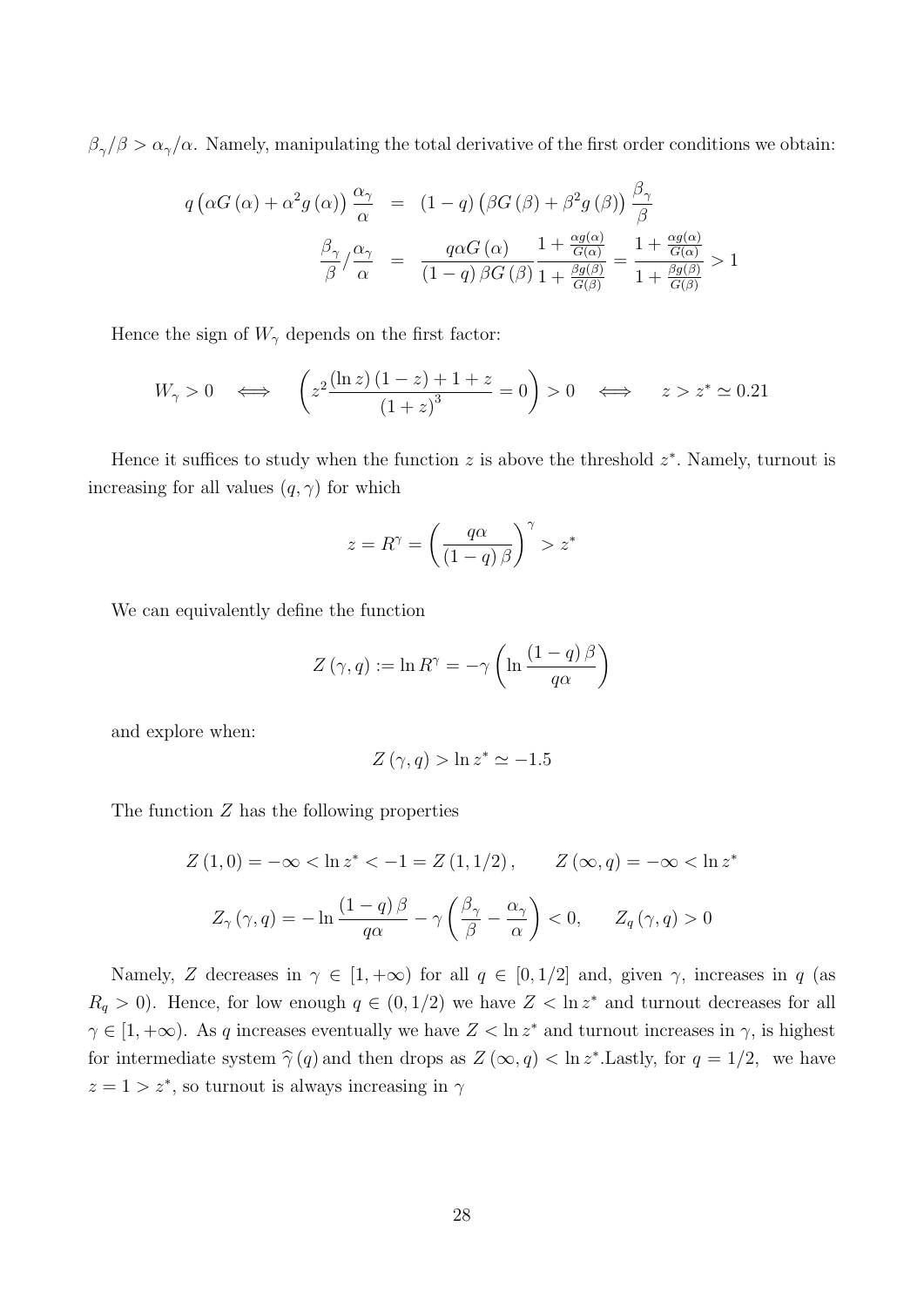First Past the Post Case For  $q = 1/2$ , as  $\gamma \to +\infty$ , we have  $\alpha G(\alpha) = \beta G(\beta) = 2W = \gamma/2$ , which gives the corner solution:  $\alpha = \beta = 1$ . For  $q < 1/2$ , as  $\gamma \to +\infty$  given that  $R < 1$  (partial underdog effect), we have:  $W = \alpha = \beta = 0$ . Hence, in first-past-the-post we have full turnout in an evenly split election and zero turnout otherwise.

### Proof of Proposition 2

Existence and Uniqueness Given [\(2\)](#page-8-0), the first order conditions that characterize the solution are:

$$
\frac{dP_{\gamma}^{A}}{dV}\left(\frac{\left(1-q\right)\beta}{T^{2}}\right)qf\left(c_{\alpha}\right) = l'\left(c_{\alpha}\right), \quad \frac{dP_{\gamma}^{A}}{dV}\left(\frac{q\alpha}{T^{2}}\right)\left(1-q\right)f\left(c_{\beta}\right) = l'\left(c_{\beta}\right)
$$

taking the ratio of the two we obtain

$$
\frac{l'(c_{\alpha})}{f(c_{\alpha})/F(c_{\alpha})} = \frac{l'(c_{\beta})}{f(c_{\beta})/F(c_{\alpha})}
$$

Hence, assuming that  $F$  satisfies DRHR (decreasing reversed hazard rate, aka log-concavity of F), together with the convexity of  $l(c)$ , is sufficient to obtain the following zero underdog compensation condition

$$
c_{\alpha} = c_{\beta} \quad \Longrightarrow \quad \alpha = \beta = T
$$

that is, both parties turn out an identical proportion of their supporters regardless of the preference split q.

The mobilization model reduces therefore to one equation in one unknown, equating marginal benefit (MB) and marginal cost (MC):

$$
\left(MB := \gamma \frac{Q^{\gamma}}{\left[1 + Q^{\gamma}\right]^2}\right) = \left(\frac{l'(c_{\alpha})}{f(c_{\alpha})/F(c_{\alpha})} := MC\right)
$$
\n(5)

The solution  $c_{\alpha} \in [0, \bar{c}]$  exists and is unique because  $MC(c_{\alpha})$  is increasing,  $l(\bar{c}) = \infty$  and l is convex. Therefore,  $l'(\overline{c}) = MC(\overline{c}) = \infty$ , and  $MC(0) = F(0) = 0$ .

Competition Effect For any fixed cost distribution and cost mobilization function turnout depends only on the marginal benefit (henceforth MB) and increases with it. Hence, in what follows we study MB as a proxy for turnout T. Fixing the institutional setting  $\gamma$ , we study turnout as we increase the ex-ante preference split q from zero (landslide) to  $1/2$  (close election). We have  $\frac{dMB}{dq} = \frac{1}{(1-\frac{1}{\sqrt{2}})}$  $\frac{1}{(1-q)^2} \frac{dMB}{dQ}$ , hence we can focus only on the sign of the derivative with respect to Q: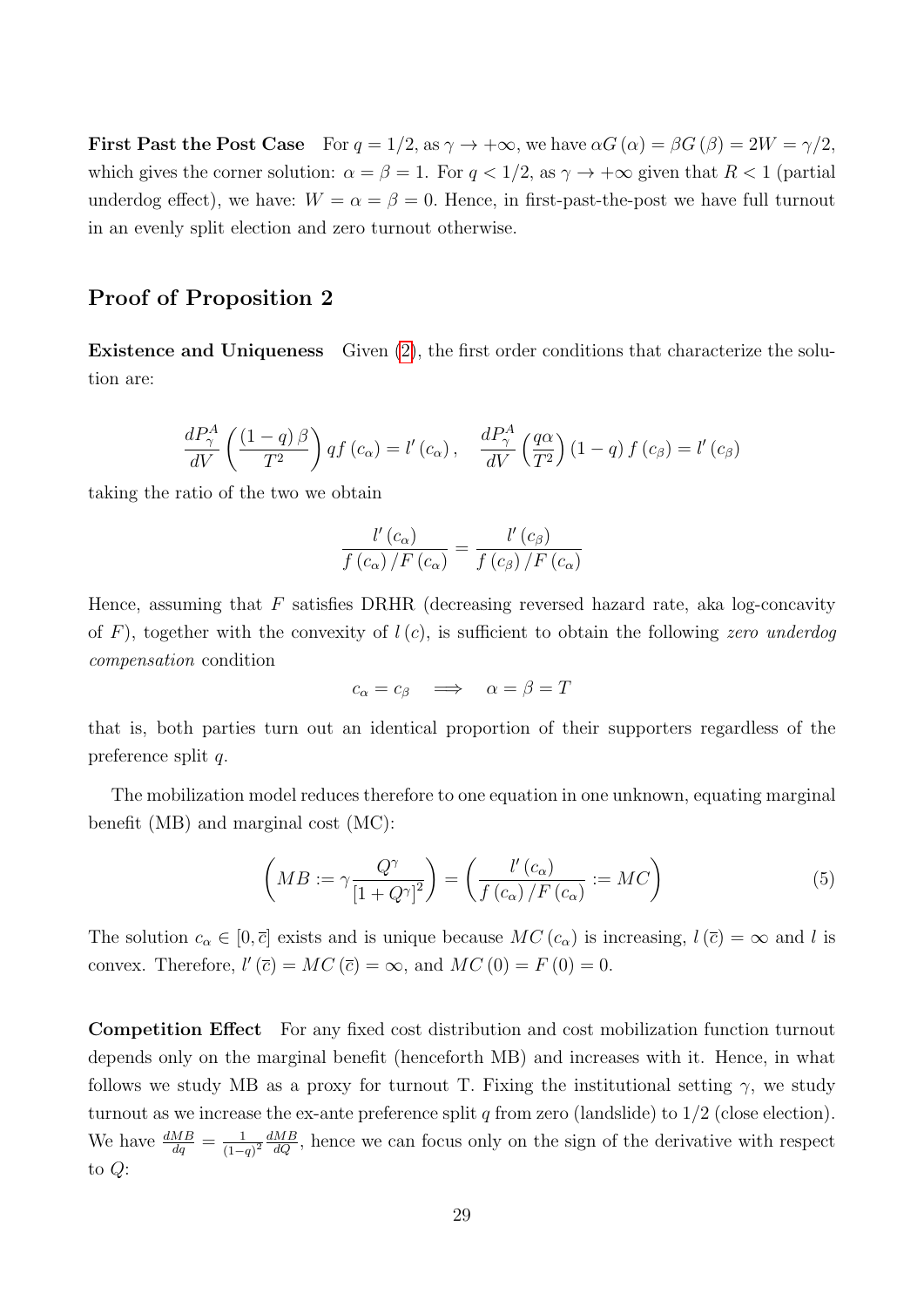$$
\frac{dMB}{dQ} = \frac{d}{dQ} \frac{\gamma Q^{\gamma}}{\left[1 + Q^{\gamma}\right]^2} = \gamma^2 Q^{\gamma - 1} \frac{1 - Q^{\gamma}}{\left(1 + Q^{\gamma}\right)^3} > 0
$$

Hence, regardless of the institutional setting, as the preference split becomes tighter the marginal benefit of voting (MB) and turnout T increase.

**Contest Effect** Fixing the preference split  $q$ , we study turnout as the contest becomes more competitive, namely, if we increase  $\gamma$  from 1 (proportional power sharing) to infinity (no power sharing). We have:

$$
\frac{dMB}{d\gamma} = \frac{d}{d\gamma} \frac{\gamma Q^{\gamma}}{\left[1 + Q^{\gamma}\right]^2} = \left(\frac{Q^{\gamma} \left(1 - Q^{\gamma}\right)}{\left(1 + Q^{\gamma}\right)^3}\right) \left(\frac{1 + Q^{\gamma}}{1 - Q^{\gamma}} + \ln Q^{\gamma}\right) > 0
$$

For any Q < 1, the first factor is always positive so does not change the sign of the slope of MB nor its maximum, namely the above condition is equivalent to

$$
\Omega := \left(\frac{1+Q^{\gamma}}{1-Q^{\gamma}} + \ln Q^{\gamma}\right) > 0
$$

where the function  $\Omega$  is decreasing in  $\gamma$ , as

$$
\Omega_{\gamma}=\ln Q\frac{Q^{2\gamma}+1}{\left(Q^{\gamma}-1\right)^2}<0
$$

hence  $\Omega$  can cross zero only once, where turnout is highest, i.e. for  $\hat{\gamma}(q) : \Omega (\hat{\gamma}) = 0$ 

In sum, for any given preference split  $q < 1$ , turnout is highest for an intermediate system  $\widehat{\gamma}(q)$ 

$$
\widehat{\gamma}_Q = -\left(\frac{\partial \Omega}{\partial Q}\right) / \left(\frac{\partial \Omega}{\partial \gamma}\right) > 0
$$

where:

$$
\Omega_Q = \frac{\gamma}{Q} \frac{1 + Q^{2\gamma}}{\left(1 - Q^{\gamma}\right)^2} > 0
$$

First Past the Post Case Lastly, it is easy to see that:

$$
\lim_{\gamma \to \infty} MB = \lim_{\gamma \to \infty} \left( \gamma \frac{Q^{\gamma}}{\left[1 + Q^{\gamma}\right]^2} \right) = \begin{cases} +\infty & \text{if } Q = 1 \\ 0 & \text{otherwise} \end{cases}
$$

Hence, in first-past-the-post we have full turnout in an evenly split election and zero turnout otherwise.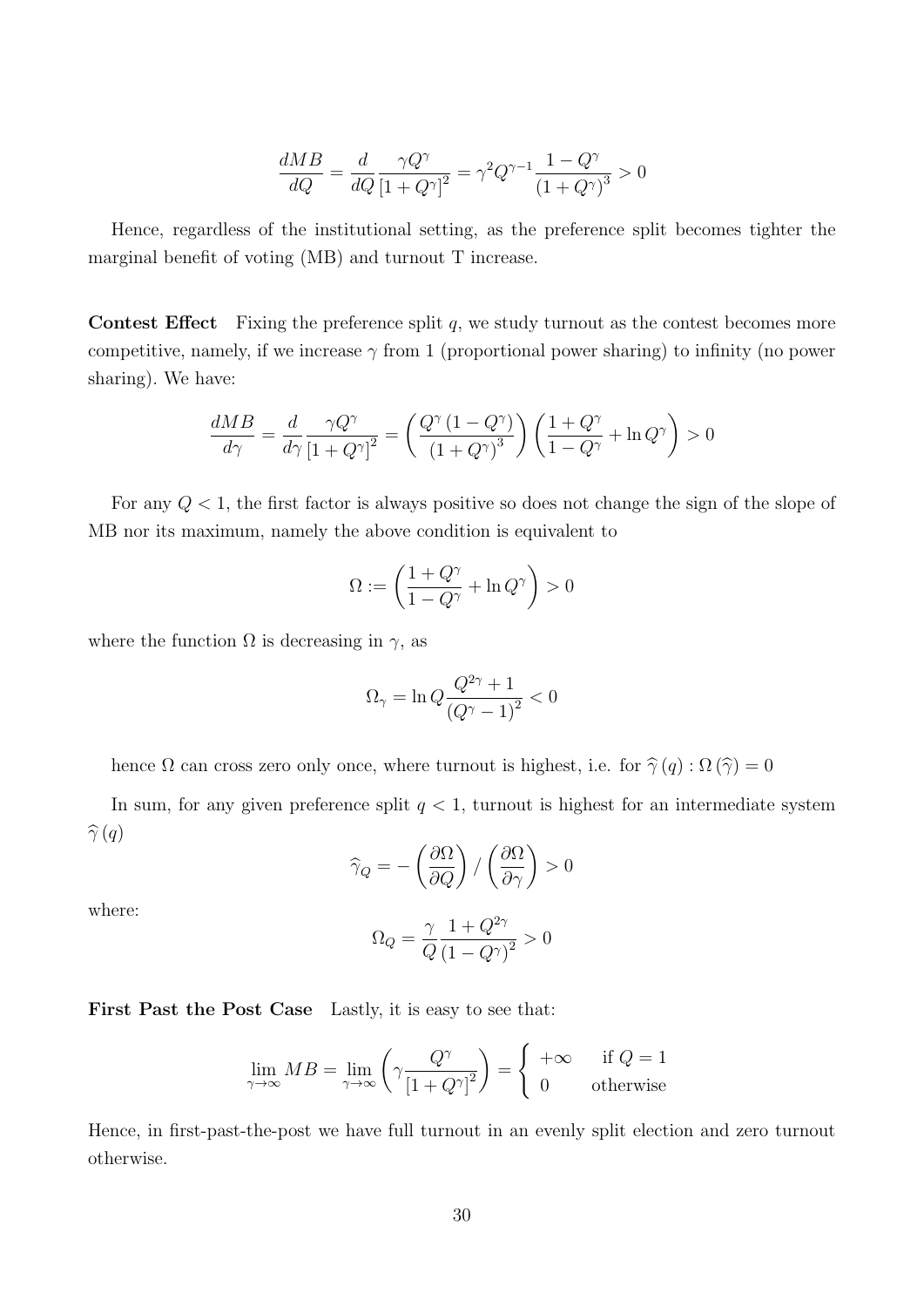## Appendix B: Empirical Test

Data Sources. We use two sets of data. First, we use data on turnout (our dependent variable) and election results at the constituency level for lower house legislative elections (which will provide a proxy for  $q$ , the competitiveness of an election). Data on district level turnout and parties' vote shares for elections in Argentina (2005, 2007, 2009), Austria (2006, 2008), Bolivia (2009), Brazil (2006, 2010), Croatia (2007), Czech Republic (2006), Denmark (2005, 2007), Finland (2007), Germany (2005, 2009), Hungary (2006, 2010), India (2004), Ireland (2007), Japan (2005, 2009), South Korea (2004, 2008), Mexico (2009), New Zealand (2005, 2008), Norway (2009), Portugal (2009), Spain (2004, 2008), Sweden (2006), and the United Kingdom (2005, 2010) come from the Constituency Level Election Archive, 7th Release.<sup>[18](#page-30-0)</sup> We construct a proxy of q, the competitiveness of the election in each district, using the margin between the top two parties in a district. While this is a good measure of competitiveness for FPTP, as discussed in Grofman and Selb (2009), there are reasons to believe that with PR the measure of  $q$  should be constructed differently. As a consequence, the results using PR countries are less clean than those using FPTP countries.

Second, we need proxies of  $\gamma$ . As discussed in the paper, many institutional features of a democracy contributes to the overall mapping from votes to policymaking power. Here we consider two characteristic of a democracy that can affect the overall degree of proportionality of the institutional systems: the electoral rule (proportional representation or first-past-the-post); and the strength of the national legislature. In particular, the electoral rule is a fundamental determinant of the mapping from votes to seats. We use the strength of the legislature as proxy for the mapping from seats in the legislature to power. Data on the electoral rule come from the Database of Political Institutions compiled by the Development Research Group of the World Bank. For the power of a legislature, we use the Parliamentary Power Index (PPI) from Fish and Kroenig (2009) who assess the strength of the national legislature of every country in the world with a population of at least a half-million inhabitants.[19](#page-30-1). The PPI provides a snapshot of the state of legislative power in the world as of 2007. For this reason, we use data from elections between 2004 and 2010. The PPI is computed starting from the Legislative Powers Survey (LPS), a list of 32 items that gauges the legislature's sway over the executive, its institutional autonomy, its authority in specific areas, and its institutional capacity. Data were generated by means of a vast international survey of experts, extensive study of secondary sources, and painstaking analysis of constitutions and other relevant documents. The PPI score, which ranges from zero (least powerful) to one (most powerful), is calculated by summing the

<span id="page-30-1"></span><span id="page-30-0"></span><sup>18</sup>Available online at <http://www.electiondataarchive.org>, accessed on October 26, 2014.

<sup>&</sup>lt;sup>19</sup>This includes all the countries in our dataset. The data is available online at  $http://polisci.berkeley.$ [edu/people/person/m-steven-fish](http://polisci.berkeley.edu/people/person/m-steven-fish), accessed on October 26, 2014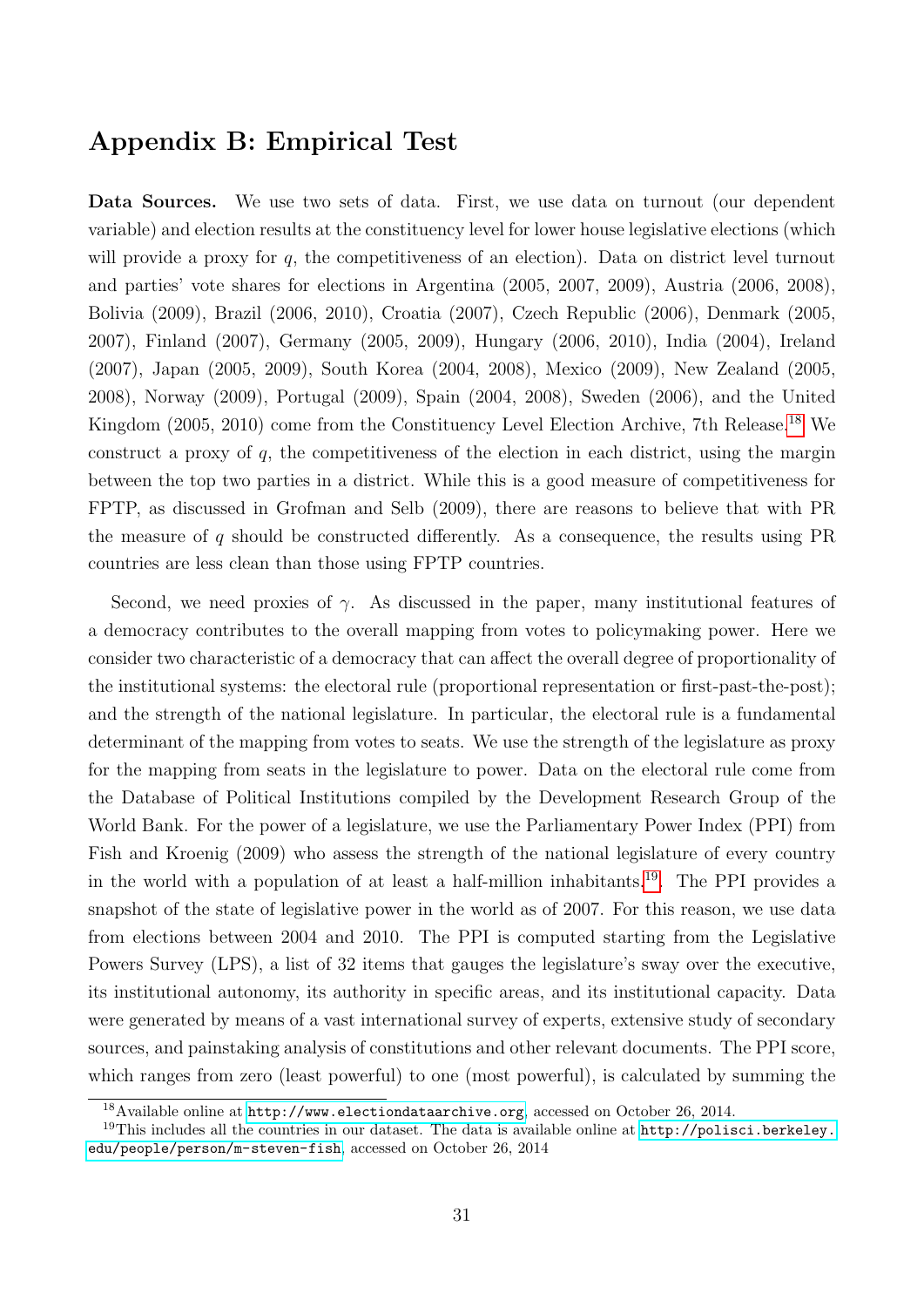number of powers that the national legislature possesses and dividing by 32.

Empirical Strategy and Theoretical Hypotheses. We want to test how changing the disproportionality of influence in a system (that is, changing  $\gamma$ ), affects turnout. Since we lack a proper proxy of  $\gamma$ , we recur to proxies of the intermediate mappings that compose it. First, we keep the mapping from seats to power fixed (that is, we focus on elections with a similar PPI), and look at the effect of the mapping from votes to seats (the electoral rule). We argue that, keeping the other mapping constant, a higher disproportionality of the electoral rule corresponds to a higher disproportionality of influence of the political system. Using our notation, we interpret moving from PR to FPTP, while keeping the other institutional arrangements unchanged, as an increase in  $\gamma$ . Therefore, the hypothesis we derive from our theory is that a first-past-the-post electoral rule is associated with a larger impact of competitiveness on turnout. Second, we keep the mapping from votes to seats fixed (that is, we focus on elections with the same electoral rule), and look at the effect of the mapping from seats to power (the PPI index). We argue that, keeping the other institutional elements constant, in a parliamentary democracy or a democracy with a high PPI, the vote to elect a representative in the legislative assembly has a greater impact on the final policy outcome with respect to a presidential democracy or a democracy with a low PPI. This is because in a presidential or low PPI democracy there are more checks and balances and the legislature has less power (or jurisdiction on a smaller set of issues). Using our notation, we interpret moving from low PPI to high PPI, while keeping the other institutional arrangements unchanged, as an increase in  $\gamma$ . Therefore, the hypothesis we derive from our theory is that a higher PPI is associated with a larger impact of competitiveness on turnout.[20](#page-31-0)

Results. We present the results of OLS regressions for the tests described above in Table 2. In Columns 1 and 2 the independent variables are the margin between the first and second party in the district (a variable which is inversely correlated with the electoral competitiveness in the district), a dummy for FPTP elections, an interaction variable between this dummy and the margin of victory, and a constant term. In these two columns, the coefficient of margin of victory tells us the marginal effect of competitiveness on turnout in PR elections when we keep our measure of the mapping from seats to votes constant (high PPI in column 1; low PPI in column 2). The coefficient of the interaction variable tells us the difference in the marginal

<span id="page-31-0"></span><sup>20</sup>Countries with FPTP are India, South Korea, and United Kingdom; countries with PR are Argentina, Austria, Bolivia, Brazil, Croatia, Czech Republic, Denmark, Finland, Germany, Hungary, Ireland, Japan, Mexico, New Zealand , Norway, Portugal, Spain, and Sweden. The PPI ranges from 0.44 to 0.84. We divide countries among High PPI or Low PPI depending on whether their PPI is above or below the median PPI of 0.63. The index is computed for 2007 and is not time varying. Considering the high degree of institutional inertia in the mature democracies in our sample, when using this variable, we focus on elections held between 2004 and 2010.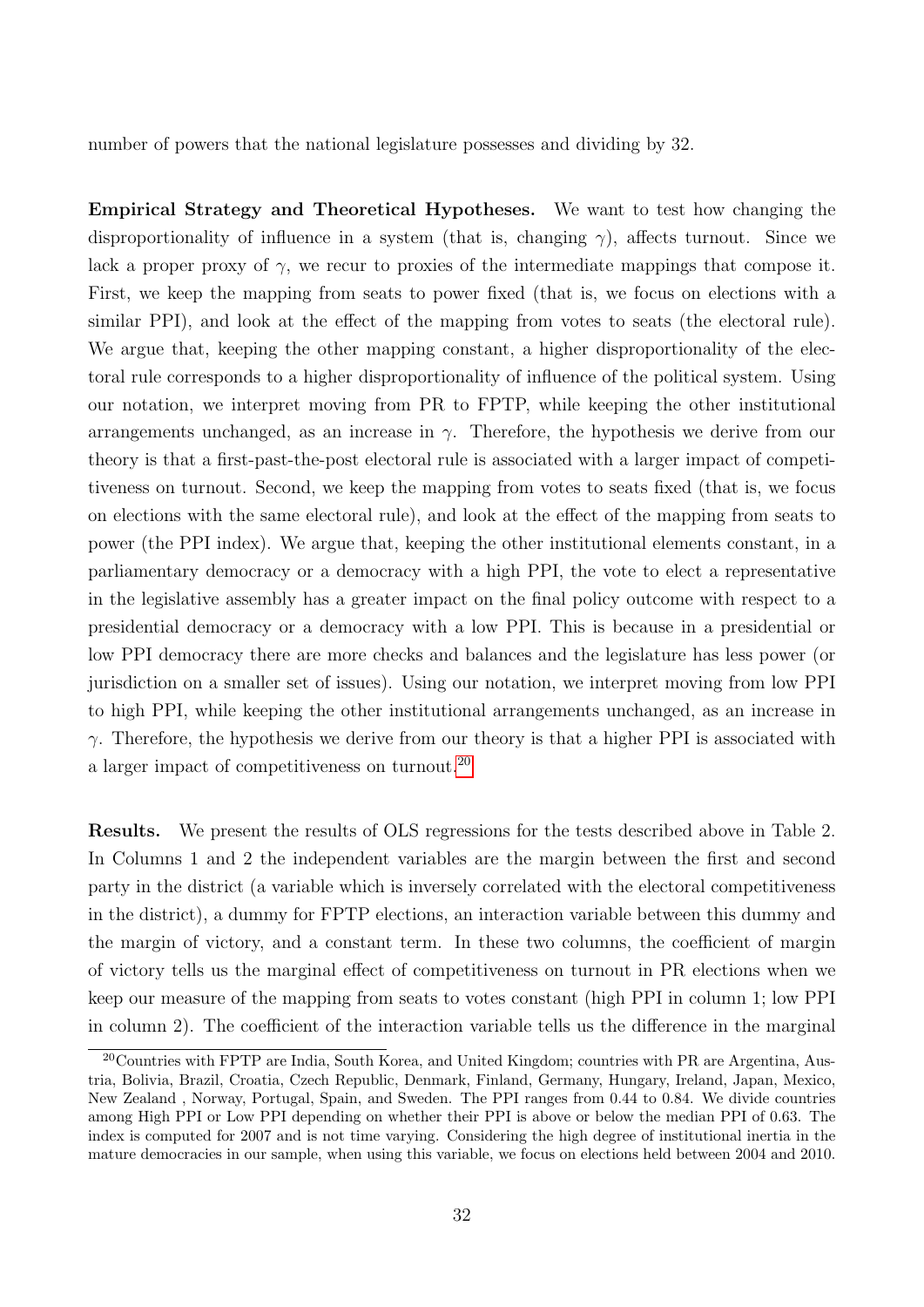effect of competitiveness on turnout between PR and FPTP elections. The comparative static is the predicted one: the coefficients are positive and significantly different than zero, meaning that the competition effect is stronger in FPTP elections. In countries with a high PPI, a 1% increase in the margin of victory reduces turnout of 0.1% in PR elections and of 0.17% in FPTP elections. In countries with a low PPI, a 1% increase in the margin of victory increases turnout by 0.15% in PR elections but it decreases turnout by 0.05% in FPTP elections. In Columns 3 and 4 we look at how the power of the legislature affects the impact of competitiveness on turnout, keeping the mapping from votes to seats (that is, the electoral rule) fixed. Column 3 shows that, in PR elections, a  $1\%$  increase in the margin of victory increases turnout by  $0.15\%$ in states with a not so powerful legislature but it decreases turnout by 0.10% in states with a powerful legislature. Finally, Column 4 shows that, in FPTP elections, a 1% increase in the margin of victory reduces turnout by 0.6% in states with a low PPI and it decreases turnout by 0.18% in states with a high PPI. In all these regressions, the difference between the two institutional groups is statistically significant at the 1% level.

Discussion. This is a simple empirical test which tries to capture, with data readily available, the crucial elements of our theory. The empirical proxies we adopt here are certainly imperfect but are based on the plausible assumption that voters are ultimately interested in determining policy rather than seats, and they provide a sense of how one can construct a proper test of our theoretical predictions. There is a large scope for better empirical tests of this theory and we believe this offers a fruitful avenue for future research in comparative politics.

In particular, there is no existing measure of the overall degree of disproportionality of power sharing in a political system (our  $\gamma$ ), that is, the mapping from votes to power (beyond the mere mapping from votes to seats). The route we followed here is to unpack two components of this overall mapping: we used the electoral rule as a proxy of the mapping from votes to seats, and the Parliamentary Power Index as a proxy of the mapping from seats to power. A proxy of the mapping from seats in a legislature to the ability to steer policy is not straightforward to construct. The PPI captures some important aspects of this mapping but it is an imperfect proxy of what we would like to capture empirically. A high PPI index means that a legislature has many powers. This increases the value of controlling the legislature, but does not necessarily mean that the  $\gamma$  is higher: a very powerful legislature where the largest party controls 50% of the seats and can only exert partial influence on policy (for example, proportional to its seat share) is actually a political system with a low  $\gamma$ , even in a country with a high PPI.

Our model suggests the importance of constructing a better empirical measure of the mapping from seats to power. We suggest here one potential way of doing this: researchers could analyze the texts of the bills passed in a legislature, and the texts of the main parties' plat-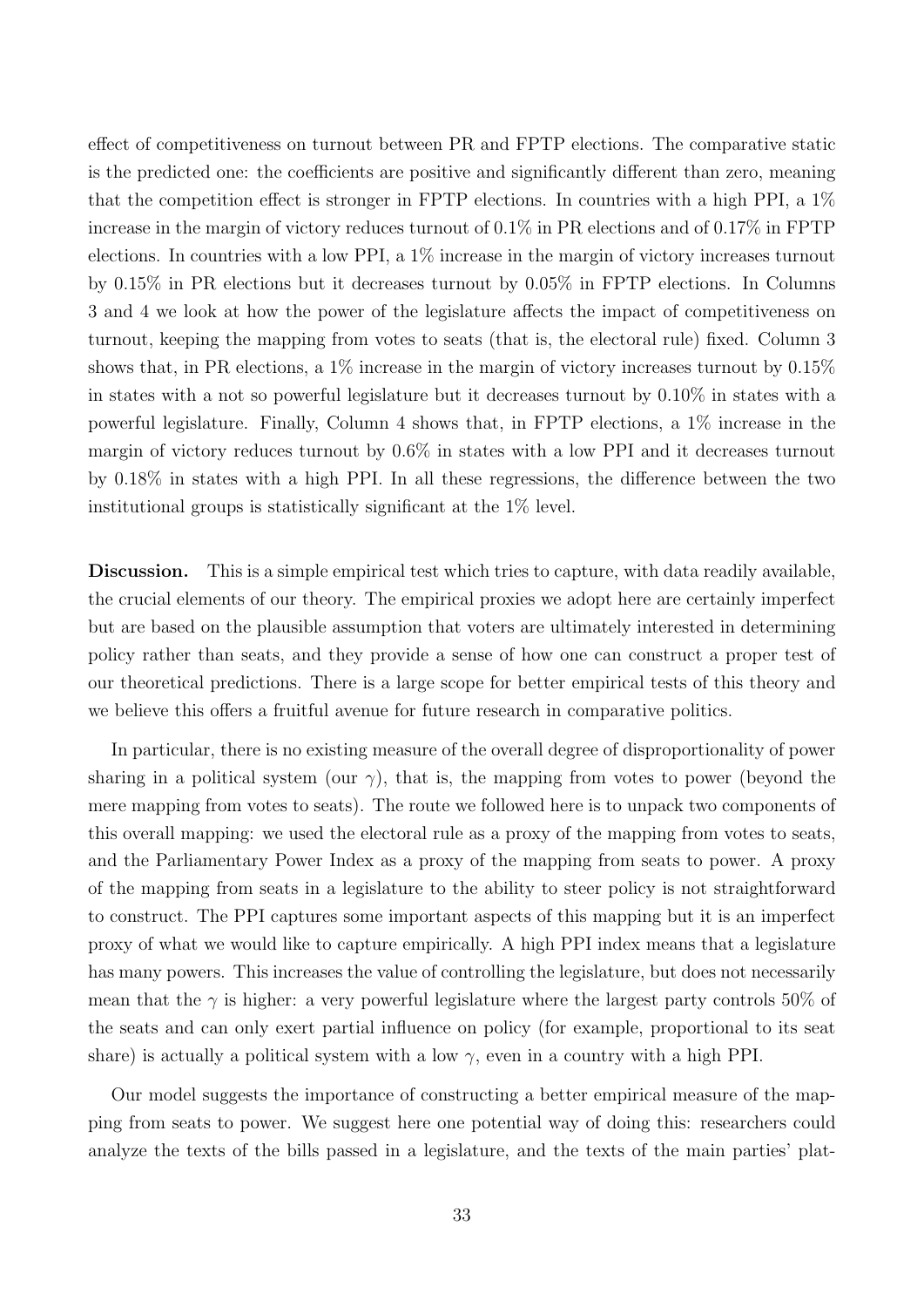|                 | Dependent Variable: Turnout |            |            |             |  |  |  |  |
|-----------------|-----------------------------|------------|------------|-------------|--|--|--|--|
|                 | (1)                         | (2)        | (3)        | (4)         |  |  |  |  |
| Margin          | $-0.10***$                  | $0.15***$  | $0.15***$  | $-0.06**$   |  |  |  |  |
|                 | (0.02)                      | (0.07)     | (0.07)     | (0.03)      |  |  |  |  |
| FPTP            | $7.99***$                   | 1.80       |            |             |  |  |  |  |
|                 | (0.43)                      | (1.37)     |            |             |  |  |  |  |
| $Margin*FPTP$   | $-0.07***$                  | $-0.20***$ |            |             |  |  |  |  |
|                 | (0.02)                      | (0.08)     |            |             |  |  |  |  |
| High PPI        |                             |            | $19.22***$ | $9.43***$   |  |  |  |  |
|                 |                             |            | (1.31)     | (0.57)      |  |  |  |  |
| Margin*High PPI |                             |            | $-0.25***$ | $-0.12***$  |  |  |  |  |
|                 |                             |            | (0.07)     | (0.03)      |  |  |  |  |
| Constant        | $74.71***$                  | $55.50***$ | $55.50***$ | $57.29***$  |  |  |  |  |
|                 | (0.34)                      | (1.27)     | (1.27)     | (0.50)      |  |  |  |  |
| Countries       | High PPI                    | Low PPI    | PR.        | <b>FPTP</b> |  |  |  |  |
| Years           | 2004-2010                   | 2004-2010  | 2004-2010  | 2004-2010   |  |  |  |  |
| Observations    | 2980                        | 1587       | 2216       | 2351        |  |  |  |  |
| R-Squared       | 0.3379                      | 0.0089     | 0.2495     | 0.1710      |  |  |  |  |

Table 2: OLS Regressions of district-level turnout in legislative elections. Robust standard errors in parentheses. \*\*\*  $p < 0.01$ , \*\*  $p < 0.05$ , \*  $p < 0.1$ .

forms at the time of the legislative elections with the intent to measure the "distance" from each party's proposed platform on the issues tacked by those bills and the actual policy implemented by the bills. The relative power of one party could then be calculated as the relative closeness of the implemented policy to its ideal point (as reflected in its platform) with respect to the opponent's ideal point. Endowed with this variable, researchers could then construct a mapping from seats to power as a measure of how much a marginal seat gain for a party translates into a lower distance of the implemented policy from the party's ideal policy. While this exercise would provide a more accurate proxy of  $\gamma$  and would allow us to perform a more direct test of the model, it is a challenging endeavor and it is left for future research. Finally, one should explore how alternative measures of closeness such as the ones proposed by Blais and Lago (2009) and Grofman and Selb (2009) affect our results. While these measures of competitiveness are theoretically well suited for a comparative study of different electoral systems, they are difficult to obtain as they need to be constructed country by country. We leave this important task to further research.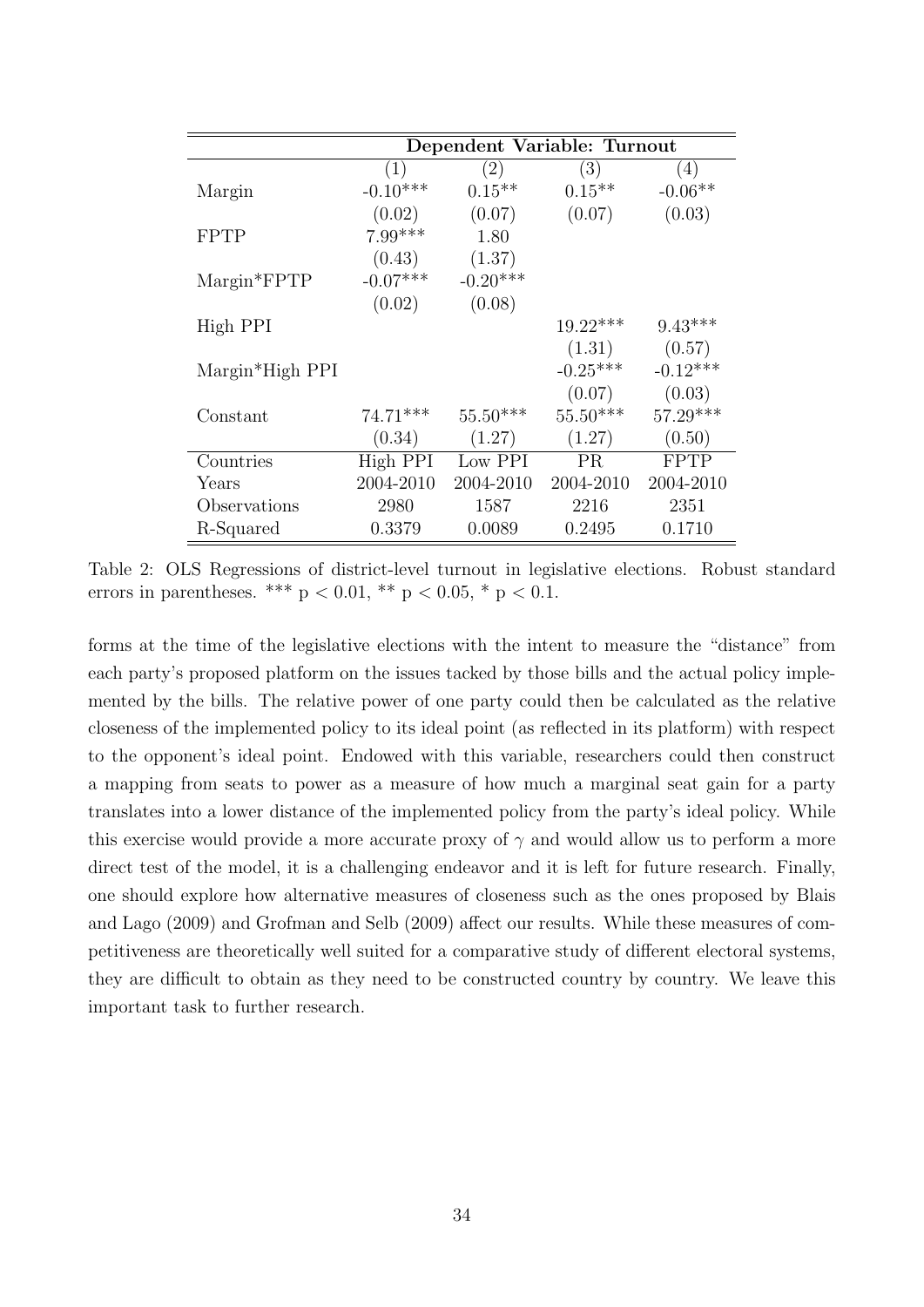## References

- [1] Black, J. (1991): "Reforming the Context of the Voting Process in Canada: Lessons from Other Democracies," in Voter Turnout in Canada, edited by Herman Bakvis, Toronto: Dundurn Press, 61-176.
- [2] Blais, A. (2000): To Vote or Not to Vote: The Merits and Limits of Rational Choice Theory, Pittsburgh University Press.
- [3] Blais, A. and K. Carty (1990): "Does Proportional Representation Foster Voter Turnout?" European Journal of Political Research, 18: 168–181.
- [4] Blais, A. and A. Dobrzynska (1998): "Turnout in Electoral Democracies," European Journal of Political Research, 33: 239-61.
- [5] Blais, A, and I. Lago (2009): "A General Measure of District Competitiveness," textitElectoral Studies, 28: 94-100.
- [6] Bochel, J. M. and D. T. Denver (1971): "Canvassing, Turnout and Party Support: An Experiment," *British Journal of Political Science*, 1(3): 257-269.
- [7] Calvert, T. R., and J. A. Ferejohn (1983): "Coattail Voting in Recent Presidential Elections," American Political Science Review, 77: 407-416.
- [8] Canstanheira, M. (2003): "Victory Margins and the Paradox of Voting," European Journal of Political Economy, 25: 152-162.
- [9] Che, Y. K., Wouter D., and Navin K. (2013): "Pandering to Persuade." American Economic Review, 103(1): 47-79.
- [10] Coate, S. and M. Conlin (2004): "A Group Rule-Utilitarian Approach to Voter Turnout: Theory and Evidence," American Economic Review, 94(5): 1476-1504.
- [11] Cox, G. (1999): "Electoral Rules and the Calculus of Mobilization," Legislative Studies Quarterly, 24(3): 387-419.
- [12] Cox, G. and M. C. Munger (1989): "Closeness, Expenditures, and Turnout in the 1982 U.S. House Elections," American Political Science Review, 83: 217-31.
- [13] Crewe, I. (1981): "Electoral Participation," in Democracy at the Polls: A Comparative Study of Competitive National Elections, edited by David Butler, Howard R. Penniman, and Austin Ranney, Washington, D.C.: American Enterprise Institute.
- [14] Faravelli, M., P. Man and R. Walsh (2013): "Mandate and Paternalism: A Theory of Large Elections", Working Paper, University of Queensland.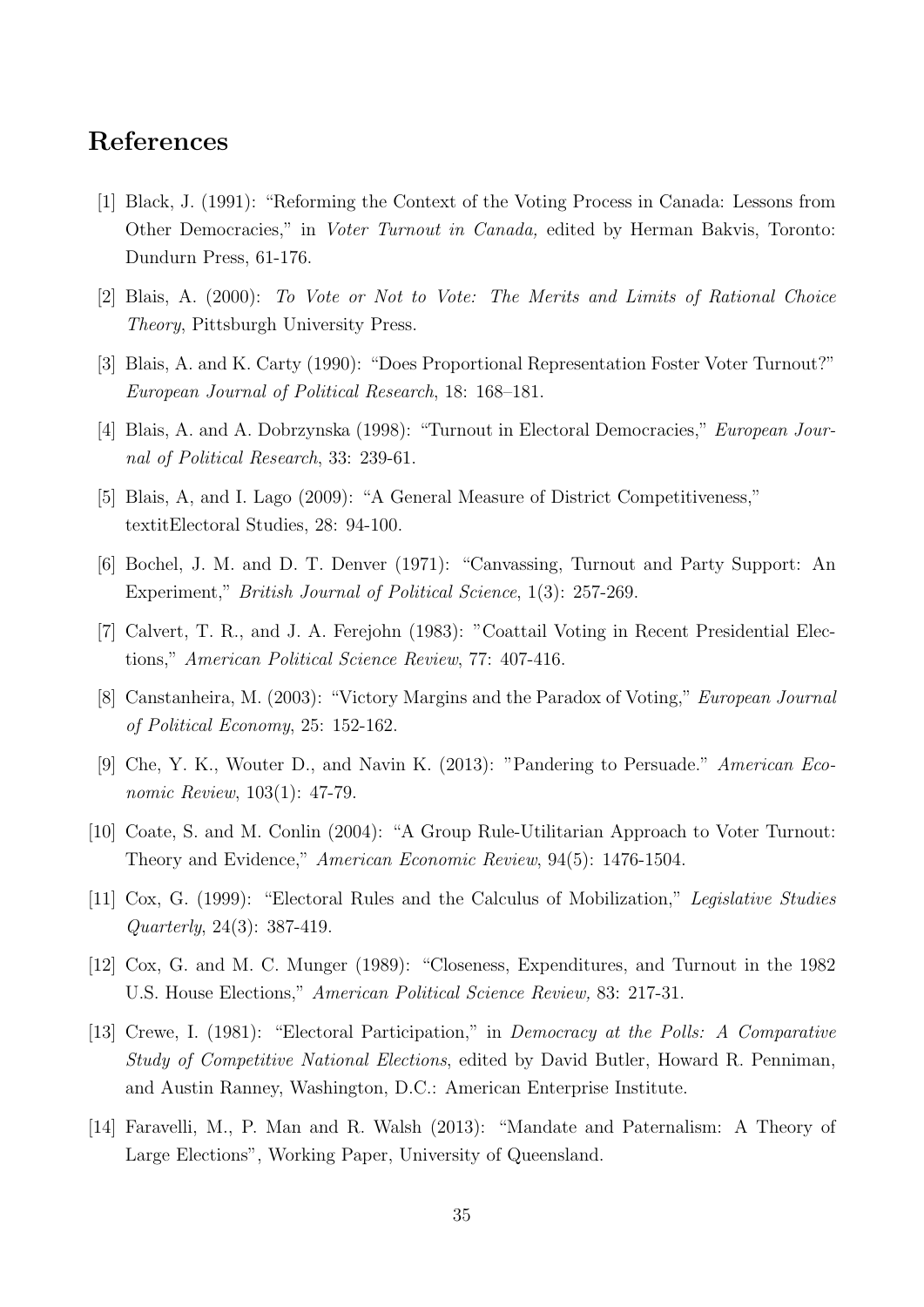- [15] Faravelli, M. and S. Sanchez-Pages (Forthcoming): "(Don't) Make My Vote Count", Journal of Theoretical Politics.
- [16] Feddersen, T. and A.Sandroni (2006): "A Theory of Participation in Elections," American Economic Review, 96(4): 1271-1282.
- [17] Ferejohn, J. A., and R. L.Calvert (1984): "Presidential Coattails in Historical Perspective," American Journal of Political Science, 28:127-146.
- [18] Fish, S. M., and M. Kroenig (2009): The Handbook of National Legislatures: A Global Survey, New York: Cambridge University Press.
- [19] Franklin, M. (1996): "Electoral Participation," in Comparing Democracies: Elections and Voting in Global Perspective, edited by Lawrence LeDuc, Richard G.Niemi, and Pippa Norris. Thousand Oaks, Calf.: Sage.
- [20] Gerber A. S., and D. P. Green (2000): "The Effects of Canvassing, Telephone Calls, and Direct Mail on Voter Turnout: A Field Experiment," American Political Science Review, 94(3): 653-663.
- [21] Goeree, J. K. and J. Grosser (2007): "Welfare Reducing Polls," *Economic Theory*, 31: 51-68.
- [22] Golder, M. (2006): "Presidential Coattails and Legislative Fragmentation," American Journal of Political Science, 50: 34-48.
- [23] Gray, M. and M. Caul (2000): "Declining Voter Turnout in Advanced Industrial Democracies, 1950 to 1997: The Effects of Declining Group Mobilization," Comparative Political Studies, 33(9): 1091-1122.
- [24] Grofman, B., and P. Selb (2009): "A Fully General Index of Political Competition,"Electoral Studies, 28(2): 291-296.
- [25] Herrera, H., M. Morelli and T. R. Palfrey (2014): "Turnout and Power Sharing,"The Economic Journal, 124 (February), F131-F162.
- [26] Hirshleifer, J. (1989): "Conflict and Rent-Seeking Success Functions: Ratio vs. Difference Models of Relative Success," Public Choice, 63: 101-112.
- [27] Jackman, R. (1987): "Political Institutions and Voter Turnout in the Industrial Democracies," American Political Science Review, 81: 405-23.
- [28] Jackman, R. and R. A. Miller (1995): "Voter Turnout in the Industrial Democracies During the 1980s," Comparative Political Studies, 27: 467–492.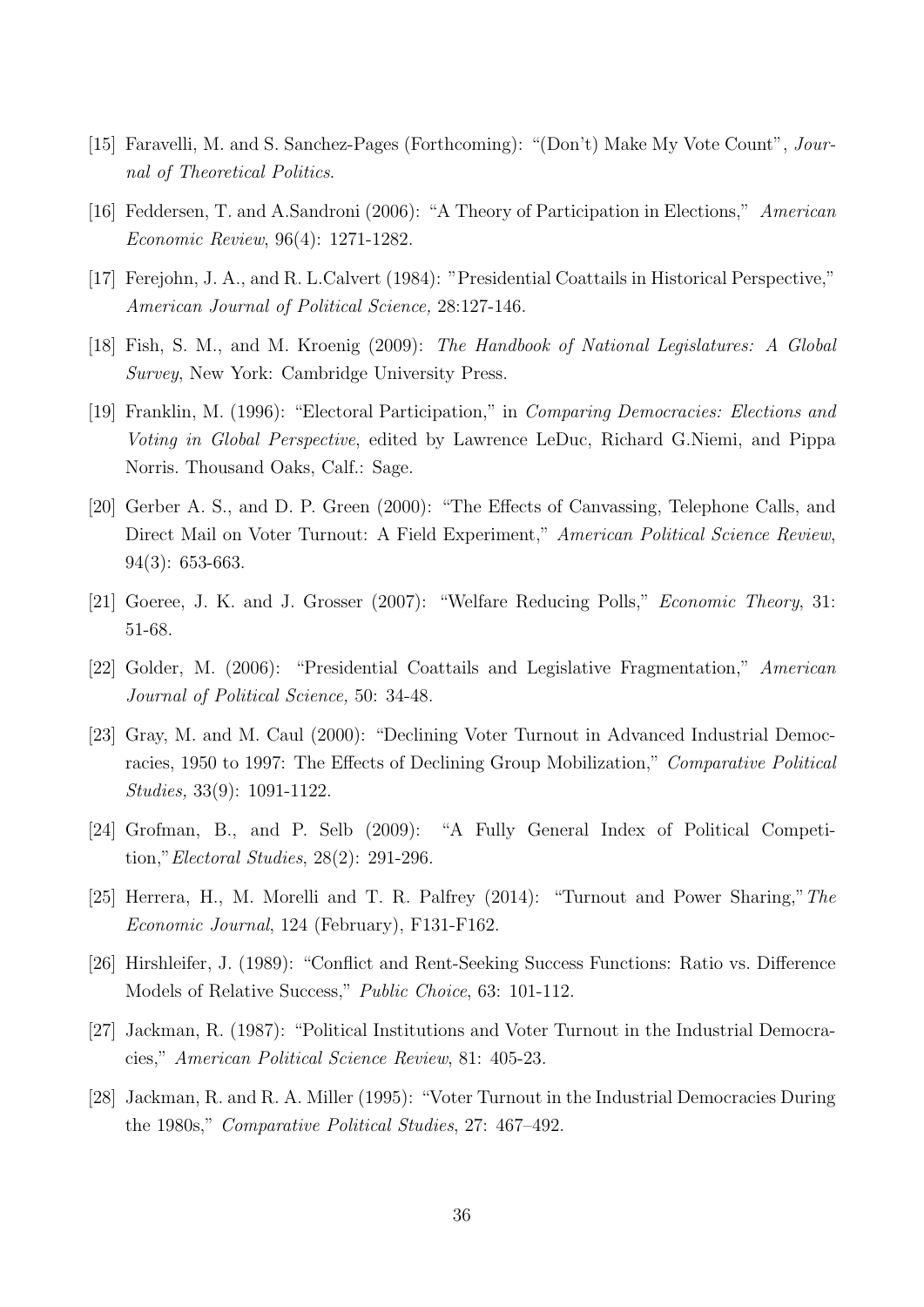- [29] Kartal, M. (Forthcoming): "A Comparative Welfare Analysis of Electoral Systems with Endogenous Turnout," The Economic Journal.
- [30] Kartal, M. (Forthcoming): "Laboratory Elections with Endogenous Turnout: Proportional Representation versus Majoritarian Rule," Experimental Economics.
- [31] Key, V. O., Jr. (1949): "Southern Politics in State and Nation," New York: Alfred A. Knopf.
- [32] Krasa, S. and M. Polborn (2009): "Is Mandatory Voting Better than Voluntary Voting," Games and Economic Behavior, 66:1, 275-291.
- [33] Lariviere, M. A. (2006): "A Note on Probability Distributions with Increasing Generalized Failure Rates," *Operations Research*, 2006, 54(3): 602-604.
- [34] Levine, D. and T. R. Palfrey (2007): "The Paradox of Voter Participation: A Laboratory Study," American Political Science Review, 101: 143-158.
- [35] Lijphart, A. (1997): "Unequal Participation: Democracy's Unresolved Dilemma." American Political Science Review 91(1): 1–14.
- [36] Matakos, K., O. Troumpounis and D. Xefteris (2014): "Electoral Rule Disproportionality and Platform Polarization" EPSA 2013 Annual General Conference Paper 809.
- [37] Morton, R. (1987): "A Group Majority Model of Voting," Social Choice and Welfare, 4(1): 17-31.
- [38] Morton, R. (1991): "Groups in Rational Turnout Models," American Journal of Political Science, 35: 758-76.
- [39] Moser R. G. and E. Scheiner (2004): "Mixed Electoral Systems and Electoral System Effects: Controlled Comparison and Cross-National Analysis," Electoral Studies, 23: 575- 599.
- [40] Palfrey, T. R. and H. Rosenthal (1985): "Voter Participation and Strategic Uncertainty," American Political Science Review, 79: 62-78.
- [41] Patterson, S. C. and G. A. Caldeira (1983): "Getting Out the Vote: Participation in Gubernatorial Elections," American Political Science Review, 675-689.
- [42] Pintor, Rafael, Maria Gratschew, and Kate Sullivan (2012): "Voter Turnout Rates from a Comparative Perspective," Institute for Democracy and Electoral Assistance, June 9, 2012.
- [43] Powell, G.B. (1980): "Voting Turnout in Thirty Democracies," in Electoral Participation, edited by Richard Rose. Beverly Hills, Calif.: Sage.